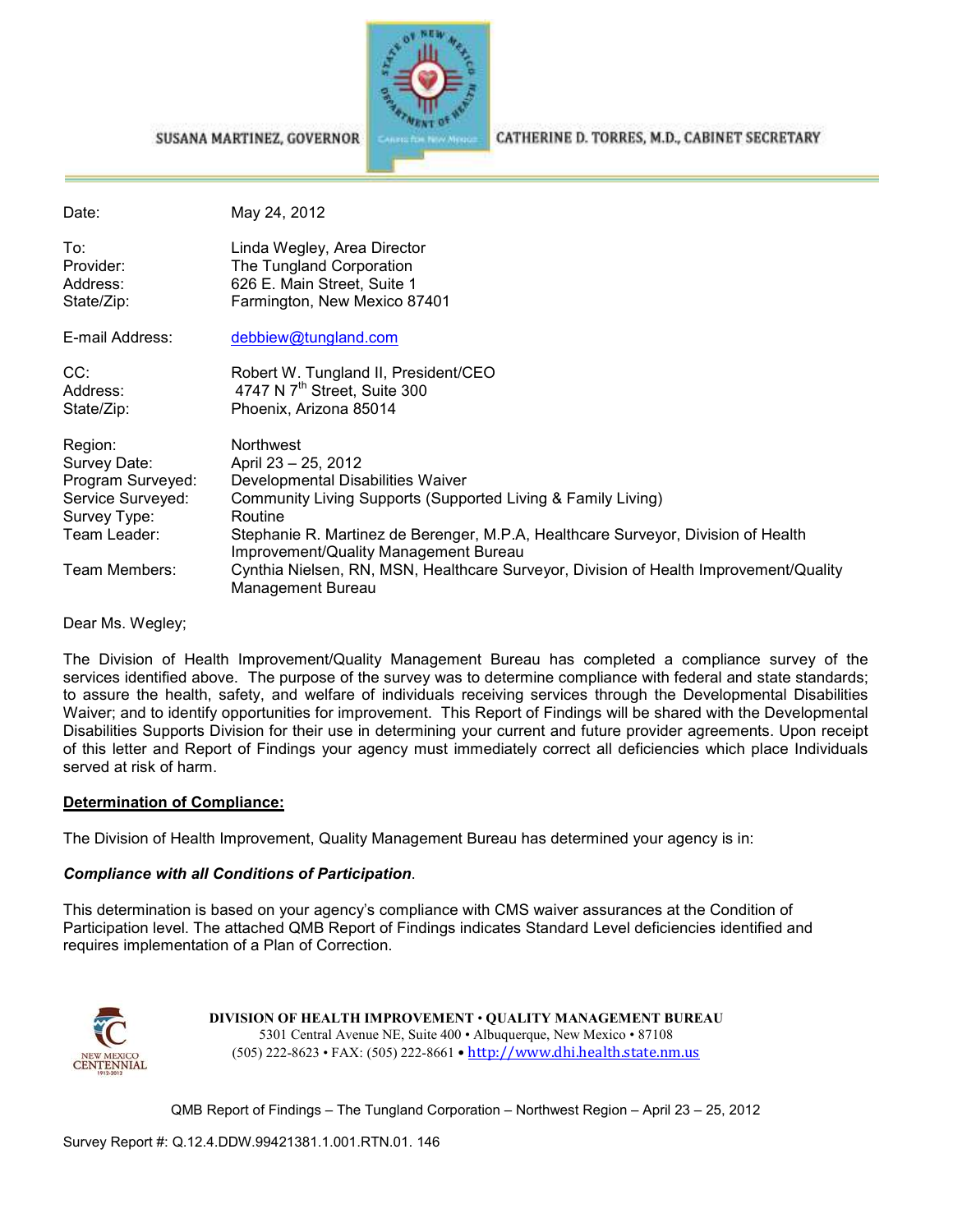#### **Plan of Correction:**

The attached Report of Findings identifies the Standard Level and/or Condition of Participation deficiencies found during your agency's compliance review. You are required to complete and implement a Plan of Correction. Your agency has a total of 45 business days (10 business days to submit your POC for approval and 35 days to implement your *approved* Plan of Correction) from the receipt of this letter.

#### **Submission of your Plan of Correction:**

Please submit your agency's Plan of Correction in the space on the two right columns of the Report of Findings. *(See attachment "A" for additional guidance in completing the Plan of Correction)*.

Within 10 business days of receipt of this letter your agency Plan of Correction must be submitted to the parties below:

#### **1. Quality Management Bureau, Attention: Plan of Correction Coordinator 5301 Central Ave. NE Suite 400 Albuquerque, NM 87108**

#### **2. Developmental Disabilities Supports Division Regional Office for region of service surveyed**

Upon notification from QMB that your *Plan of Correction has been approved*, you must implement all remedies and corrective actions to come into compliance. If your Plan of Correction is denied, you must resubmit a revised plan as soon as possible for approval, as your POC approval and all remedies must be completed within 45 business days of the receipt of this letter.

Failure to submit your POC within the allotted 10 business days or complete and implement your Plan of Correction within the total 45 business days allowed may result in the imposition of a \$200 per day Civil Monetary Penalty until it is received, completed and/or implemented.

#### **Request for Informal Reconsideration of Findings (IRF):**

If you disagree with a finding of deficient practice, you have 10 business days upon receipt of this notice to request an IRF. Submit your request for an IRF in writing to:

> QMB Deputy Bureau Chief 5301 Central Ave NE Suite #400 Albuquerque, NM 87108 Attention: IRF request

See Attachment "C" for additional guidance in completing the request for Informal Reconsideration of Findings. The request for an IRF will not delay the implementation of your Plan of Correction which must be completed within 45 total business days (10 business days to submit your POC for approval and 35 days to implement your *approved* Plan of Correction). Providers may not appeal the nature or interpretation of the standard or regulation, the team composition or sampling methodology. If the IRF approves the modification or removal of a finding, you will be advised of any changes.

Please call the Plan of Correction Coordinator at 505-699-0714 if you have questions about the Report of Findings or Plan of Correction. Thank you for your cooperation and for the work you perform.

Sincerely,

Stephanie R. Martinez de Berenger, M.P.A.

Stephanie R. Martinez de Berenger, M.P.A. Team Lead/Healthcare Surveyor Division of Health Improvement/Quality Management Bureau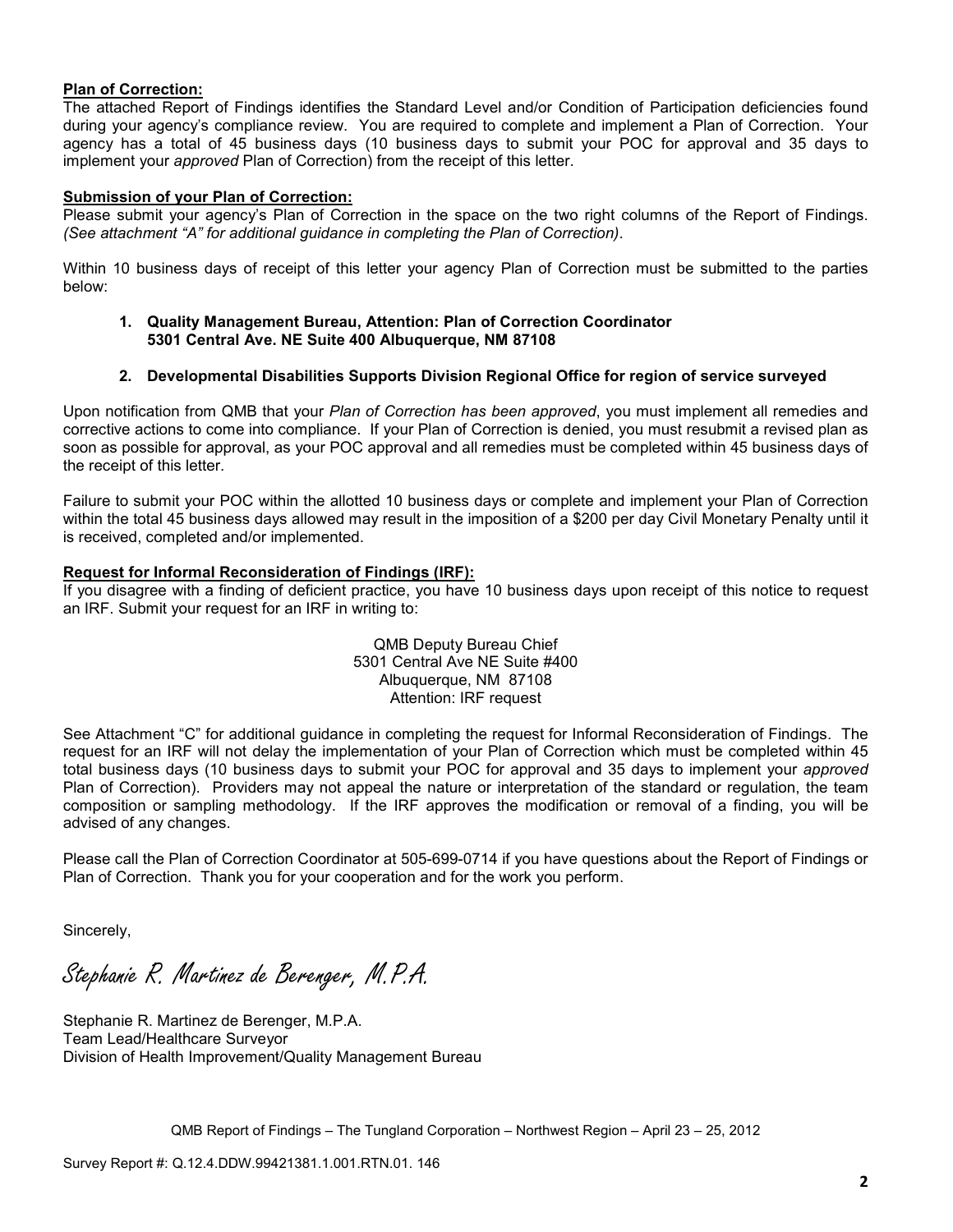| <b>Survey Process Employed:</b>           |                                                                                                                                                                             |                                                                                                                                                            |
|-------------------------------------------|-----------------------------------------------------------------------------------------------------------------------------------------------------------------------------|------------------------------------------------------------------------------------------------------------------------------------------------------------|
| <b>Entrance Conference Date:</b>          | April 23, 2012                                                                                                                                                              |                                                                                                                                                            |
| Present:                                  |                                                                                                                                                                             | <b>The Tungland Corporation</b><br>Tonya E. Wasson, Program Coordinator                                                                                    |
|                                           | <b>DOH/DHI/QMB</b><br>Surveyor                                                                                                                                              | Stephanie R. Martinez de Berenger, MPA, Team Lead/Healthcare<br>Cynthia Nielsen, MSN, RN, Healthcare Surveyor                                              |
| <b>Exit Conference Date:</b>              | April 25, 2012                                                                                                                                                              |                                                                                                                                                            |
| Present:                                  | <b>A Tungland Corporation</b>                                                                                                                                               | Debbie Wegley, Area Director                                                                                                                               |
|                                           | <b>DOH/DHI/QMB</b><br>Surveyor                                                                                                                                              | Stephanie R. Martinez de Berenger, MPA, Team Lead/Healthcare<br>Cynthia Nielsen, MSN, RN, Healthcare Surveyor                                              |
| <b>Total Homes Visited</b>                | Number:                                                                                                                                                                     | 4                                                                                                                                                          |
| <b>Supported Homes Visited</b><br>❖       | Number:                                                                                                                                                                     | 3                                                                                                                                                          |
| <b>Family Homes Visited</b><br>❖          | Number:                                                                                                                                                                     | 1                                                                                                                                                          |
| Administrative Locations Visited          | Number:                                                                                                                                                                     | 1                                                                                                                                                          |
| <b>Total Sample Size</b>                  | Number:                                                                                                                                                                     | 5<br>0 - Jackson Class Members<br>5 - Non-Jackson Class Members<br>4 - Supported Living<br>1 - Family Living                                               |
| Persons Served Records Reviewed           | Number:                                                                                                                                                                     | 5                                                                                                                                                          |
| Persons Served Interviewed                | Number:                                                                                                                                                                     | 5                                                                                                                                                          |
| Direct Support Personnel Interviewed      | Number:                                                                                                                                                                     | 7                                                                                                                                                          |
| Direct Support Personnel Records Reviewed | Number:                                                                                                                                                                     | 32                                                                                                                                                         |
| Service Coordinator Records Reviewed      | Number:                                                                                                                                                                     | 1                                                                                                                                                          |
| <b>Administrative Files Reviewed</b>      | <b>Billing Records</b><br>$\bullet$<br><b>Medical Records</b><br>$\bullet$<br><b>Personnel Files</b><br>$\bullet$<br><b>Training Records</b><br>$\bullet$<br>$\bullet$<br>٠ | <b>Incident Management Records</b><br>Agency Policy and Procedure<br><b>Caregiver Criminal History Screening Records</b><br><b>Employee Abuse Registry</b> |

• Human Rights Notes and/or Meeting Minutes Evacuation Drills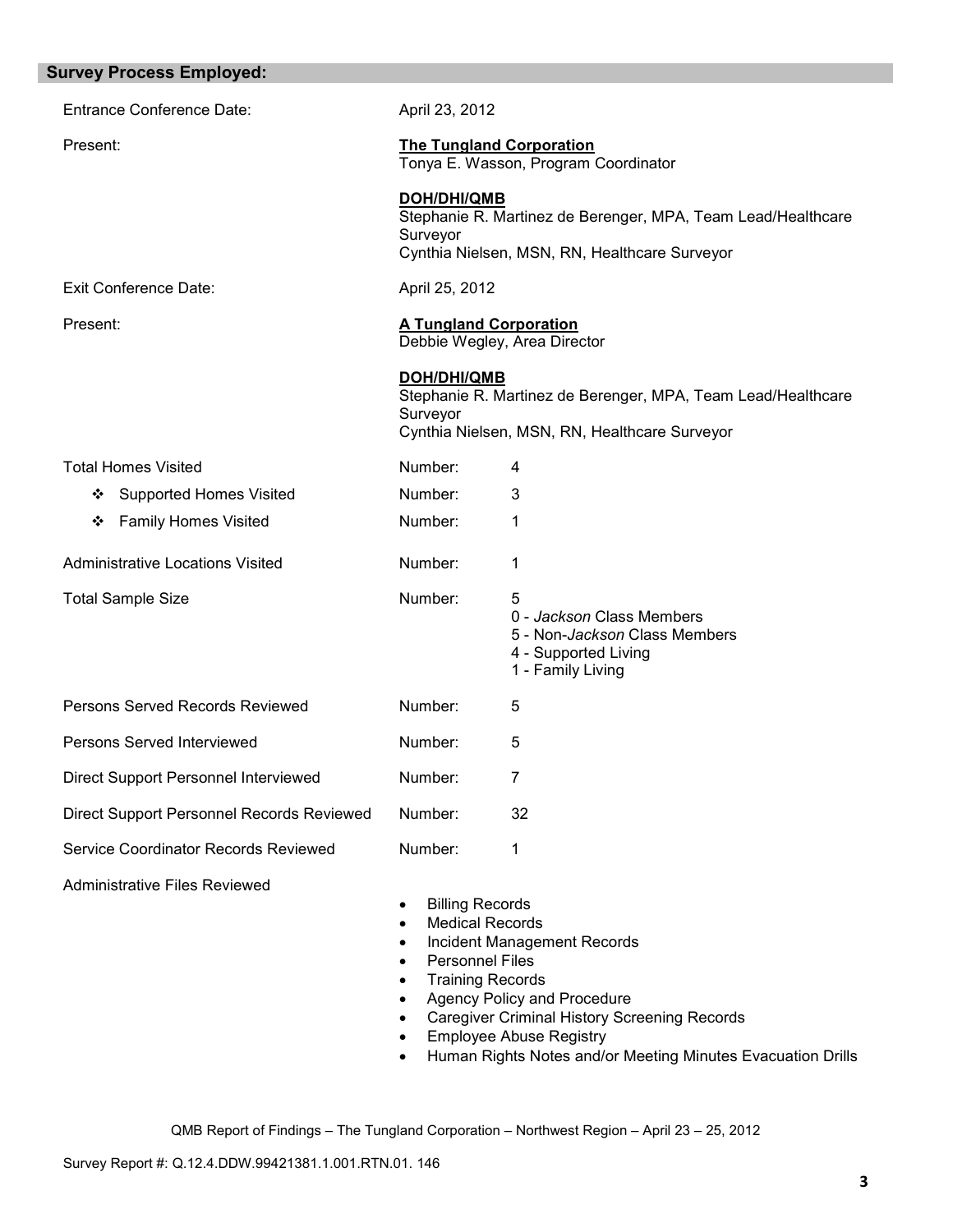- Quality Assurance / Improvement Plan
- CC: Distribution List: DOH Division of Health Improvement DOH - Developmental Disabilities Supports Division DOH - Office of Internal Audit HSD - Medical Assistance Division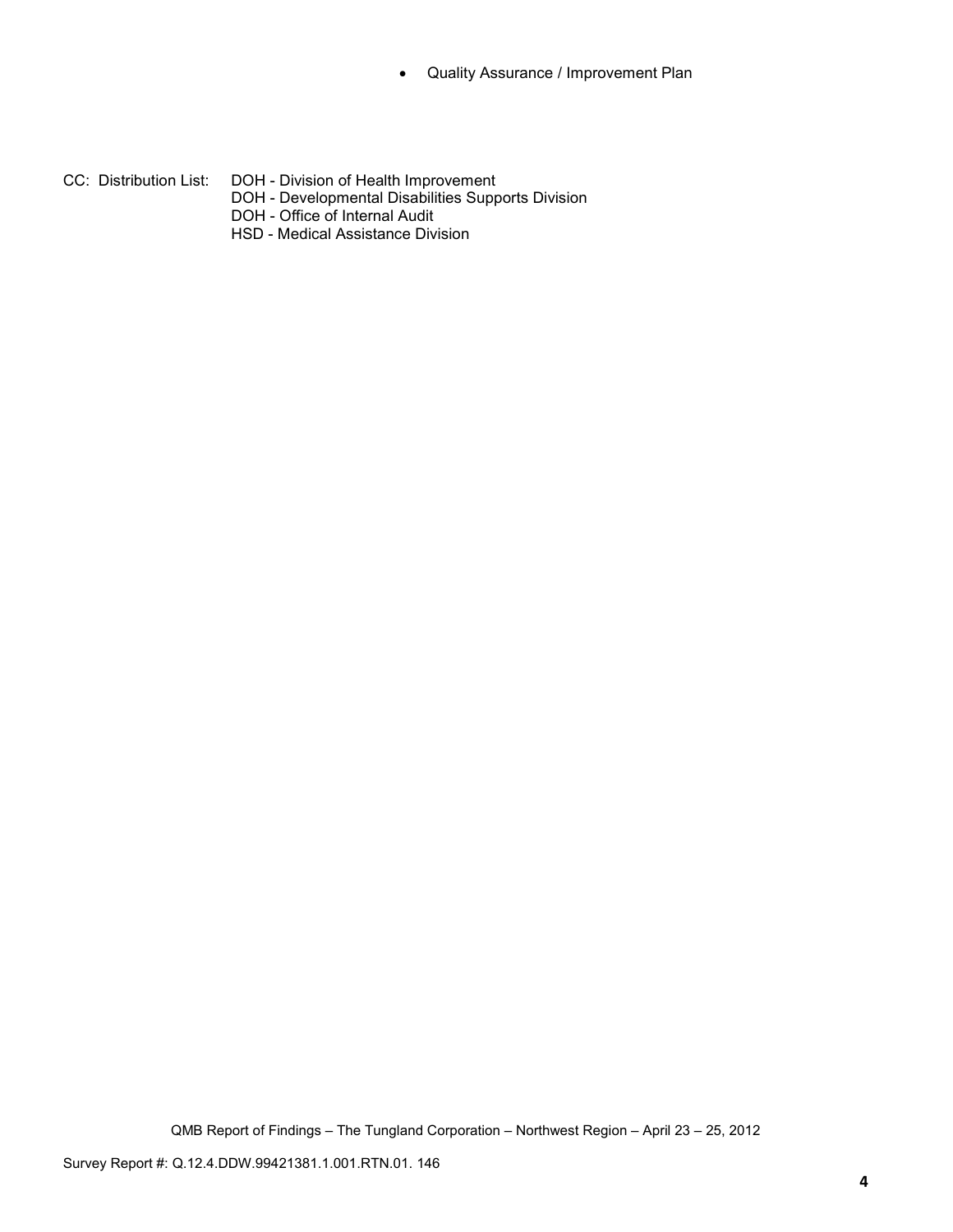## **Attachment A**

## **Provider Instructions for Completing the QMB Plan of Correction (POC) Process**

### *Introduction:*

After a QMB Compliance Survey, your QMB Report of Findings will be sent to you via e-mail.

Each provider must develop and implement a Plan of Correction (POC) that identifies specific quality assurance and quality improvement activities the agency will implement to correct deficiencies and prevent continued non compliance.

Agencies must submit their Plan of Correction within 10 business days from the date you receive the QMB Report of Findings. (Providers who do not submit a POC within 10 business days will be referred to the Internal Review Committee [IRC] for possible actions or sanctions).

Agencies must fully implement their approved Plan of Correction within 45 business days (10 business days to submit your POC for approval and 35 days to implement your approved Plan of Correction) from the date they receive the QMB Report of Findings. (Providers who fail to complete a POC within the 45 business days allowed shall be referred to the IRC for possible actions or sanctions.)

If you have questions about the Plan of Correction process, call the QMB Plan of Correction Coordinator at 505-699-0714 or email at scott.good@state.nm.us. Requests for technical assistance must be requested through your DDSD Regional Office.

The POC process cannot resolve disputes regarding findings. If you wish to dispute a finding on the official Report of Findings, you must file an Informal Reconsideration of Findings (IRF) request within ten (10) business days of receiving your report. Please note that you must still submit a POC for findings that are in question (see Attachment "C").

## *Instructions for Completing Agency POC:*

## *Required Content*

Your Plan of Correction should provide a step-by-step description of the methods to correct each deficient practice to prevent recurrence and information that ensures the regulation cited is in compliance. The remedies noted in your POC are expected to be added to your Agency's required, annual Quality Assurance Plan.

If a deficiency has already been corrected, the plan should state how it was corrected, the completion date (date the correction was accomplished), and how possible recurrence of the deficiency will be prevented.

#### *The Plan of Correction must address the required six CMS core elements to address each deficiency of the POC:*

- 1. How the specific and realistic corrective action will be accomplished for individuals found to have been affected by the deficient practice.
- 2. How the agency will identify other individuals who have the potential to be affected by the same deficient practice, and how the agency will act to protect individuals in similar situations.
- 3. What QA measures will be put into place or systemic changes made to ensure that the deficient practice will not recur
- 4. Indicate how the agency plans to monitor its performance to make sure that solutions are sustained. The agency must develop a QA plan for ensuring that correction is achieved and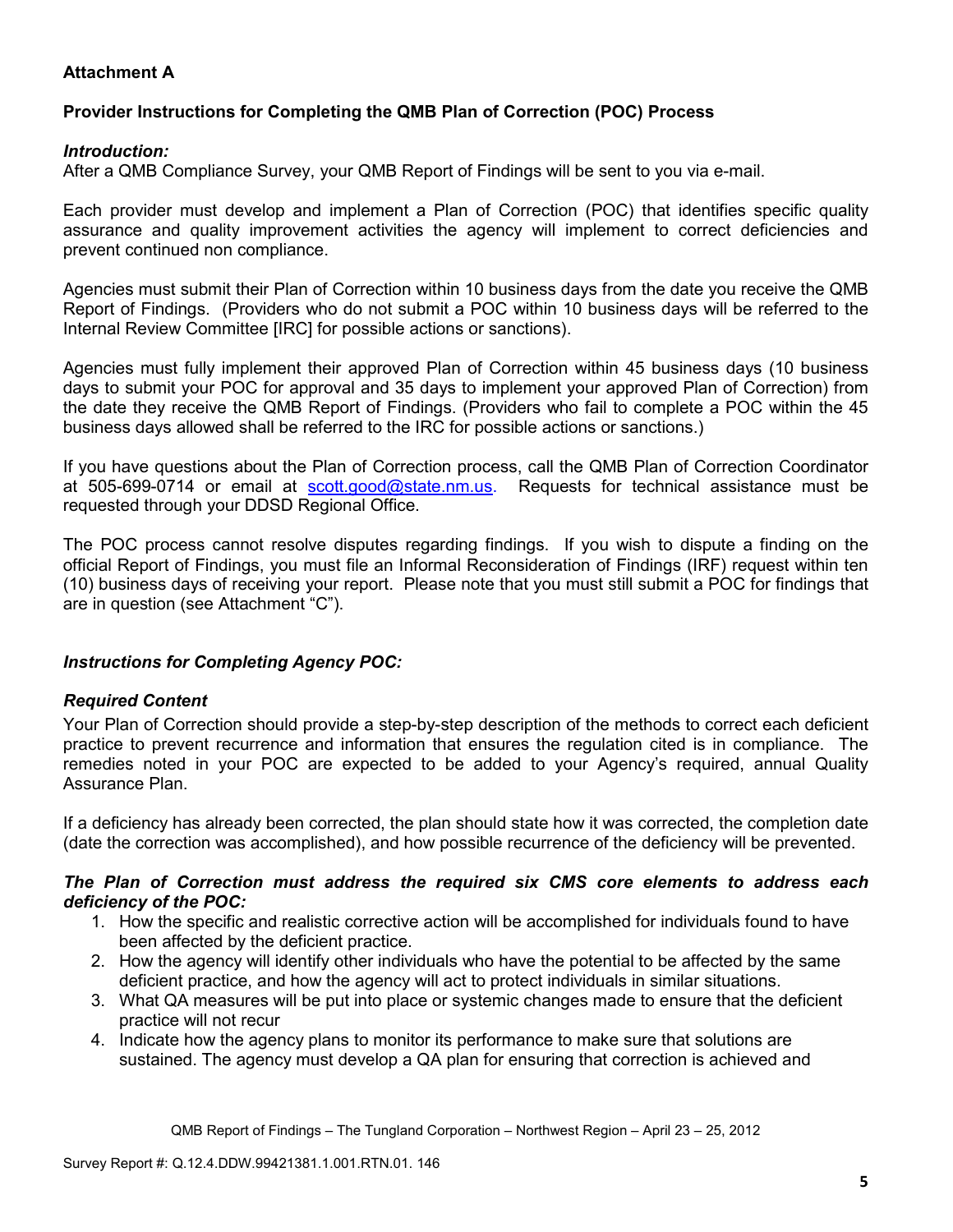sustained. This QA plan must be implemented, and the corrective action evaluated for its effectiveness. The plan of correction is integrated into the agency quality assurance system; and

- 5. Include dates when corrective action will be completed. The corrective action completion dates must be acceptable to the State.
- 6. The POC must be signed and dated by the agency director or other authorized official.

*The following details should be considered when developing your POC:* 

- Details about how and when Consumer, Personnel and Residential files are audited by Agency personnel to ensure they contain required documents;
- Information about how Medication Administration Records are reviewed to verify they contain all required information before they are distributed, as they are being used, and after they are completed;
- Your processes for ensuring that all staff are trained in Core Competencies, Incident Reporting, and Individual-Specific service requirements, etc;
- How accuracy in Billing documentation is assured;
- How health, safety is assured;
- For Case Management Providers, how ISPs are reviewed to verify they meet requirements, how the timeliness of LOC packet submissions and consumer visits are tracked;
- Your process for gathering, analyzing and responding to Quality data; and,
- Details about Quality Targets in various areas, current status, analyses about why targets were not met, and remedies implemented.

*Note:* **Instruction or in-service of staff alone may not be a sufficient plan of correction.** This is a good first step toward correction, but additional steps should be taken to ensure the deficiency is corrected and will not recur.

## *Completion Dates*

- The plan of correction must include a **completion date** (entered in the far right-hand column) for each finding. Be sure the date is **realistic** in the amount of time your Agency will need to correct the deficiency; not to exceed 45 total business days.
- Direct care issues should be corrected immediately and monitored appropriately.
- Some deficiencies may require a staged plan to accomplish total correction.
- Deficiencies requiring replacement of equipment, etc., may require more time to accomplish correction but should show reasonable time frames.

## *Initial Submission of the Plan of Correction Requirements*

- 1. The Plan of Correction must be completed on the official QMB Survey Report of Findings/Plan of Correction Form and received by QMB within ten (10) business days from the date you received the report of findings.
- 2. For questions about the POC process, call the QMB Deputy Chief, Scott Good at 505-699-0714 for assistance.
- 3. For Technical Assistance (TA) in developing or implementing your POC, contact your local DDSD Regional Office.
- 4. Submit your POC to Scott Good, QMB Deputy Chief in any of the following ways:
	- a. Electronically at scott.good@state.nm.us *(preferred method)*
	- b. Fax to 505-222-8661, or
	- c. Mail to POC Coordinator, 5301 Central Avenue SW, Suite 400, Albuquerque, NM 87108
- 5. Do not submit supporting documentation (evidence of compliance) to QMB until after your POC has been approved by the QMB.
- 6. QMB will notify you when your POC has been "approve" or "denied."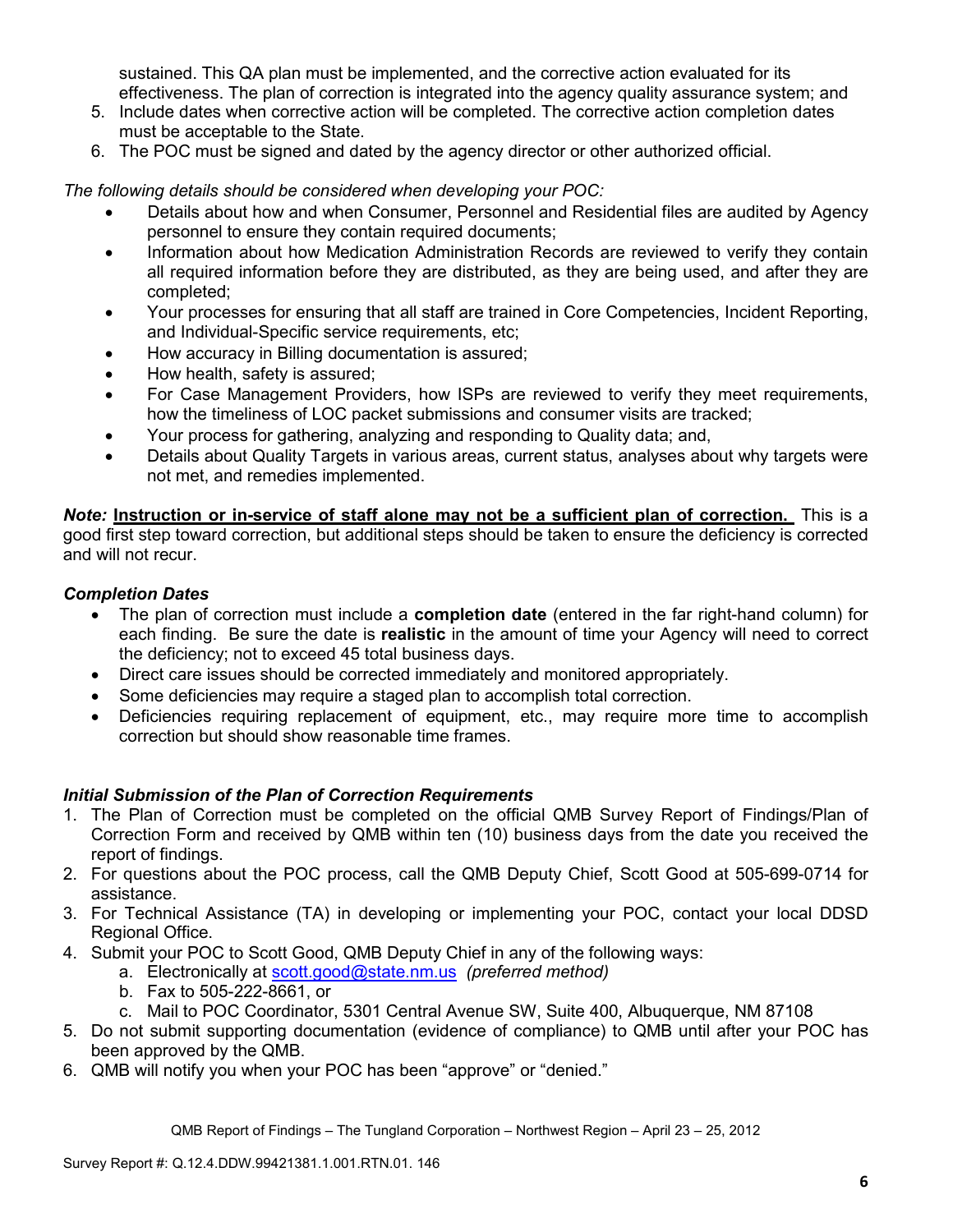- a. During this time, whether your POC is "approved," or "denied," you will have a maximum of 45 business days from the date of receipt of your Report of Findings to correct all survey deficiencies.
- b. If your POC is denied, it must be revised and resubmitted as soon as possible, as the 45 business day limit is in effect.
- c. If your POC is denied a second time your agency may be referred to the Internal Review Committee.
- d. You will receive written confirmation when your POC has been approved by QMB and a final deadline for completion of your POC.
- 7. Failure to submit your POC within 10 business days without prior approval of an extension by QMB will result in a referral to the Internal Review Committee and the possible implementation of monetary penalties and/or sanctions.

## *POC Document Submission Requirements*

Once your POC has been approved by the QMB Plan of Correction Coordinator you must submit copies of documents as evidence that all deficiencies have been corrected, as follows.

- 1. Your internal documents are due within a *maximum* of 45 business days of receipt of your Report of Findings.
- 2. You may submit your documents by postal mail (paper hard copy or on a disc), fax, or electronically (scanned and attached to e-mails).
- 3. All submitted documents *must be annotated*; please be sure the tag numbers and Identification numbers are indicated on each document submitted. Documents which are not annotated with the Tag number and Identification number may not be accepted.
- 4. Do not submit original documents; Please provide copies or scanned electronic files for evidence. Originals must be maintained in the agency file(s) per DDSD Standards.
- 5. In lieu of some documents, you may submit copies of file or home audit forms that clearly indicate cited deficiencies have been corrected, other attestations of correction must be approved by the Plan of Correction Coordinator prior to their submission.
- 6. For billing deficiencies, you must submit:
	- a. Evidence of an internal audit of billing documentation for a sample of individuals and timeframes;
	- b. Copies of "void and adjust" forms submitted to correct all over-billed or unjustified units billed identified during your internal audit.

Revisions, Modifications or Extensions to your Plan of Correction (post QMB approval) must be made in writing and submitted to the Deputy Chief at QMB, prior to the due date and are approved on a case-bycase basis. No changes may be made to your POC or the timeframes for implementation without written approval of the POC Coordinator.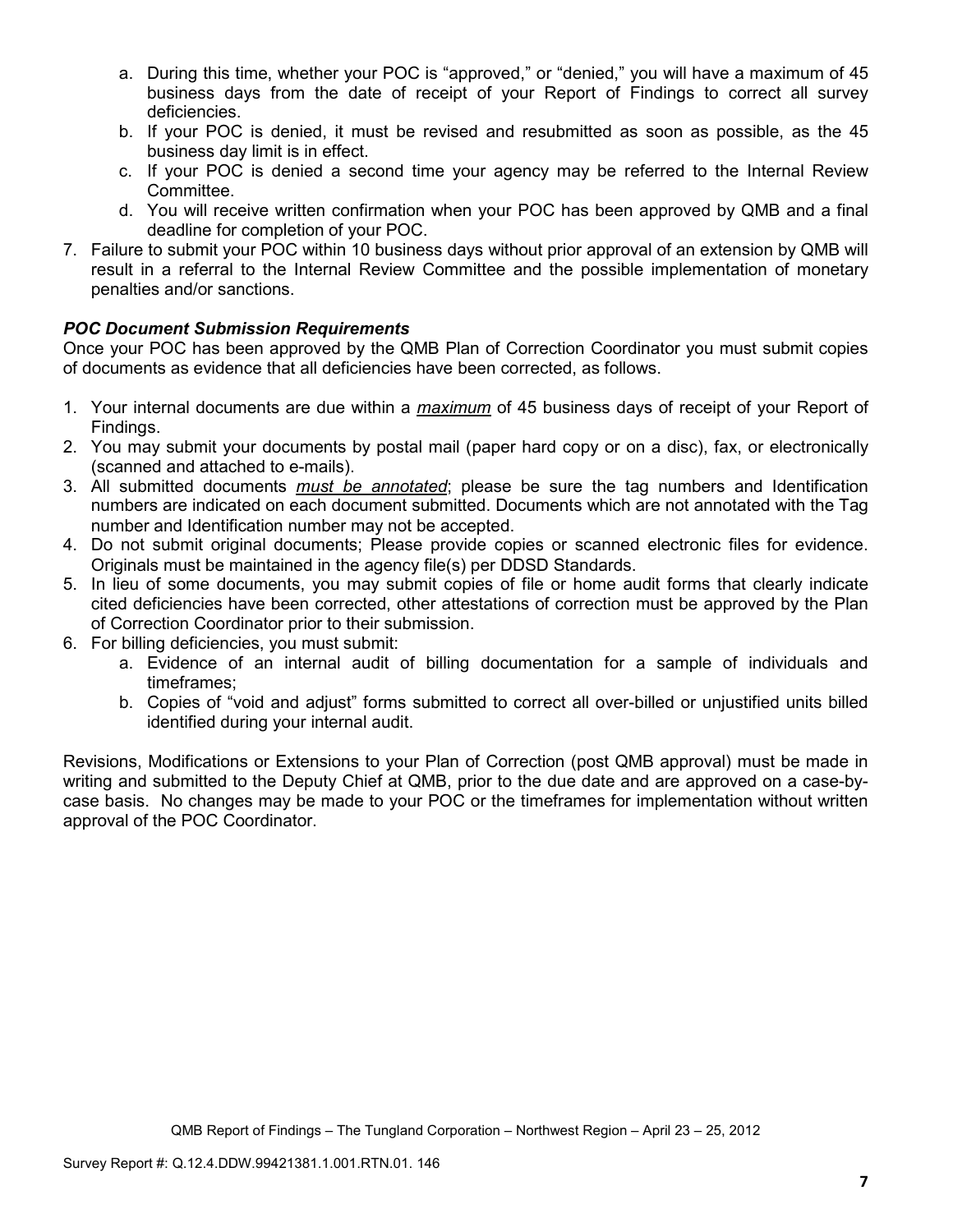## **QMB Determinations of Compliance**

## • "Compliance with Conditions of Participation"

The QMB determination of "Compliance with Conditions of Participation," indicates that a provider is in compliance with all 'Conditions of Participation,' (CoP) but may have standard level deficiencies (deficiencies which are not at the condition level) out of compliance. The agency has obtained a level of compliance such that there is a minimal potential for harm to individuals' health and safety. To qualify for a determination of Compliance with Conditions of Participation, the provider must be in compliance with *all* Conditions of Participation.

## • "Partial-Compliance with Conditions of Participation"

The QMB determination of "Partial-Compliance with Conditions of Participation" indicates that a provider is out of compliance with one (1) to three (3) 'Conditions of Participation.' This partialcompliance, if not corrected, may result in a serious negative outcome or the potential for more than minimal harm to individuals' health and safety. The Agency may also have standard level deficiencies (deficiencies which are not at the condition level).

Providers receiving a repeat determination of 'Partial-Compliance' for repeat deficiencies of CoPs may be referred by the Quality Management Bureau to the Internal Review Committee (IRC) for consideration of remedies and possible actions.

## • "Non-Compliant with Conditions of Participation":

The QMB determination of "Non-Compliance with Conditions of Participation," indicates a provider is significantly out of compliance with Conditions of Participation and/or has:

- Four (4) Conditions of Participation out of compliance.
- Multiple findings of widespread non-compliance with any standard or regulation with a significant potential for more than minimal harm.
- Any finding of actual harm or Immediate Jeopardy.

The Agency may also have standard level deficiencies (deficiencies which are not at the condition level).

Providers receiving a repeat determination of 'Non-Compliance' will be referred by Quality Management Bureau to the Internal Review Committee (IRC) for consideration of remedies and possible actions.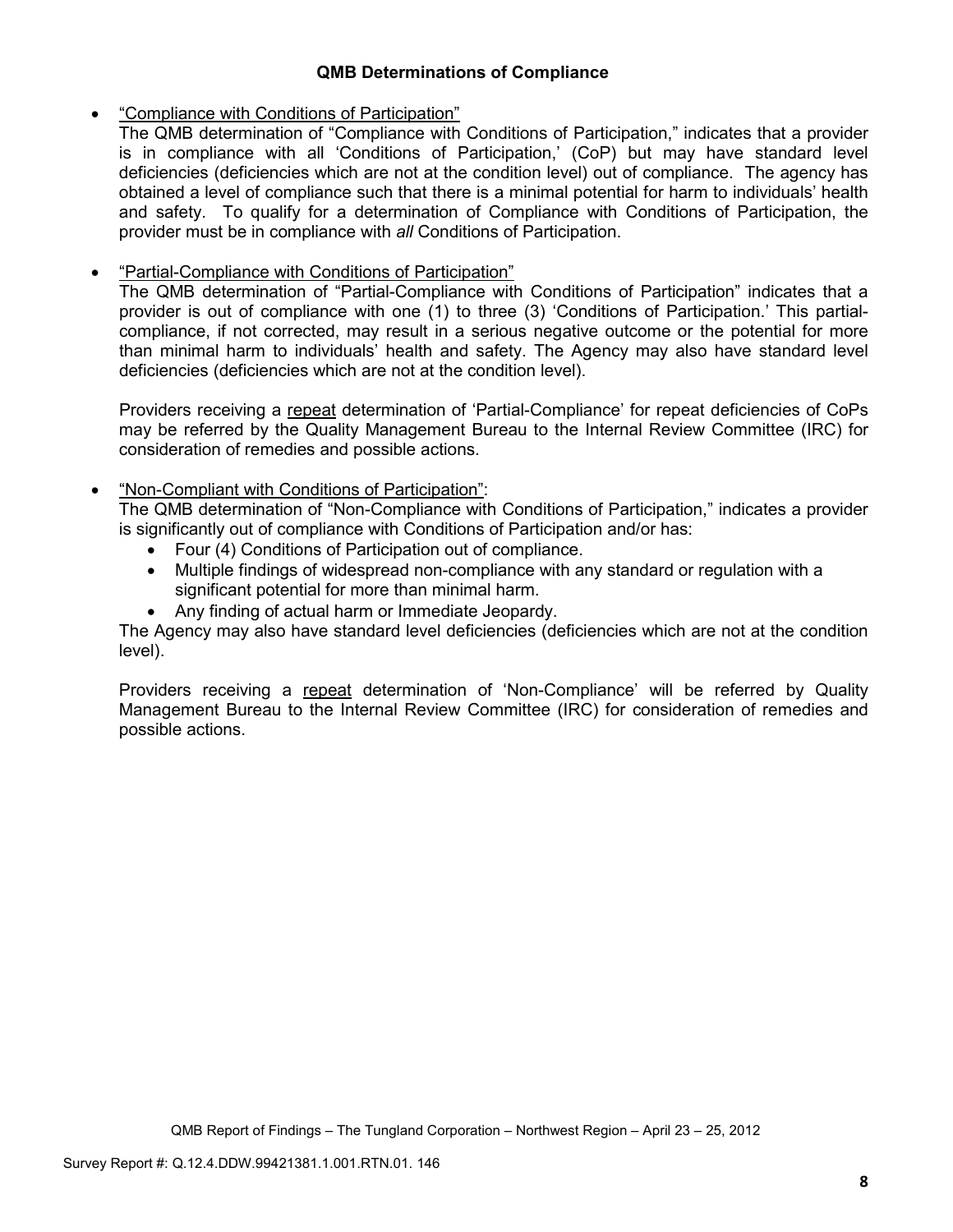### **Guidelines for the Provider Informal Reconsideration of Finding (IRF) Process**

## **Introduction:**

Throughout the QMB Survey process, surveyors are openly communicating with providers. Open communication means surveyors have clarified issues and/or requested missing information before completing the review through the use of the signed/dated "Document Request," or "administrative Needs," etc. forms. Regardless, there may still be instances where the provider disagrees with a specific finding. Providers may use the following process to informally dispute a finding.

# **Instructions:**

- 1. The Informal Reconsideration of the Finding (IRF) request must be in writing to the QMB Deputy Bureau Chief **within 10 business days** of receipt of the final Report of Findings.
- 2. The written request for an IRF *must* be completed on the QMB Request for Informal Reconsideration of Finding form available on the QMB website: http://dhi.health.state.nm.us/qmb
- 3. The written request for an IRF must specify in detail the request for reconsideration and why the finding is inaccurate.
- 4. The IRF request must include all supporting documentation or evidence.
- 5. If you have questions about the IRC process, email the IRF Chairperson, Scott Good at scott.good@state.nm.us for assistance.

## **The following limitations apply to the IRF process:**

- The request for an IRF and all supporting evidence must be received within 10 business days.
- Findings based on evidence requested during the survey and not provided may not be subject to reconsideration.
- The supporting documentation must be new evidence not previously reviewed or requested by the survey team.
- Providers must continue to complete their Plan of Correction during the IRF process
- Providers may not request an IRF to challenge the sampling methodology.
- Providers may not request an IRF based on disagreement with the nature of the standard or regulation.
- Providers may not request an IRF to challenge the team composition.
- Providers may not request an IRF to challenge the DHI/QMB determination of compliance or the length of their DDSD provider contract.

A Provider forfeits the right to an IRF if the request is not made within 10 business days of receiving the report and/or does not include all supporting documentation or evidence to show compliance with the standards and regulations.

The IRF Committee will review the request, the Provider will be notified in writing of the ruling; no face-toface meeting will be conducted.

When a Provider requests that a finding be reconsidered, it does not stop or delay the Plan of Correction process. **Providers must continue to complete the Plan of Correction, including the finding in dispute regardless of the IRF status.** If a finding is removed or modified, it will be noted and removed or modified from the Report of Findings. It should be noted that in some cases a Plan of Correction may be completed prior to the IRF process being completed. The provider will be notified in writing on the decisions of the IRF committee.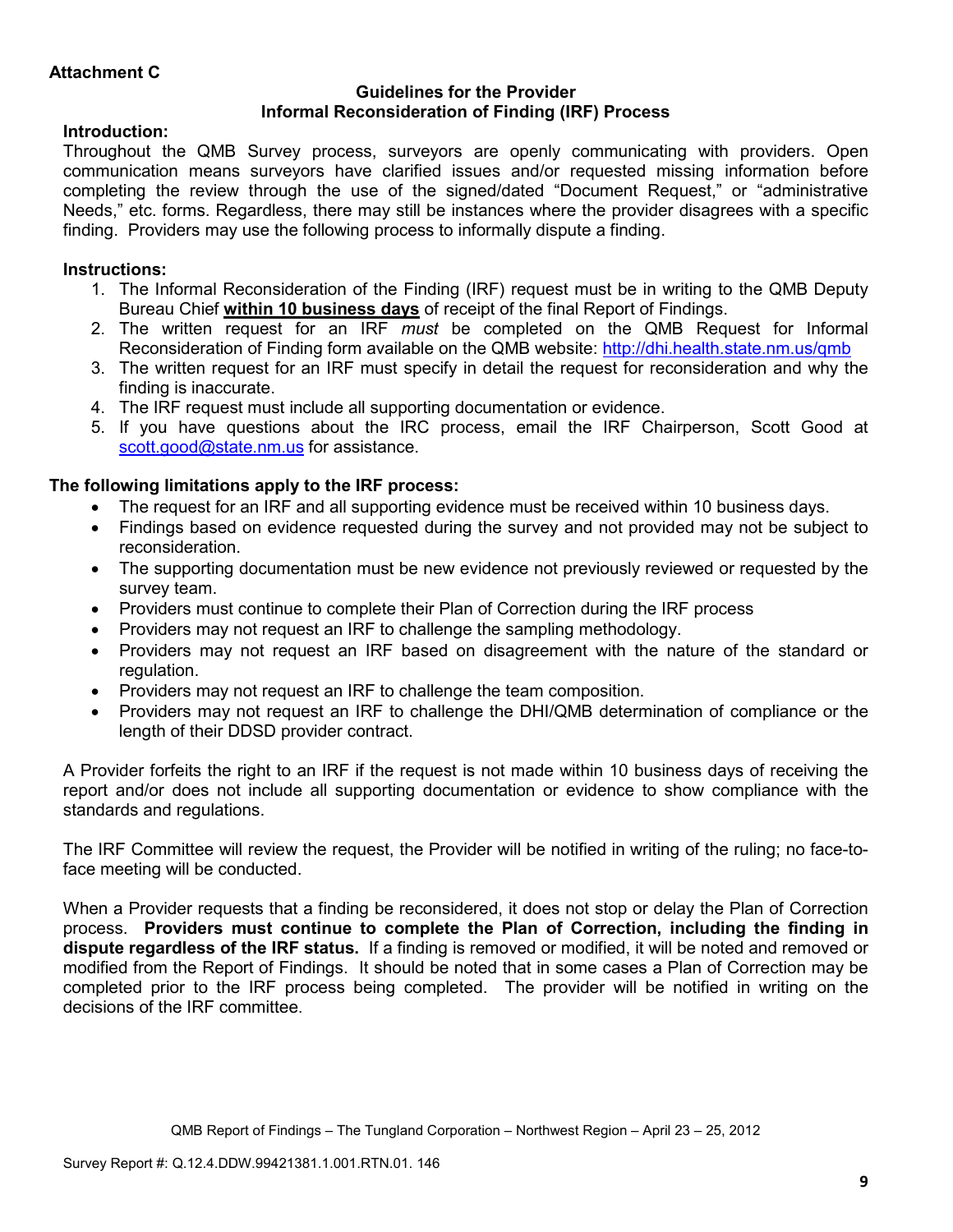| Agency:          | The Tungland Corporation - Northwest Region                  |
|------------------|--------------------------------------------------------------|
| Program:         | Developmental Disabilities Waiver                            |
| Service:         | Community Living Supports (Supported Living & Family Living) |
| Monitoring Type: | <b>Routine Survey</b>                                        |
| Date of Survey:  | April 23 - 25, 2012                                          |

| <b>Standard of Care</b>                                                                                                                                                                                                                                                                                                                                                                                                                                                                                                                                                                                                                                                                                                                                                                                                                                                                                                                                                                                                                                                                                                                                                                                        | <b>Deficiencies</b>                                                                                                                                                                                                                                                                                                                                                                                                                                                                                                                                                                                    | <b>Agency Plan of Correction, On-going</b><br><b>QA/QI &amp; Responsible Party</b>                                                                                           | <b>Date</b><br><b>Due</b> |
|----------------------------------------------------------------------------------------------------------------------------------------------------------------------------------------------------------------------------------------------------------------------------------------------------------------------------------------------------------------------------------------------------------------------------------------------------------------------------------------------------------------------------------------------------------------------------------------------------------------------------------------------------------------------------------------------------------------------------------------------------------------------------------------------------------------------------------------------------------------------------------------------------------------------------------------------------------------------------------------------------------------------------------------------------------------------------------------------------------------------------------------------------------------------------------------------------------------|--------------------------------------------------------------------------------------------------------------------------------------------------------------------------------------------------------------------------------------------------------------------------------------------------------------------------------------------------------------------------------------------------------------------------------------------------------------------------------------------------------------------------------------------------------------------------------------------------------|------------------------------------------------------------------------------------------------------------------------------------------------------------------------------|---------------------------|
|                                                                                                                                                                                                                                                                                                                                                                                                                                                                                                                                                                                                                                                                                                                                                                                                                                                                                                                                                                                                                                                                                                                                                                                                                |                                                                                                                                                                                                                                                                                                                                                                                                                                                                                                                                                                                                        | CMS Assurance - Service Plans: ISP Implementation - Services are delivered in accordance with the service plan, including type,                                              |                           |
| scope, amount, duration and frequency specified in the service plan.                                                                                                                                                                                                                                                                                                                                                                                                                                                                                                                                                                                                                                                                                                                                                                                                                                                                                                                                                                                                                                                                                                                                           |                                                                                                                                                                                                                                                                                                                                                                                                                                                                                                                                                                                                        |                                                                                                                                                                              |                           |
| Tag #1A08 Agency Case File                                                                                                                                                                                                                                                                                                                                                                                                                                                                                                                                                                                                                                                                                                                                                                                                                                                                                                                                                                                                                                                                                                                                                                                     | <b>Standard Level Deficiency</b>                                                                                                                                                                                                                                                                                                                                                                                                                                                                                                                                                                       |                                                                                                                                                                              |                           |
| Developmental Disabilities (DD) Waiver Service<br>Standards effective 4/1/2007<br><b>CHAPTER 1 II. PROVIDER AGENCY</b><br><b>REQUIREMENTS:</b> The objective of these<br>standards is to establish Provider Agency policy,<br>procedure and reporting requirements for DD<br>Medicaid Waiver program. These requirements<br>apply to all such Provider Agency staff, whether<br>directly employed or subcontracting with the<br>Provider Agency. Additional Provider Agency<br>requirements and personnel qualifications may<br>be applicable for specific service standards.<br>D. Provider Agency Case File for the<br>Individual: All Provider Agencies shall maintain<br>at the administrative office a confidential case<br>file for each individual. Case records belong to<br>the individual receiving services and copies shall<br>be provided to the receiving agency whenever<br>an individual changes providers. The record<br>must also be made available for review when<br>requested by DOH, HSD or federal government<br>representatives for oversight purposes. The<br>individual's case file shall include the following<br>requirements:<br>(1) Emergency contact information, including the | Based on record review, the Agency failed to<br>maintain at the administrative office a<br>confidential case file for 1 of 5 individuals.<br>Review of the Agency individual case files found<br>the following items were not found, incomplete,<br>and/or not current:<br>• ISP Teaching & Support Strategies<br>° Individual #5 - TASS not found for the<br>following Action Steps:<br>$\triangleright$ "Prepare menu for 1 meal weekly."<br>"Will add items needed for the meal to<br>the grocery list."<br>$\triangleright$ "Participate in event related training."<br>"Document in his journal." | Provider:<br>State your Plan of Correction for the findings in<br>this Tag above this line.<br>Enter your Quality Assurance/Quality<br>Improvement processes below the line. |                           |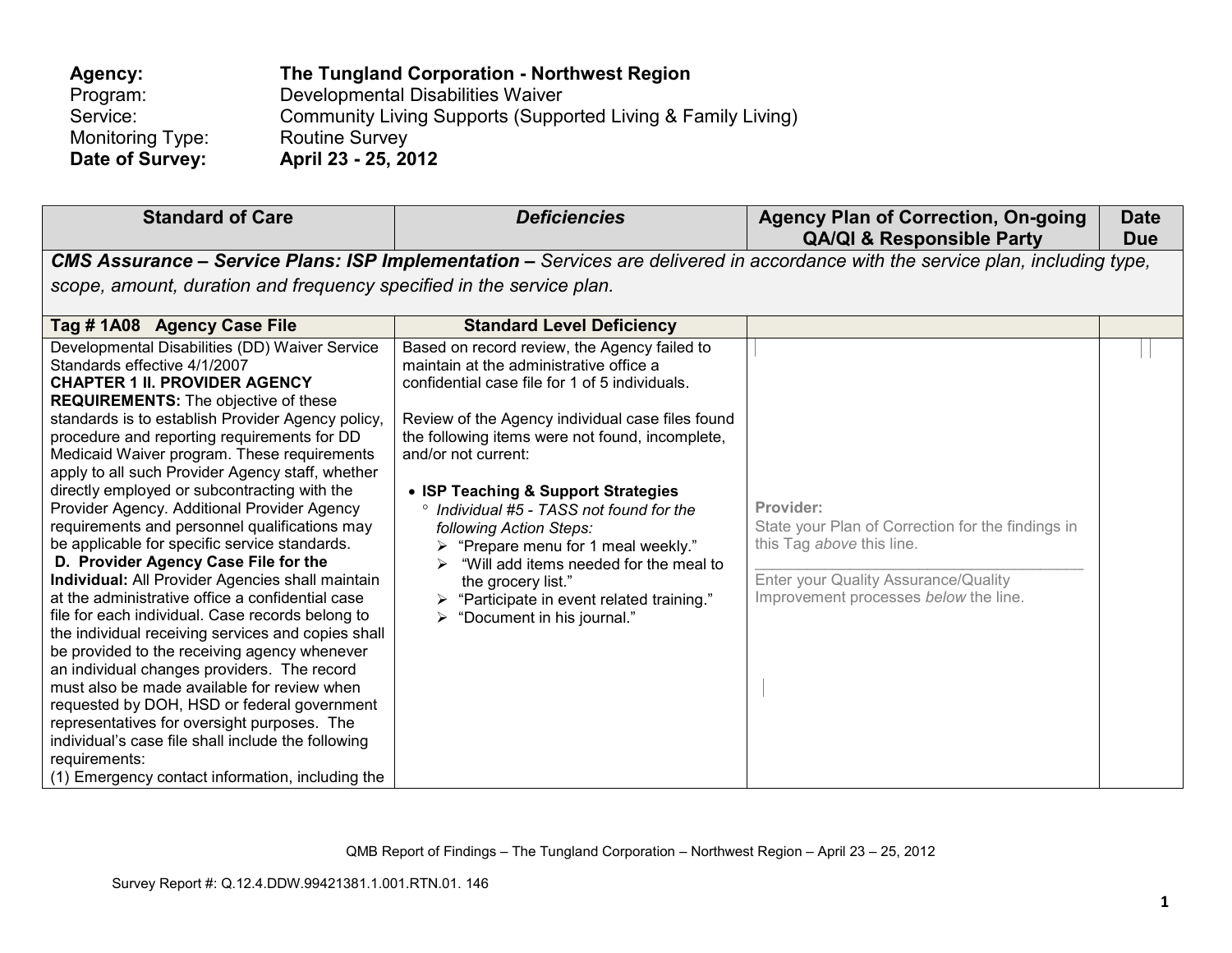| individual's address, telephone number,             |  |  |
|-----------------------------------------------------|--|--|
| names and telephone numbers of relatives,           |  |  |
| or guardian or conservator, physician's             |  |  |
| name(s) and telephone number(s), pharmacy           |  |  |
| name, address and telephone number, and             |  |  |
| health plan if appropriate;                         |  |  |
| (2) The individual's complete and current ISP,      |  |  |
| with all supplemental plans specific to the         |  |  |
| individual, and the most current completed          |  |  |
| Health Assessment Tool (HAT);                       |  |  |
| (3) Progress notes and other service delivery       |  |  |
| documentation;                                      |  |  |
| (4) Crisis Prevention/Intervention Plans, if there  |  |  |
| are any for the individual;                         |  |  |
| (5) A medical history, which shall include at least |  |  |
| demographic data, current and past medical          |  |  |
| diagnoses including the cause (if known) of         |  |  |
| the developmental disability, psychiatric           |  |  |
| diagnoses, allergies (food, environmental,          |  |  |
| medications), immunizations, and most               |  |  |
| recent physical exam;                               |  |  |
| (6) When applicable, transition plans completed     |  |  |
| for individuals at the time of discharge from       |  |  |
| Fort Stanton Hospital or Los Lunas Hospital         |  |  |
| and Training School; and                            |  |  |
| (7) Case records belong to the individual           |  |  |
| receiving services and copies shall be              |  |  |
| provided to the individual upon request.            |  |  |
| (8) The receiving Provider Agency shall be          |  |  |
| provided at a minimum the following records         |  |  |
| whenever an individual changes provider             |  |  |
| agencies:                                           |  |  |
| (a) Complete file for the past 12 months;           |  |  |
| (b) ISP and quarterly reports from the current      |  |  |
| and prior ISP year;                                 |  |  |
| (c) Intake information from original admission      |  |  |
| to services; and                                    |  |  |
| (d) When applicable, the Individual                 |  |  |
| Transition Plan at the time of discharge            |  |  |
| from Los Lunas Hospital and Training                |  |  |
| School or Ft. Stanton Hospital.                     |  |  |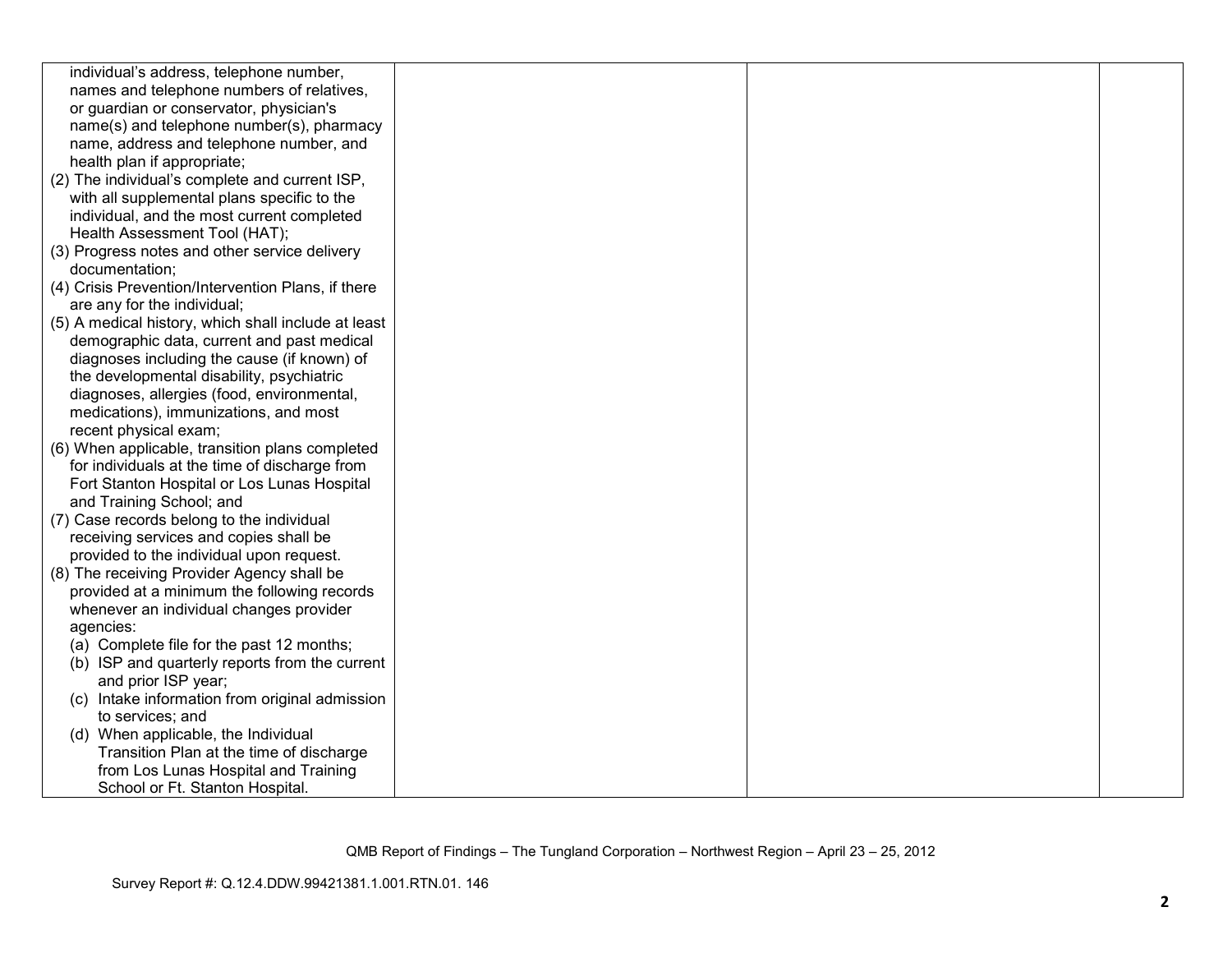| NMAC 8.302.1.17 RECORD KEEPING AND<br><b>DOCUMENTATION REQUIREMENTS: A</b><br>provider must maintain all the records necessary<br>to fully disclose the nature, quality, amount and<br>medical necessity of services furnished to an<br>eligible recipient who is currently receiving or<br>who has received services in the past.<br>B. Documentation of test results: Results of |  |  |
|------------------------------------------------------------------------------------------------------------------------------------------------------------------------------------------------------------------------------------------------------------------------------------------------------------------------------------------------------------------------------------|--|--|
| tests and services must be documented, which<br>includes results of laboratory and radiology<br>procedures or progress following therapy or<br>treatment.                                                                                                                                                                                                                          |  |  |
|                                                                                                                                                                                                                                                                                                                                                                                    |  |  |
|                                                                                                                                                                                                                                                                                                                                                                                    |  |  |
|                                                                                                                                                                                                                                                                                                                                                                                    |  |  |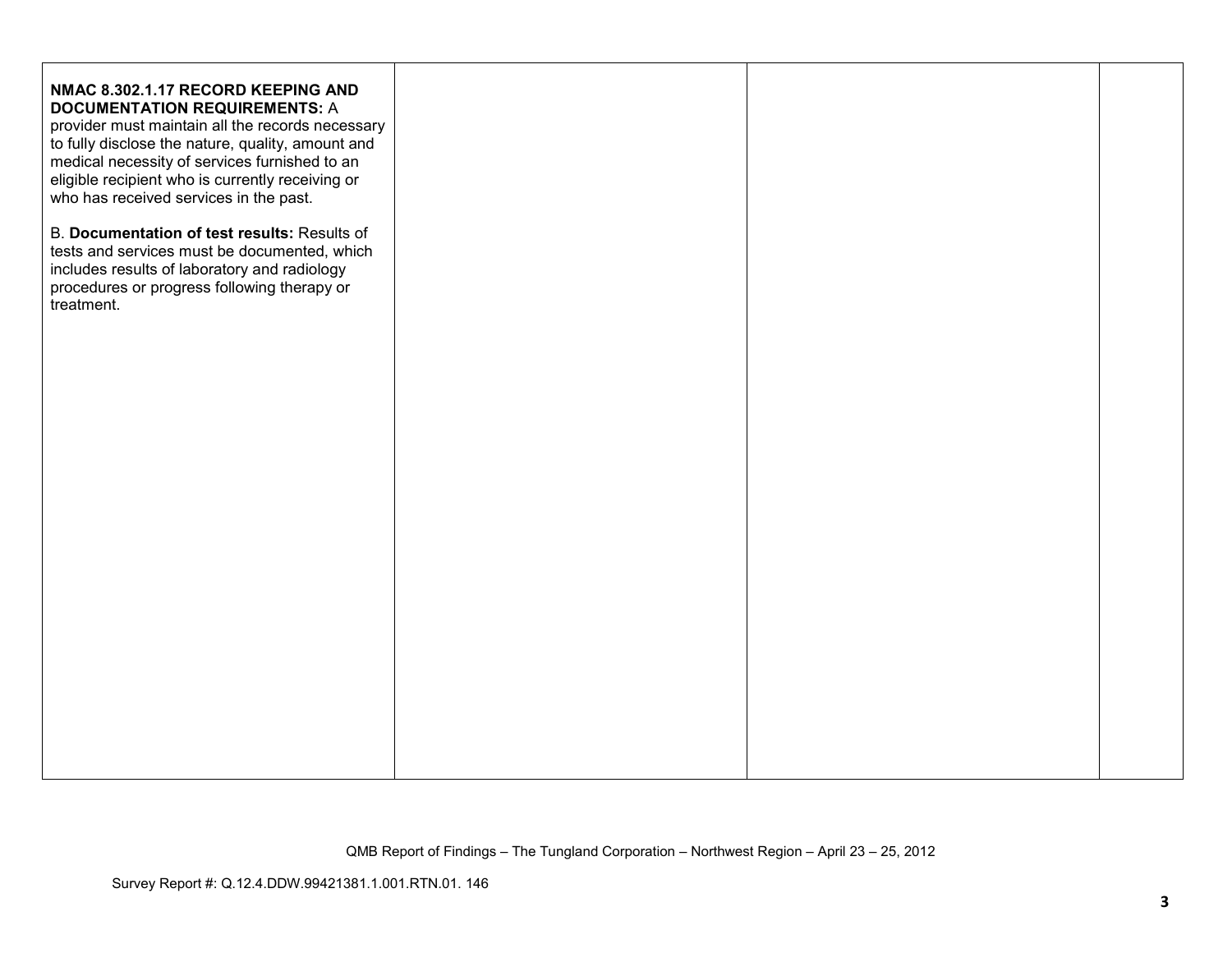| Tag # 1A08.1 Agency Case File -<br><b>Progress Notes</b>                                                                                                                                                                                                                                                                                                                                                                                                                                                                                                                                                                                                                                                                                                                                                                                                                                                                                                                                                                                                                                                                                                                                                                      | <b>Standard Level Deficiency</b>                                                                                                                                                                                                                                           |                                                                                                                                                                              |  |
|-------------------------------------------------------------------------------------------------------------------------------------------------------------------------------------------------------------------------------------------------------------------------------------------------------------------------------------------------------------------------------------------------------------------------------------------------------------------------------------------------------------------------------------------------------------------------------------------------------------------------------------------------------------------------------------------------------------------------------------------------------------------------------------------------------------------------------------------------------------------------------------------------------------------------------------------------------------------------------------------------------------------------------------------------------------------------------------------------------------------------------------------------------------------------------------------------------------------------------|----------------------------------------------------------------------------------------------------------------------------------------------------------------------------------------------------------------------------------------------------------------------------|------------------------------------------------------------------------------------------------------------------------------------------------------------------------------|--|
| Developmental Disabilities (DD) Waiver Service<br>Standards effective 4/1/2007<br><b>CHAPTER 1 II. PROVIDER AGENCY</b><br><b>REQUIREMENTS:</b> The objective of these<br>standards is to establish Provider Agency policy,<br>procedure and reporting requirements for DD<br>Medicaid Waiver program. These requirements<br>apply to all such Provider Agency staff, whether<br>directly employed or subcontracting with the<br>Provider Agency. Additional Provider Agency<br>requirements and personnel qualifications may<br>be applicable for specific service standards.<br>D. Provider Agency Case File for the<br>Individual: All Provider Agencies shall maintain<br>at the administrative office a confidential case<br>file for each individual. Case records belong to<br>the individual receiving services and copies shall<br>be provided to the receiving agency whenever<br>an individual changes providers. The record<br>must also be made available for review when<br>requested by DOH, HSD or federal government<br>representatives for oversight purposes. The<br>individual's case file shall include the following<br>requirements:<br>(3) Progress notes and other service delivery<br>documentation; | Based on record review, the Agency failed to<br>maintain progress notes and other service<br>delivery documentation for 1 of 5 Individuals.<br><b>Supported Living Progress Notes/Daily</b><br><b>Contact Logs</b><br>• Individual #5 - None found for 2/18 & 19,<br>2012. | Provider:<br>State your Plan of Correction for the findings in<br>this Tag above this line.<br>Enter your Quality Assurance/Quality<br>Improvement processes below the line. |  |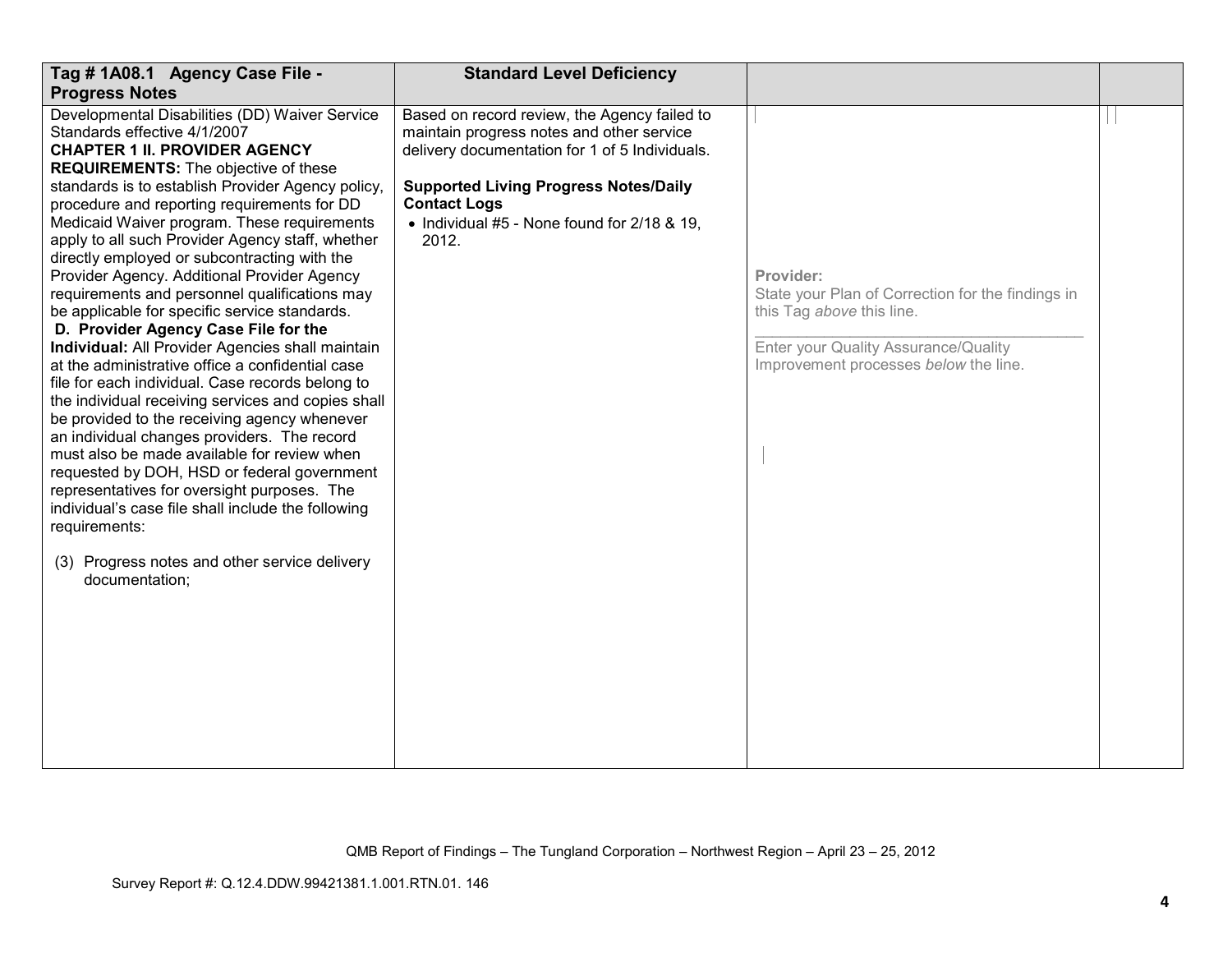| Tag #1A32 & 6L14 ISP Implementation                                                                | <b>Standard Level Deficiency</b>                                                             |                                                   |  |
|----------------------------------------------------------------------------------------------------|----------------------------------------------------------------------------------------------|---------------------------------------------------|--|
|                                                                                                    |                                                                                              |                                                   |  |
| NMAC 7.26.5.16.C and D Development of the<br>ISP. Implementation of the ISP. The ISP shall         | Based on record review, the Agency failed to<br>implement the ISP according to the timelines |                                                   |  |
| be implemented according to the timelines                                                          | determined by the IDT and as specified in the                                                |                                                   |  |
| determined by the IDT and as specified in the                                                      | ISP for each stated desired outcomes and action                                              |                                                   |  |
| ISP for each stated desired outcomes and action                                                    | plan for 2 of 5 individuals.                                                                 |                                                   |  |
| plan.                                                                                              |                                                                                              |                                                   |  |
|                                                                                                    | Per Individuals ISP the following was found with                                             |                                                   |  |
| C. The IDT shall review and discuss information                                                    | regards to the implementation of ISP Outcomes:                                               |                                                   |  |
| and recommendations with the individual, with                                                      |                                                                                              |                                                   |  |
| the goal of supporting the individual in attaining                                                 | <b>Administrative Files Reviewed:</b>                                                        | Provider:                                         |  |
| desired outcomes. The IDT develops an ISP                                                          |                                                                                              | State your Plan of Correction for the findings in |  |
| based upon the individual's personal vision                                                        | <b>Supported Living Data Collection/Data</b>                                                 | this Tag above this line.                         |  |
| statement, strengths, needs, interests and                                                         | Tracking/Progress with regards to ISP                                                        |                                                   |  |
| preferences. The ISP is a dynamic document,                                                        | Outcomes:                                                                                    | Enter your Quality Assurance/Quality              |  |
| revised periodically, as needed, and amended to                                                    |                                                                                              | Improvement processes below the line.             |  |
| reflect progress towards personal goals and                                                        | Individual #5                                                                                |                                                   |  |
| achievements consistent with the individual's<br>future vision. This regulation is consistent with | • None found regarding: Live Outcome                                                         |                                                   |  |
| standards established for individual plan                                                          | Statement, action step, "will prepare a menu<br>for one meal weekly with staff assistance"   |                                                   |  |
| development as set forth by the commission on                                                      | for 11/2011 - 03/2012.                                                                       |                                                   |  |
| the accreditation of rehabilitation facilities                                                     |                                                                                              |                                                   |  |
| (CARF) and/or other program accreditation                                                          | • None found regarding: Live Outcome                                                         |                                                   |  |
| approved and adopted by the developmental                                                          | Statement, action step, "will add items                                                      |                                                   |  |
| disabilities division and the department of health.                                                | needed for meal to the grocery list with staff                                               |                                                   |  |
| It is the policy of the developmental disabilities                                                 | assistance" for 11/2011 - 03/2012.                                                           |                                                   |  |
| division (DDD), that to the extent permitted by                                                    |                                                                                              |                                                   |  |
| funding, each individual receive supports and                                                      | • None found regarding: Fun Outcome                                                          |                                                   |  |
| services that will assist and encourage                                                            | Statement, action step, "will participate in                                                 |                                                   |  |
| independence and productivity in the community                                                     | event related training throughout the year."                                                 |                                                   |  |
| and attempt to prevent regression or loss of                                                       | for 11/2011 - 03/2012.                                                                       |                                                   |  |
| current capabilities. Services and supports                                                        |                                                                                              |                                                   |  |
| include specialized and/or generic services,                                                       | • None found regarding: Fun Outcome                                                          |                                                   |  |
| training, education and/or treatment as<br>determined by the IDT and documented in the             | Statement, action step "will document in his                                                 |                                                   |  |
| ISP.                                                                                               | journal." for 11/2011 - 03/2012.                                                             |                                                   |  |
|                                                                                                    | <b>Residential Files Reviewed:</b>                                                           |                                                   |  |
| D. The intent is to provide choice and obtain                                                      |                                                                                              |                                                   |  |
| opportunities for individuals to live, work and                                                    | <b>Family Living Data Collection/Data</b>                                                    |                                                   |  |
|                                                                                                    |                                                                                              |                                                   |  |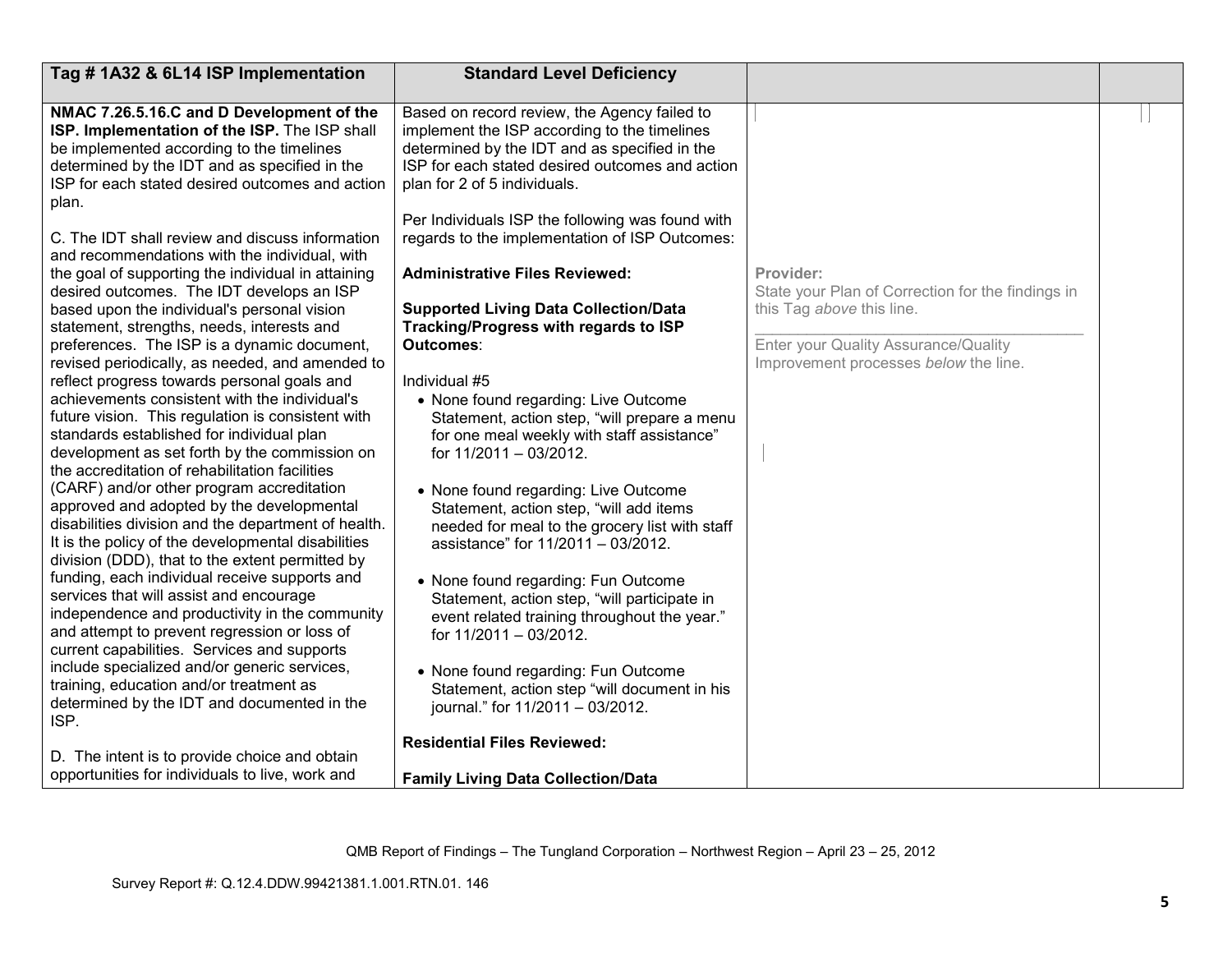| play with full participation in their communities. | Tracking/Progress with regards to ISP  |  |
|----------------------------------------------------|----------------------------------------|--|
| The following principles provide direction and     | <b>Outcomes:</b>                       |  |
| purpose in planning for individuals with           |                                        |  |
| developmental disabilities.                        | Individual #2                          |  |
| [05/03/94; 01/15/97; Recompiled 10/31/01]          | • None found regarding: "will practice |  |
|                                                    | basketball" for 4/1 -14, 2012.         |  |
|                                                    |                                        |  |
|                                                    |                                        |  |
|                                                    |                                        |  |
|                                                    |                                        |  |
|                                                    |                                        |  |
|                                                    |                                        |  |
|                                                    |                                        |  |
|                                                    |                                        |  |
|                                                    |                                        |  |
|                                                    |                                        |  |
|                                                    |                                        |  |
|                                                    |                                        |  |
|                                                    |                                        |  |
|                                                    |                                        |  |
|                                                    |                                        |  |
|                                                    |                                        |  |
|                                                    |                                        |  |
|                                                    |                                        |  |
|                                                    |                                        |  |
|                                                    |                                        |  |
|                                                    |                                        |  |
|                                                    |                                        |  |
|                                                    |                                        |  |
|                                                    |                                        |  |
|                                                    |                                        |  |
|                                                    |                                        |  |
|                                                    |                                        |  |
|                                                    |                                        |  |
|                                                    |                                        |  |
|                                                    |                                        |  |
|                                                    |                                        |  |
|                                                    |                                        |  |
|                                                    |                                        |  |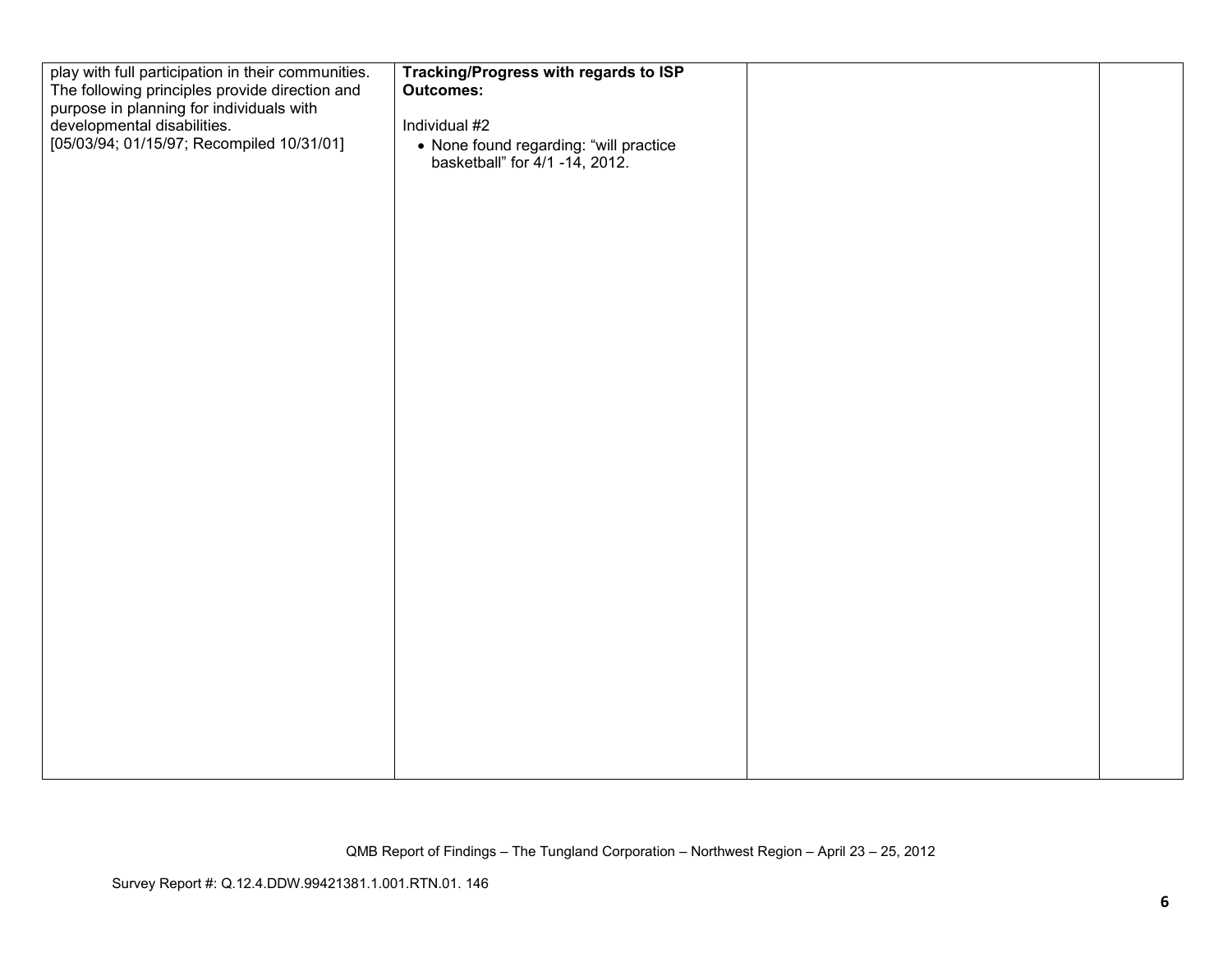| Tag # 6L14 Residential Case File                                                                                                                                                                                                                                                                                                                                                                                                                                                                                                                                                                                                                                                                                                                                                                                                                                                                                                                                                                                                                                                                                                                                                                                                                                                                                                                                   | <b>Standard Level Deficiency</b>                                                                                                                                                                                                                               |                                                                                                                                                                              |  |
|--------------------------------------------------------------------------------------------------------------------------------------------------------------------------------------------------------------------------------------------------------------------------------------------------------------------------------------------------------------------------------------------------------------------------------------------------------------------------------------------------------------------------------------------------------------------------------------------------------------------------------------------------------------------------------------------------------------------------------------------------------------------------------------------------------------------------------------------------------------------------------------------------------------------------------------------------------------------------------------------------------------------------------------------------------------------------------------------------------------------------------------------------------------------------------------------------------------------------------------------------------------------------------------------------------------------------------------------------------------------|----------------------------------------------------------------------------------------------------------------------------------------------------------------------------------------------------------------------------------------------------------------|------------------------------------------------------------------------------------------------------------------------------------------------------------------------------|--|
| Developmental Disabilities (DD) Waiver Service<br>Standards effective 4/1/2007<br><b>CHAPTER 6. VIII. COMMUNITY LIVING</b><br><b>SERVICE PROVIDER AGENCY</b><br><b>REQUIREMENTS</b>                                                                                                                                                                                                                                                                                                                                                                                                                                                                                                                                                                                                                                                                                                                                                                                                                                                                                                                                                                                                                                                                                                                                                                                | Based on record review, the Agency failed to<br>maintain a complete and confidential case file in<br>the residence for 3 of 5 Individuals receiving<br>Family Living Services and Supported Living<br>Services.                                                |                                                                                                                                                                              |  |
| A. Residence Case File: For individuals<br>receiving Supported Living or Family Living, the<br>Agency shall maintain in the individual's home a<br>complete and current confidential case file for<br>each individual. For individuals receiving<br>Independent Living Services, rather than<br>maintaining this file at the individual's home, the<br>complete and current confidential case file for<br>each individual shall be maintained at the<br>agency's administrative site. Each file shall<br>include the following:<br>(1) Complete and current ISP and all<br>supplemental plans specific to the individual;<br>(2) Complete and current Health Assessment<br>Tool:<br>(3) Current emergency contact information,<br>which includes the individual's address,<br>telephone number, names and telephone<br>numbers of residential Community Living<br>Support providers, relatives, or guardian or<br>conservator, primary care physician's name(s)<br>and telephone number(s), pharmacy name,<br>address and telephone number and dentist<br>name, address and telephone number, and<br>health plan;<br>(4) Up-to-date progress notes, signed and<br>dated by the person making the note for at least<br>the past month (older notes may be transferred<br>to the agency office);<br>(5) Data collected to document ISP Action Plan<br>implementation | The following was not found, incomplete and/or<br>not current:<br>• Physical Therapy Plan (#4)<br>• Special Health Care Needs<br>° Oral Hygiene Plans (#2)<br>• Progress Notes/Daily Contacts Logs:<br>$\degree$ Individual #1 - None found for 4/1 - 24, 2012 | Provider:<br>State your Plan of Correction for the findings in<br>this Tag above this line.<br>Enter your Quality Assurance/Quality<br>Improvement processes below the line. |  |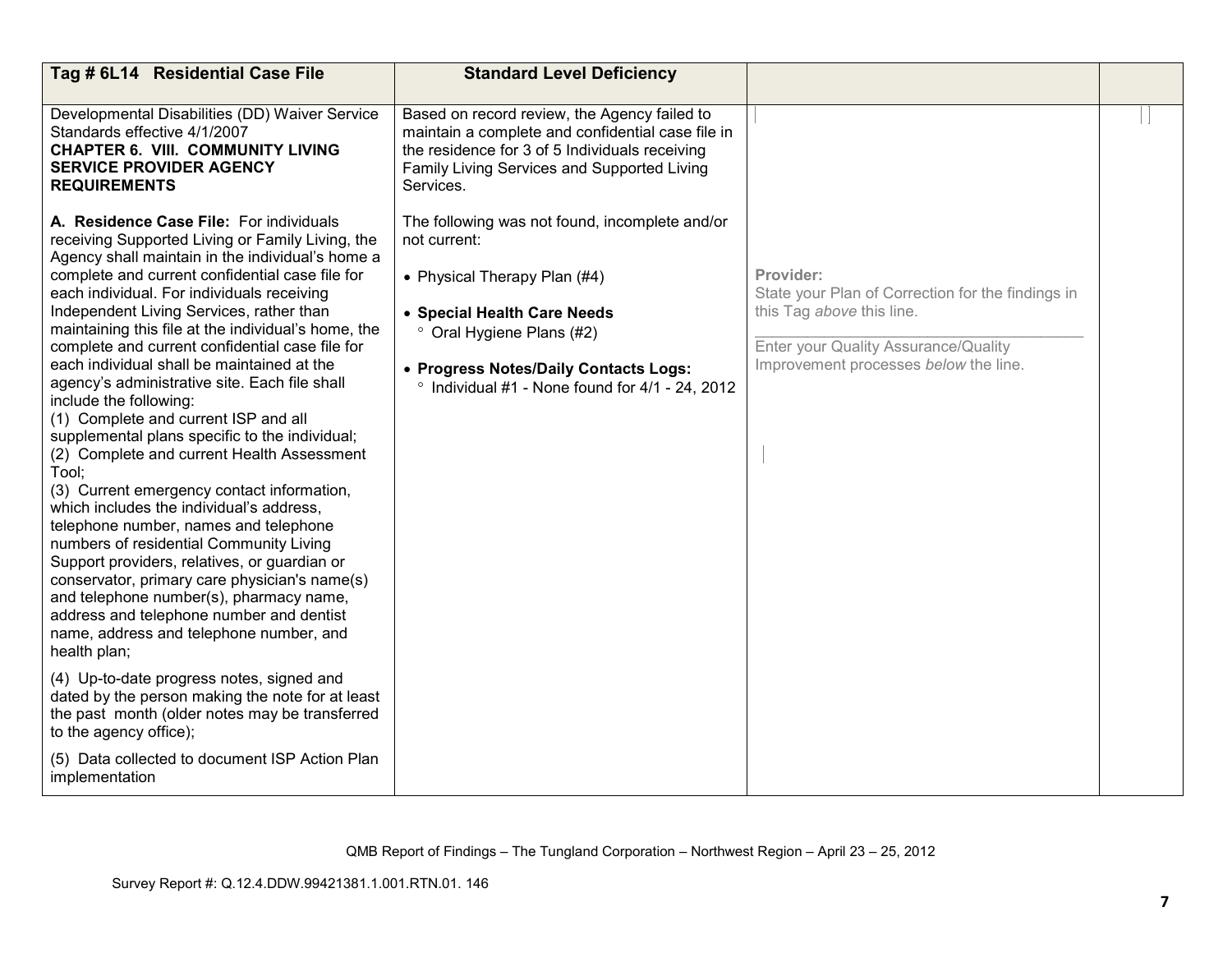|     | (6) Progress notes written by direct care staff    |  |  |
|-----|----------------------------------------------------|--|--|
|     | and by nurses regarding individual health status   |  |  |
|     | and physical conditions including action taken in  |  |  |
|     | response to identified changes in condition for at |  |  |
|     | least the past month;                              |  |  |
|     | (7) Physician's or qualified health care providers |  |  |
|     | written orders;                                    |  |  |
|     | (8) Progress notes documenting implementation      |  |  |
|     | of a physician's or qualified health care          |  |  |
|     | provider's order(s);                               |  |  |
|     | (9) Medication Administration Record (MAR) for     |  |  |
|     | the past three (3) months which includes:          |  |  |
|     | (a) The name of the individual;                    |  |  |
|     | (b) A transcription of the healthcare              |  |  |
|     | practitioners prescription including the           |  |  |
|     | brand and generic name of the medication;          |  |  |
|     | (c) Diagnosis for which the medication is          |  |  |
|     | prescribed;                                        |  |  |
|     | (d) Dosage, frequency and method/route of          |  |  |
|     | delivery;                                          |  |  |
|     | (e) Times and dates of delivery;                   |  |  |
| (1) | Initials of person administering or assisting      |  |  |
|     | with medication; and                               |  |  |
|     | (g) An explanation of any medication               |  |  |
|     | irregularity, allergic reaction or adverse         |  |  |
|     | effect.                                            |  |  |
|     | (h) For PRN medication an explanation for the      |  |  |
|     | use of the PRN must include:                       |  |  |
|     | Observable signs/symptoms or                       |  |  |
|     | circumstances in which the medication              |  |  |
|     | is to be used, and                                 |  |  |
|     | (ii) Documentation of the                          |  |  |
|     | effectiveness/result of the PRN                    |  |  |
|     | delivered.                                         |  |  |
| (i) | A MAR is not required for individuals              |  |  |
|     | participating in Independent Living Services       |  |  |
|     | who self-administer their own medication.          |  |  |
|     | However, when medication administration            |  |  |
|     | is provided as part of the Independent             |  |  |
|     | Living Service a MAR must be maintained            |  |  |
|     | at the individual's home and an updated            |  |  |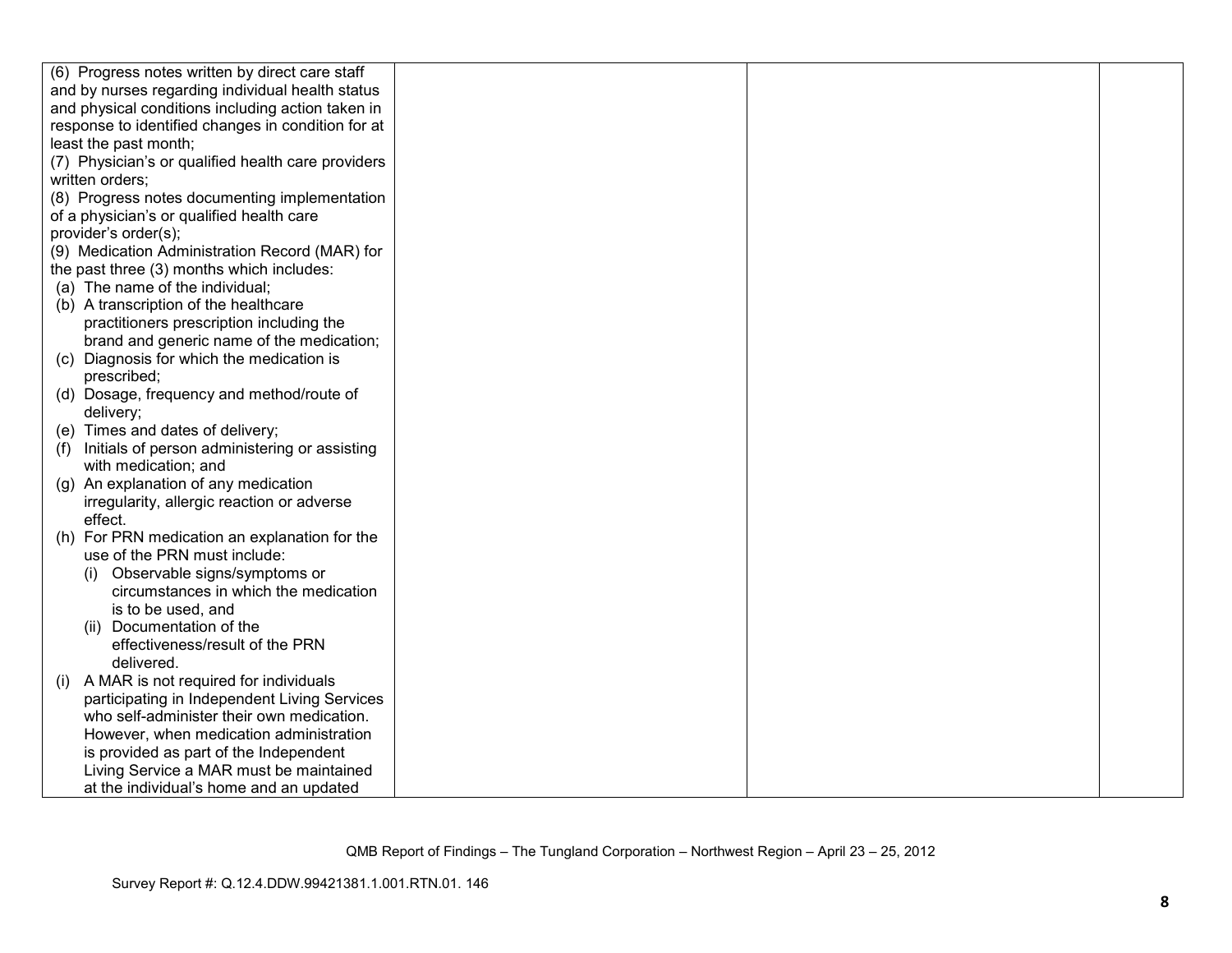| copy must be placed in the agency file on a        |  |  |
|----------------------------------------------------|--|--|
| weekly basis.                                      |  |  |
| (10) Record of visits to healthcare practitioners  |  |  |
| including any treatment provided at the visit and  |  |  |
| a record of all diagnostic testing for the current |  |  |
| ISP year; and                                      |  |  |
| (11) Medical History to include: demographic       |  |  |
| data, current and past medical diagnoses           |  |  |
| including the cause (if known) of the              |  |  |
| developmental disability and any psychiatric       |  |  |
| diagnosis, allergies (food, environmental,         |  |  |
| medications), status of routine adult health care  |  |  |
| screenings, immunizations, hospital discharge      |  |  |
| summaries for past twelve (12) months, past        |  |  |
| medical history including hospitalizations,        |  |  |
| surgeries, injuries, family history and current    |  |  |
| physical exam.                                     |  |  |
|                                                    |  |  |
|                                                    |  |  |
|                                                    |  |  |
|                                                    |  |  |
|                                                    |  |  |
|                                                    |  |  |
|                                                    |  |  |
|                                                    |  |  |
|                                                    |  |  |
|                                                    |  |  |
|                                                    |  |  |
|                                                    |  |  |
|                                                    |  |  |
|                                                    |  |  |
|                                                    |  |  |
|                                                    |  |  |
|                                                    |  |  |
|                                                    |  |  |
|                                                    |  |  |
|                                                    |  |  |
|                                                    |  |  |
|                                                    |  |  |
|                                                    |  |  |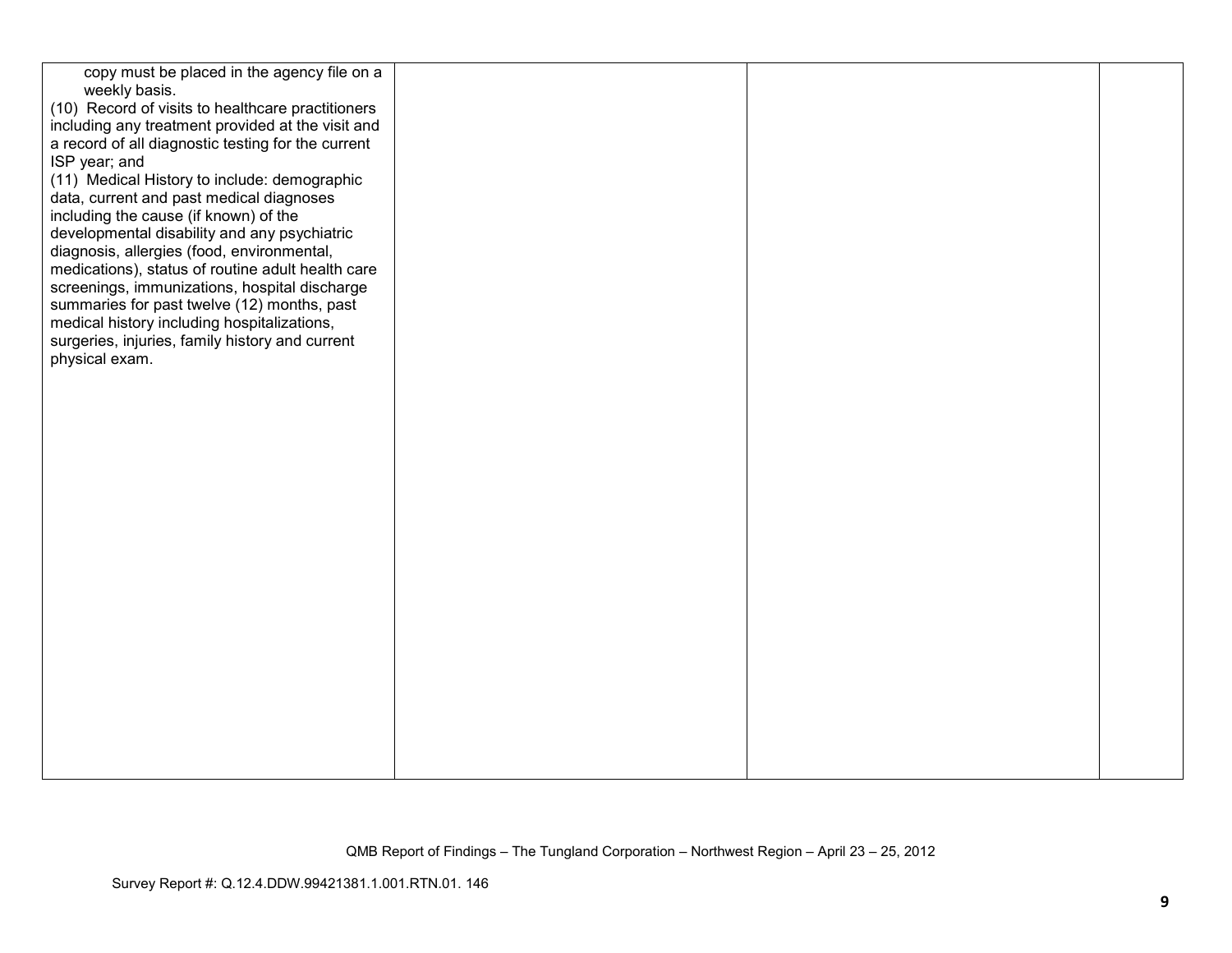| <b>Standard of Care</b>                                                                                                                                                                                                                                                                                                                                                                                                                                                                                                                                                                            | <b>Deficiencies</b>                                                                                                                                                                                                                                                                                                          | <b>Agency Plan of Correction, On-going</b><br><b>QA/QI &amp; Responsible Party</b>                                                                                                                                                                                       | <b>Date</b><br><b>Due</b> |
|----------------------------------------------------------------------------------------------------------------------------------------------------------------------------------------------------------------------------------------------------------------------------------------------------------------------------------------------------------------------------------------------------------------------------------------------------------------------------------------------------------------------------------------------------------------------------------------------------|------------------------------------------------------------------------------------------------------------------------------------------------------------------------------------------------------------------------------------------------------------------------------------------------------------------------------|--------------------------------------------------------------------------------------------------------------------------------------------------------------------------------------------------------------------------------------------------------------------------|---------------------------|
|                                                                                                                                                                                                                                                                                                                                                                                                                                                                                                                                                                                                    |                                                                                                                                                                                                                                                                                                                              |                                                                                                                                                                                                                                                                          |                           |
|                                                                                                                                                                                                                                                                                                                                                                                                                                                                                                                                                                                                    |                                                                                                                                                                                                                                                                                                                              | CMS Assurance – Qualified Providers – The State monitors non-licensed/non-certified providers to assure adherence to waiver<br>requirements. The State implements its policies and procedures for verifying that provider training is conducted in accordance with State |                           |
| requirements and the approved waiver.                                                                                                                                                                                                                                                                                                                                                                                                                                                                                                                                                              |                                                                                                                                                                                                                                                                                                                              |                                                                                                                                                                                                                                                                          |                           |
| Tag # 1A11.1 Transportation Training                                                                                                                                                                                                                                                                                                                                                                                                                                                                                                                                                               | <b>Standard Level Deficiency</b>                                                                                                                                                                                                                                                                                             |                                                                                                                                                                                                                                                                          |                           |
|                                                                                                                                                                                                                                                                                                                                                                                                                                                                                                                                                                                                    |                                                                                                                                                                                                                                                                                                                              |                                                                                                                                                                                                                                                                          |                           |
| Developmental Disabilities (DD) Waiver Service<br>Standards effective 4/1/2007<br><b>CHAPTER 1 II. PROVIDER AGENCY</b><br><b>REQUIREMENTS:</b> The objective of these<br>standards is to establish Provider Agency policy,<br>procedure and reporting requirements for DD<br>Medicaid Waiver program. These requirements<br>apply to all such Provider Agency staff, whether<br>directly employed or subcontracting with the<br>Provider Agency. Additional Provider Agency<br>requirements and personnel qualifications may<br>be applicable for specific service standards                       | Based on record review, the Agency failed to<br>provide staff training regarding the safe<br>operation of the vehicle, assisting passengers<br>and safe lifting procedures for 1 of 32 Direct<br>Support Personnel.<br>No documented evidence was found of the<br>following required training:<br>• Transportation (DSP #69) | Provider:<br>State your Plan of Correction for the findings in<br>this Tag above this line.                                                                                                                                                                              |                           |
| Department of Health (DOH) Developmental<br><b>Disabilities Supports Division (DDSD) Policy</b><br><b>Training Requirements for Direct Service</b><br>Agency Staff Policy Eff Date: March 1, 2007                                                                                                                                                                                                                                                                                                                                                                                                  |                                                                                                                                                                                                                                                                                                                              | Enter your Quality Assurance/Quality<br>Improvement processes below the line.                                                                                                                                                                                            |                           |
| <b>II. POLICY STATEMENTS:</b><br>I. Staff providing direct services shall<br>complete safety training within the first thirty (30)<br>days of employment and before working alone<br>with an individual receiving services. The<br>training shall address at least the following:<br>1. Operating a fire extinguisher<br>2. Proper lifting procedures<br>3. General vehicle safety precautions (e.g.,<br>pre-trip inspection, removing keys from the<br>ignition when not in the driver's seat)<br>4. Assisting passengers with cognitive and/or<br>physical impairments (e.g., general guidelines |                                                                                                                                                                                                                                                                                                                              |                                                                                                                                                                                                                                                                          |                           |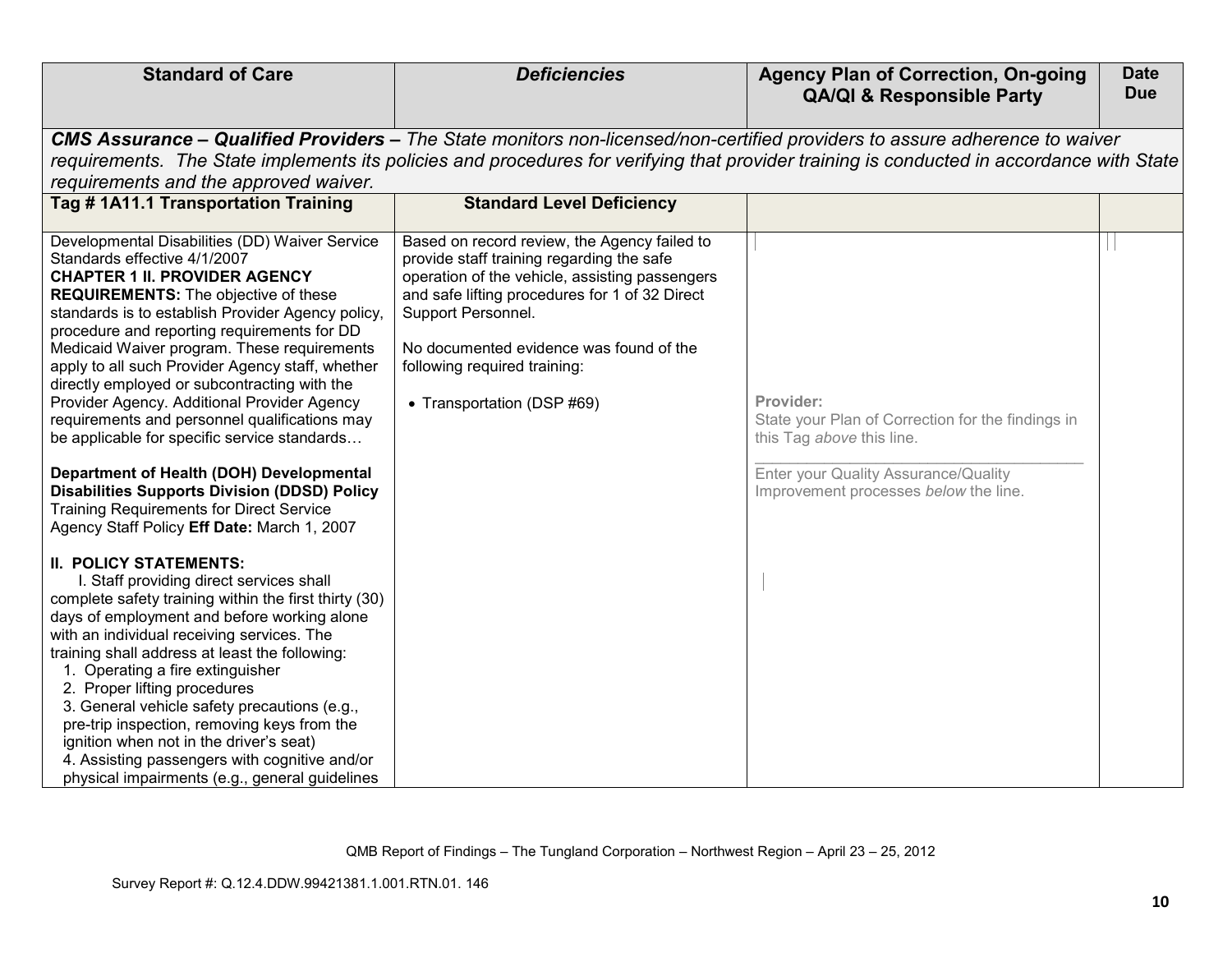| for supporting individuals who may be                                                |  |  |
|--------------------------------------------------------------------------------------|--|--|
| unaware of safety issues involving traffic or                                        |  |  |
| those who require physical assistance to                                             |  |  |
| enter/exit a vehicle)                                                                |  |  |
| 5. Operating wheelchair lifts (if applicable to                                      |  |  |
| the staff's role)                                                                    |  |  |
| 6. Wheelchair tie-down procedures (if                                                |  |  |
| applicable to the staff's role)                                                      |  |  |
|                                                                                      |  |  |
| 7. Emergency and evacuation procedures<br>(e.g., roadside emergency, fire emergency) |  |  |
|                                                                                      |  |  |
|                                                                                      |  |  |
|                                                                                      |  |  |
|                                                                                      |  |  |
|                                                                                      |  |  |
|                                                                                      |  |  |
|                                                                                      |  |  |
|                                                                                      |  |  |
|                                                                                      |  |  |
|                                                                                      |  |  |
|                                                                                      |  |  |
|                                                                                      |  |  |
|                                                                                      |  |  |
|                                                                                      |  |  |
|                                                                                      |  |  |
|                                                                                      |  |  |
|                                                                                      |  |  |
|                                                                                      |  |  |
|                                                                                      |  |  |
|                                                                                      |  |  |
|                                                                                      |  |  |
|                                                                                      |  |  |
|                                                                                      |  |  |
|                                                                                      |  |  |
|                                                                                      |  |  |
|                                                                                      |  |  |
|                                                                                      |  |  |
|                                                                                      |  |  |
|                                                                                      |  |  |
|                                                                                      |  |  |
|                                                                                      |  |  |
|                                                                                      |  |  |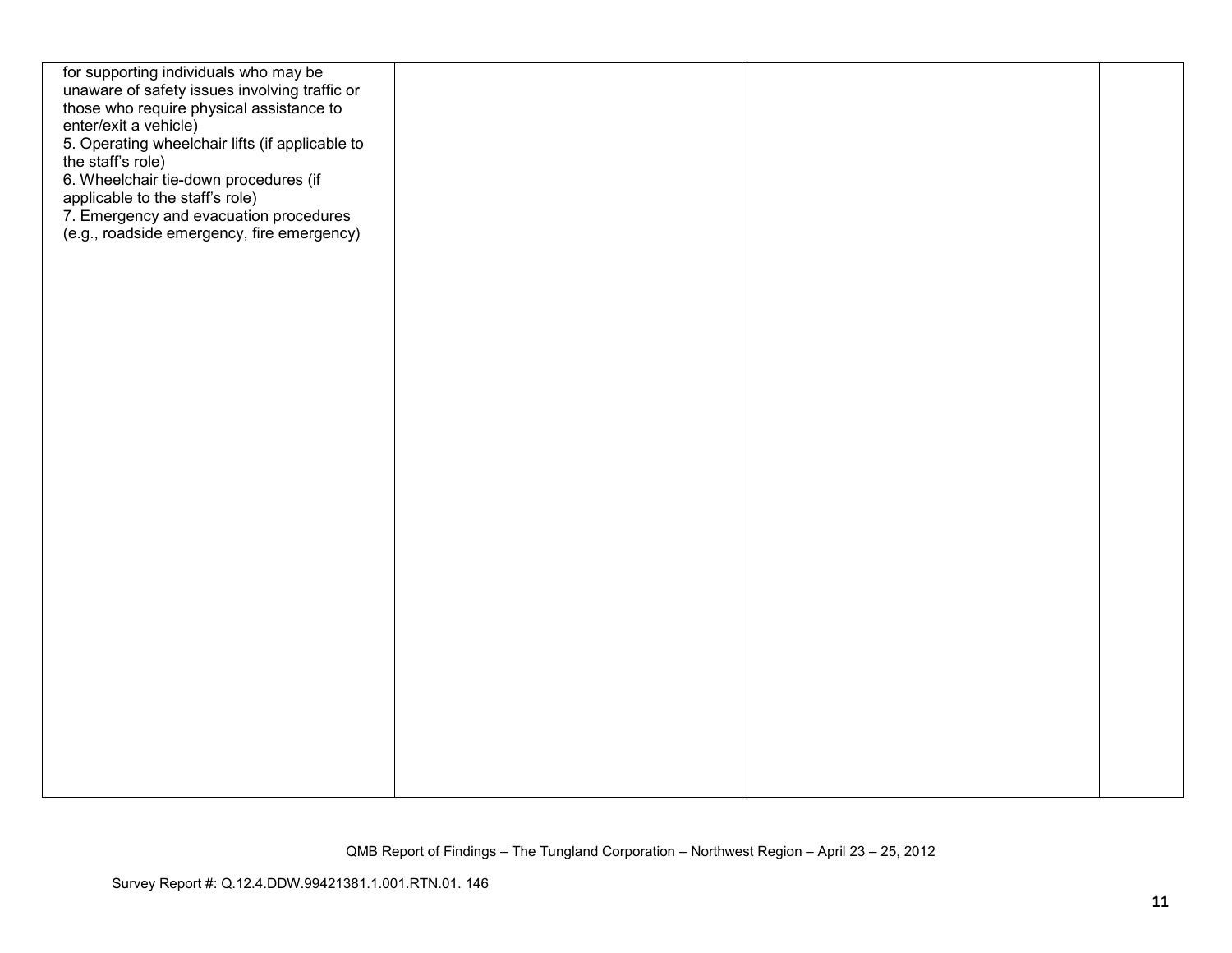| Tag #1A20 Direct Support Personnel                    | <b>Standard Level Deficiency</b>              |                                                   |  |
|-------------------------------------------------------|-----------------------------------------------|---------------------------------------------------|--|
| <b>Training</b>                                       |                                               |                                                   |  |
| Developmental Disabilities (DD) Waiver Service        | Based on record review, the Agency failed to  |                                                   |  |
| Standards effective 4/1/2007                          | ensure that Orientation and Training          |                                                   |  |
| <b>CHAPTER 1 IV. GENERAL REQUIREMENTS</b>             | requirements were met for 2 of 32 Direct      |                                                   |  |
| FOR PROVIDER AGENCY SERVICE                           | Support Personnel.                            |                                                   |  |
| <b>PERSONNEL:</b> The objective of this section is to |                                               |                                                   |  |
| establish personnel standards for DD Medicaid         | Review of Direct Support Personnel training   |                                                   |  |
| Waiver Provider Agencies for the following            | records found no evidence of the following    |                                                   |  |
| services: Community Living Supports,                  | required DOH/DDSD trainings and certification |                                                   |  |
| Community Inclusion Services, Respite,                | being completed:                              |                                                   |  |
| Substitute Care and Personal Support                  |                                               | Provider:                                         |  |
| Companion Services. These standards apply to          | • Participatory Communication & Choice        | State your Plan of Correction for the findings in |  |
| all personnel who provide services, whether           | Making (DSP #55)                              | this Tag above this line.                         |  |
| directly employed or subcontracting with the          |                                               |                                                   |  |
| Provider Agency. Additional personnel                 | • Positive Behavior Supports Strategies (DSP  | Enter your Quality Assurance/Quality              |  |
| requirements and qualifications may be                | #62)                                          | Improvement processes below the line.             |  |
| applicable for specific service standards.            |                                               |                                                   |  |
| C. Orientation and Training Requirements:             |                                               |                                                   |  |
| Orientation and training for direct support staff     |                                               |                                                   |  |
| and his or her supervisors shall comply with the      |                                               |                                                   |  |
| DDSD/DOH Policy Governing the Training                |                                               |                                                   |  |
| Requirements for Direct Support Staff and             |                                               |                                                   |  |
| Internal Service Coordinators Serving                 |                                               |                                                   |  |
| Individuals with Developmental Disabilities to        |                                               |                                                   |  |
| include the following:                                |                                               |                                                   |  |
| Each new employee shall receive<br>(1)                |                                               |                                                   |  |
| appropriate orientation, including but not            |                                               |                                                   |  |
| limited to, all policies relating to fire             |                                               |                                                   |  |
| prevention, accident prevention, incident             |                                               |                                                   |  |
| management and reporting, and                         |                                               |                                                   |  |
| emergency procedures; and                             |                                               |                                                   |  |
| (2)<br>Individual-specific training for each          |                                               |                                                   |  |
| individual under his or her direct care, as           |                                               |                                                   |  |
| described in the individual service plan,             |                                               |                                                   |  |
| prior to working alone with the individual.           |                                               |                                                   |  |
| Department of Health (DOH) Developmental              |                                               |                                                   |  |
| <b>Disabilities Supports Division (DDSD) Policy</b>   |                                               |                                                   |  |
| - Policy Title: Training Requirements for             |                                               |                                                   |  |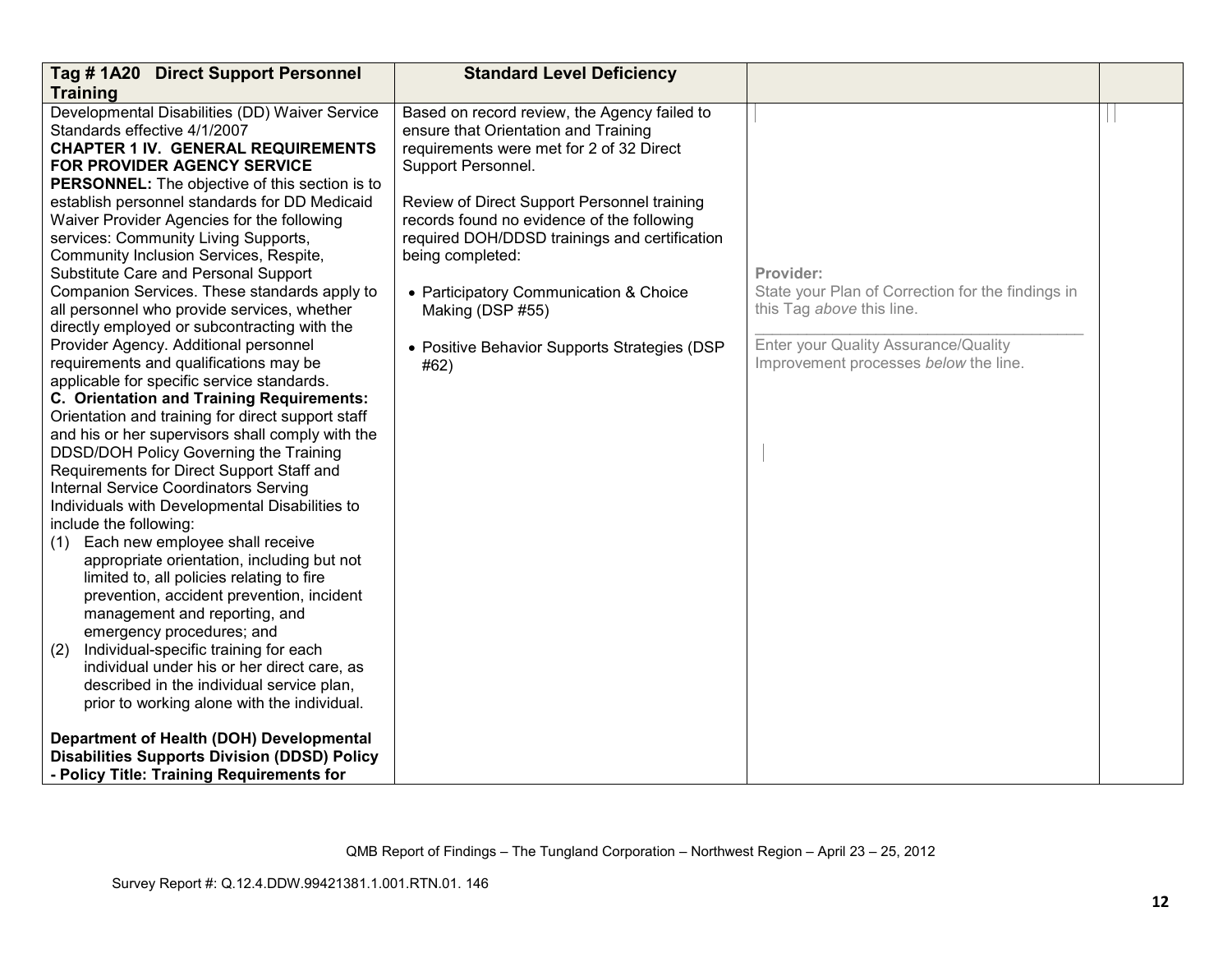| Direct Service Agency Staff Policy - Eff.            |  |  |
|------------------------------------------------------|--|--|
| March 1, 2007 - II. POLICY STATEMENTS:               |  |  |
| A. Individuals shall receive services from           |  |  |
| competent and qualified staff.                       |  |  |
| B. Staff shall complete individual-specific          |  |  |
| (formerly known as "Addendum B") training            |  |  |
| requirements in accordance with the                  |  |  |
| specifications described in the individual service   |  |  |
| plan (ISP) of each individual served.                |  |  |
| C. Staff shall complete training on DOH-             |  |  |
| approved incident reporting procedures in            |  |  |
| accordance with 7 NMAC 1.13.                         |  |  |
| D. Staff providing direct services shall complete    |  |  |
| training in universal precautions on an annual       |  |  |
| basis. The training materials shall meet             |  |  |
| Occupational Safety and Health Administration        |  |  |
| (OSHA) requirements.                                 |  |  |
| E. Staff providing direct services shall maintain    |  |  |
| certification in first aid and CPR. The training     |  |  |
| materials shall meet OSHA                            |  |  |
| requirements/guidelines.                             |  |  |
| F. Staff who may be exposed to hazardous             |  |  |
| chemicals shall complete relevant training in        |  |  |
| accordance with OSHA requirements.                   |  |  |
| G. Staff shall be certified in a DDSD-approved       |  |  |
| behavioral intervention system (e.g., Mandt,         |  |  |
| CPI) before using physical restraint techniques.     |  |  |
| Staff members providing direct services shall        |  |  |
| maintain certification in a DDSD-approved            |  |  |
| behavioral intervention system if an individual      |  |  |
| they support has a behavioral crisis plan that       |  |  |
| includes the use of physical restraint techniques.   |  |  |
| H. Staff shall complete and maintain certification   |  |  |
| in a DDSD-approved medication course in              |  |  |
| accordance with the DDSD Medication Delivery         |  |  |
| Policy M-001.                                        |  |  |
| I. Staff providing direct services shall complete    |  |  |
| safety training within the first thirty (30) days of |  |  |
| employment and before working alone with an          |  |  |
| individual receiving service.                        |  |  |
|                                                      |  |  |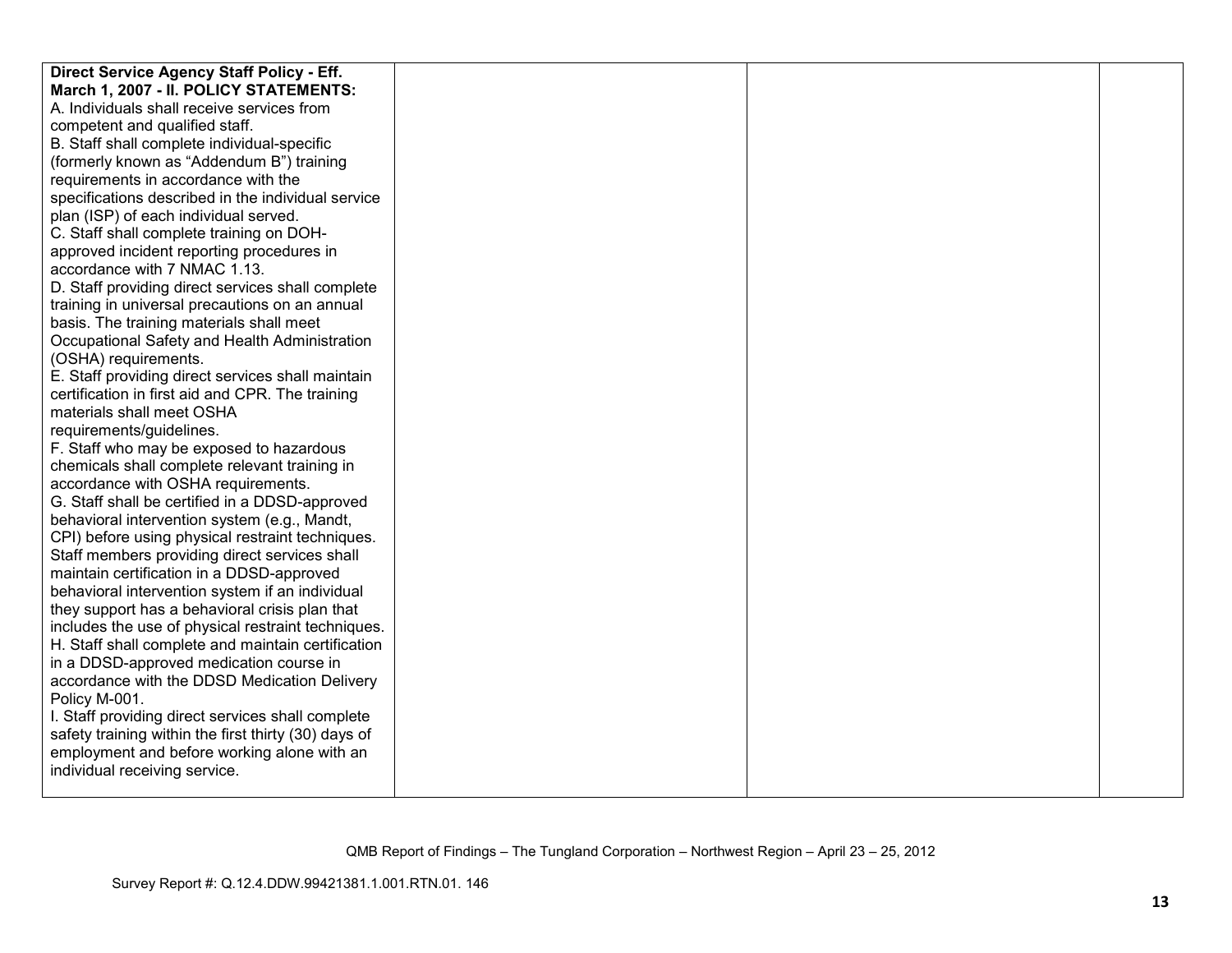| Tag #1A22 Agency Personnel                                                                                                                                                                                                                                                                                                                                                                                                                                                                                                                                                                                                                                                                                                                                                                                                                                                                                  | <b>Standard Level Deficiency</b>                                                                                                                                                                                                                                                                                                                                                                                                                                         |                                                                                                                                                                              |  |
|-------------------------------------------------------------------------------------------------------------------------------------------------------------------------------------------------------------------------------------------------------------------------------------------------------------------------------------------------------------------------------------------------------------------------------------------------------------------------------------------------------------------------------------------------------------------------------------------------------------------------------------------------------------------------------------------------------------------------------------------------------------------------------------------------------------------------------------------------------------------------------------------------------------|--------------------------------------------------------------------------------------------------------------------------------------------------------------------------------------------------------------------------------------------------------------------------------------------------------------------------------------------------------------------------------------------------------------------------------------------------------------------------|------------------------------------------------------------------------------------------------------------------------------------------------------------------------------|--|
| <b>Competency</b>                                                                                                                                                                                                                                                                                                                                                                                                                                                                                                                                                                                                                                                                                                                                                                                                                                                                                           |                                                                                                                                                                                                                                                                                                                                                                                                                                                                          |                                                                                                                                                                              |  |
| Developmental Disabilities (DD) Waiver Service<br>Standards effective 4/1/2007<br><b>CHAPTER 1 IV. GENERAL REQUIREMENTS</b><br>FOR PROVIDER AGENCY SERVICE<br><b>PERSONNEL:</b> The objective of this section is to<br>establish personnel standards for DD Medicaid<br>Waiver Provider Agencies for the following<br>services: Community Living Supports,<br>Community Inclusion Services, Respite,<br>Substitute Care and Personal Support<br>Companion Services. These standards apply to<br>all personnel who provide services, whether<br>directly employed or subcontracting with the<br>Provider Agency. Additional personnel<br>requirements and qualifications may be<br>applicable for specific service standards.<br>F. Qualifications for Direct Service<br>Personnel: The following employment<br>qualifications and competency requirements are<br>applicable to all Direct Service Personnel | Based on interview, the Agency failed to ensure<br>that training competencies were met for 1 of 7<br>Direct Support Personnel.<br>When DSP were asked if the Individual had<br>an Occupational Therapy Plan and if so, what<br>the plan covered, the following was reported:<br>• DSP #52 stated, "Not that I know of."<br>According to the Individual Specific Training<br>Section of the ISP, the Individual requires an<br>Occupational Therapy Plan. (Individual #5) | Provider:<br>State your Plan of Correction for the findings in<br>this Tag above this line.<br>Enter your Quality Assurance/Quality<br>Improvement processes below the line. |  |
| employed by a Provider Agency:<br>(1) Direct service personnel shall be eighteen<br>(18) years or older. Exception: Adult<br>Habilitation can employ direct care personnel<br>under the age of eighteen 18 years, but the<br>employee shall work directly under a<br>supervisor, who is physically present at all<br>times;                                                                                                                                                                                                                                                                                                                                                                                                                                                                                                                                                                                 |                                                                                                                                                                                                                                                                                                                                                                                                                                                                          |                                                                                                                                                                              |  |
| (2) Direct service personnel shall have the ability<br>to read and carry out the requirements in an<br>ISP;                                                                                                                                                                                                                                                                                                                                                                                                                                                                                                                                                                                                                                                                                                                                                                                                 |                                                                                                                                                                                                                                                                                                                                                                                                                                                                          |                                                                                                                                                                              |  |
| (3) Direct service personnel shall be available to<br>communicate in the language that is<br>functionally required by the individual or in the<br>use of any specific augmentative<br>communication system utilized by the                                                                                                                                                                                                                                                                                                                                                                                                                                                                                                                                                                                                                                                                                  |                                                                                                                                                                                                                                                                                                                                                                                                                                                                          |                                                                                                                                                                              |  |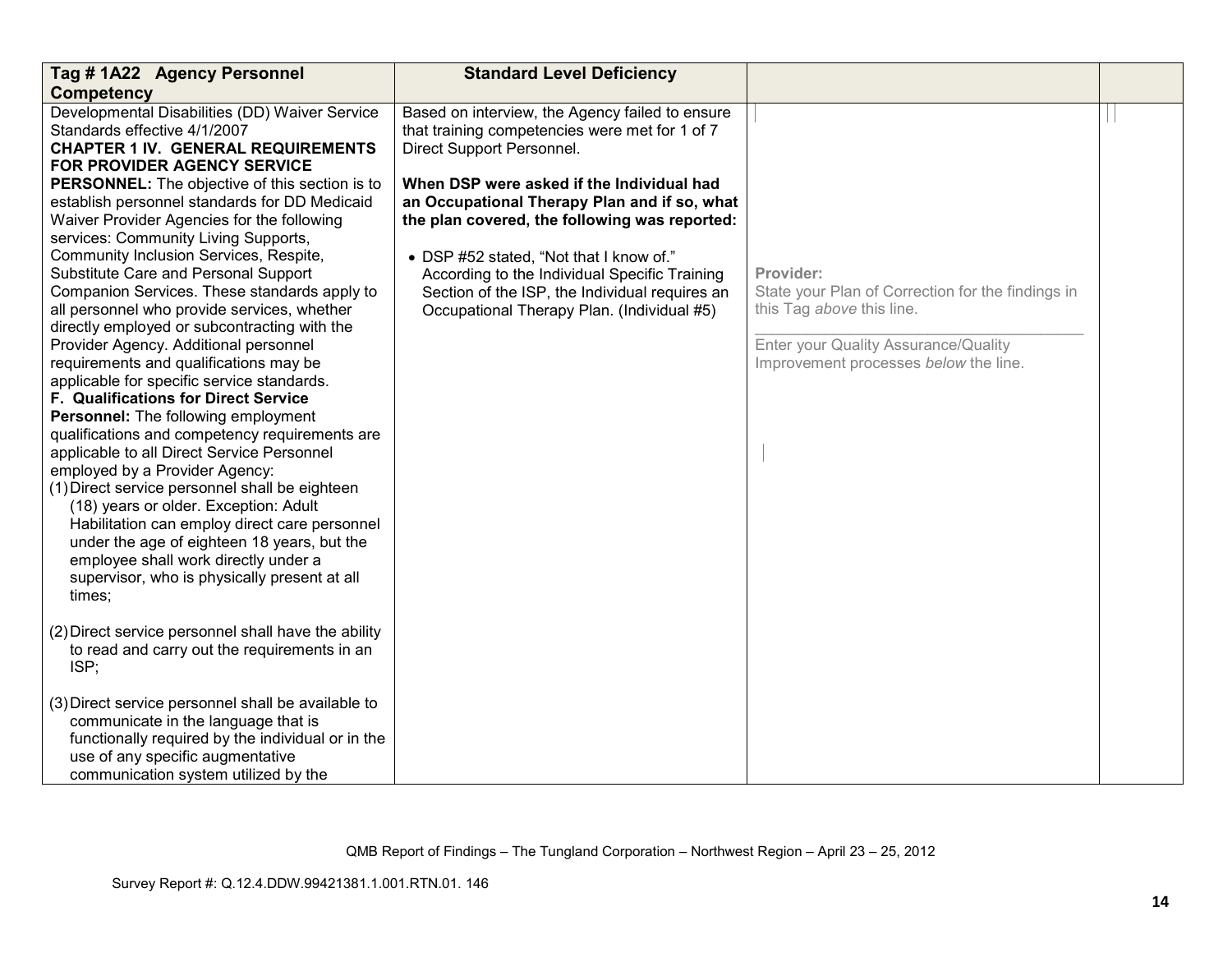| individual;                                                                     |  |  |
|---------------------------------------------------------------------------------|--|--|
|                                                                                 |  |  |
| (4) Direct service personnel shall meet the                                     |  |  |
| qualifications specified by DDSD in the Policy                                  |  |  |
| Governing the Training Requirements for                                         |  |  |
| Direct Support Staff and Internal Service                                       |  |  |
| Coordinators, Serving Individuals with                                          |  |  |
| Developmental Disabilities; and                                                 |  |  |
| (5) Direct service Provider Agencies of Respite                                 |  |  |
| Services, Substitute Care, Personal Support                                     |  |  |
| Services, Nutritional Counseling, Therapists                                    |  |  |
| and Nursing shall demonstrate basic                                             |  |  |
| knowledge of developmental disabilities and                                     |  |  |
| have training or demonstrable qualifications                                    |  |  |
| related to the role he or she is performing and                                 |  |  |
| complete individual specific training as                                        |  |  |
| required in the ISP for each individual he or                                   |  |  |
| she support.                                                                    |  |  |
|                                                                                 |  |  |
| (6) Report required personnel training status to                                |  |  |
| the DDSD Statewide Training Database as                                         |  |  |
| specified in DDSD policies as related to                                        |  |  |
| training requirements as follows:<br>(a) Initial comprehensive personnel status |  |  |
| report (name, date of hire, Social Security                                     |  |  |
| number category) on all required                                                |  |  |
| personnel to be submitted to DDSD                                               |  |  |
| Statewide Training Database within the                                          |  |  |
| first ninety (90) calendar days of                                              |  |  |
| providing services;                                                             |  |  |
| (b) Staff who do not wish to use his or her                                     |  |  |
| Social Security Number may request an                                           |  |  |
| alternative tracking number; and                                                |  |  |
| (c) Quarterly personnel update reports sent                                     |  |  |
| to DDSD Statewide Training Database to                                          |  |  |
| reflect new hires, terminations, inter-                                         |  |  |
| provider Agency position changes, and                                           |  |  |
| name changes.                                                                   |  |  |
| Department of Health (DOH) Developmental                                        |  |  |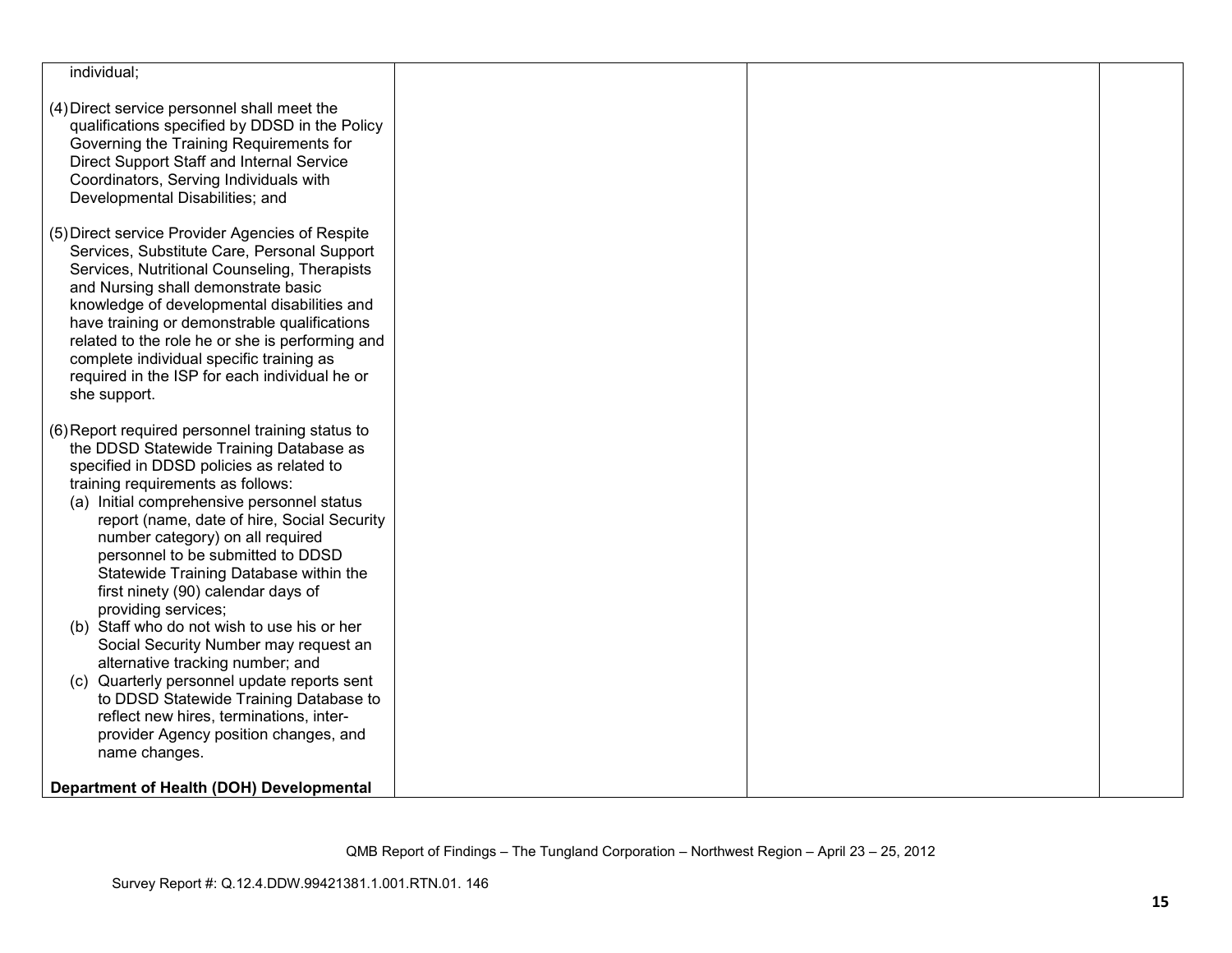| <b>Disabilities Supports Division (DDSD) Policy</b>                                 |  |  |
|-------------------------------------------------------------------------------------|--|--|
| - Policy Title: Training Requirements for                                           |  |  |
| Direct Service Agency Staff Policy - Eff.<br>March 1, 2007 - II. POLICY STATEMENTS: |  |  |
|                                                                                     |  |  |
| A. Individuals shall receive services from                                          |  |  |
| competent and qualified staff.                                                      |  |  |
|                                                                                     |  |  |
|                                                                                     |  |  |
|                                                                                     |  |  |
|                                                                                     |  |  |
|                                                                                     |  |  |
|                                                                                     |  |  |
|                                                                                     |  |  |
|                                                                                     |  |  |
|                                                                                     |  |  |
|                                                                                     |  |  |
|                                                                                     |  |  |
|                                                                                     |  |  |
|                                                                                     |  |  |
|                                                                                     |  |  |
|                                                                                     |  |  |
|                                                                                     |  |  |
|                                                                                     |  |  |
|                                                                                     |  |  |
|                                                                                     |  |  |
|                                                                                     |  |  |
|                                                                                     |  |  |
|                                                                                     |  |  |
|                                                                                     |  |  |
|                                                                                     |  |  |
|                                                                                     |  |  |
|                                                                                     |  |  |
|                                                                                     |  |  |
|                                                                                     |  |  |
|                                                                                     |  |  |
|                                                                                     |  |  |
|                                                                                     |  |  |
|                                                                                     |  |  |
|                                                                                     |  |  |
|                                                                                     |  |  |
|                                                                                     |  |  |
|                                                                                     |  |  |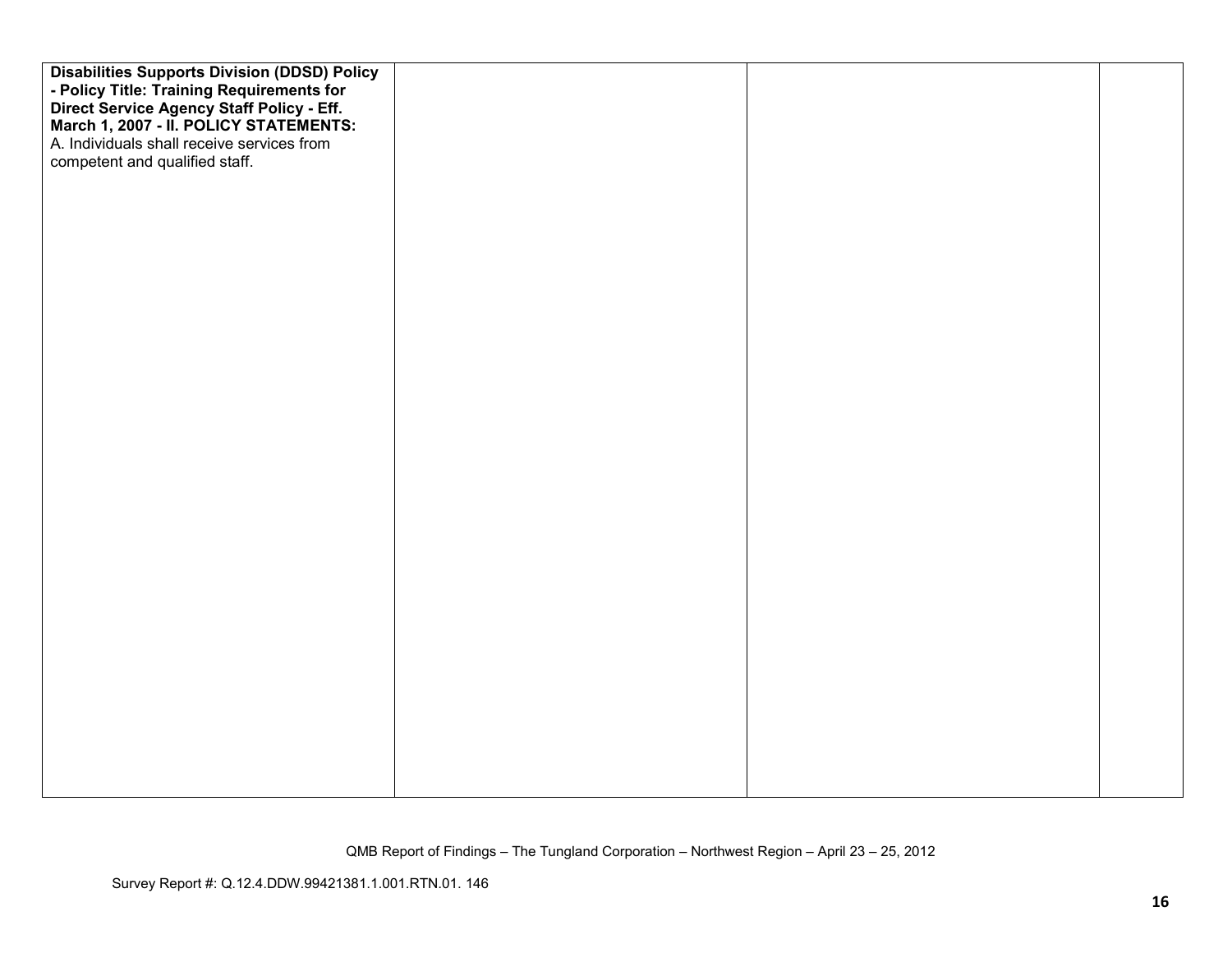| Tag #1A37 Individual Specific Training                                                                                                                                                                                                                                                                                                                                                                                                                                                                                                                                  | <b>Standard Level Deficiency</b>                                                                                                                                                                                                                                   |                                                                                                                                                                              |  |
|-------------------------------------------------------------------------------------------------------------------------------------------------------------------------------------------------------------------------------------------------------------------------------------------------------------------------------------------------------------------------------------------------------------------------------------------------------------------------------------------------------------------------------------------------------------------------|--------------------------------------------------------------------------------------------------------------------------------------------------------------------------------------------------------------------------------------------------------------------|------------------------------------------------------------------------------------------------------------------------------------------------------------------------------|--|
| Developmental Disabilities (DD) Waiver Service<br>Standards effective 4/1/2007<br><b>CHAPTER 1 IV. GENERAL REQUIREMENTS</b><br><b>FOR PROVIDER AGENCY SERVICE</b><br><b>PERSONNEL:</b> The objective of this section is to<br>establish personnel standards for DD Medicaid<br>Waiver Provider Agencies for the following<br>services: Community Living Supports,<br>Community Inclusion Services, Respite,                                                                                                                                                             | Based on record review, the Agency failed to<br>ensure that Individual Specific Training<br>requirements were met for 1 of 32 Agency<br>Personnel.<br>Review of personnel records found no evidence<br>of the following:<br><b>Direct Support Personnel (DSP):</b> |                                                                                                                                                                              |  |
| Substitute Care and Personal Support<br>Companion Services. These standards apply to<br>all personnel who provide services, whether<br>directly employed or subcontracting with the<br>Provider Agency. Additional personnel<br>requirements and qualifications may be<br>applicable for specific service standards.                                                                                                                                                                                                                                                    | • Individual Specific Training (#67)                                                                                                                                                                                                                               | Provider:<br>State your Plan of Correction for the findings in<br>this Tag above this line.<br>Enter your Quality Assurance/Quality<br>Improvement processes below the line. |  |
| <b>C. Orientation and Training Requirements:</b><br>Orientation and training for direct support staff<br>and his or her supervisors shall comply with the<br>DDSD/DOH Policy Governing the Training<br>Requirements for Direct Support Staff and<br><b>Internal Service Coordinators Serving</b><br>Individuals with Developmental Disabilities to<br>include the following:<br>Individual-specific training for each<br>(2)<br>individual under his or her direct care, as<br>described in the individual service plan,<br>prior to working alone with the individual. |                                                                                                                                                                                                                                                                    |                                                                                                                                                                              |  |
| Department of Health (DOH) Developmental<br><b>Disabilities Supports Division (DDSD) Policy</b><br>- Policy Title: Training Requirements for<br>Direct Service Agency Staff Policy - Eff.<br>March 1, 2007 - II. POLICY STATEMENTS:<br>A. Individuals shall receive services from<br>competent and qualified staff.<br><b>B.</b> Staff shall complete individual-specific<br>(formerly known as "Addendum B") training<br>requirements in accordance with the                                                                                                           |                                                                                                                                                                                                                                                                    |                                                                                                                                                                              |  |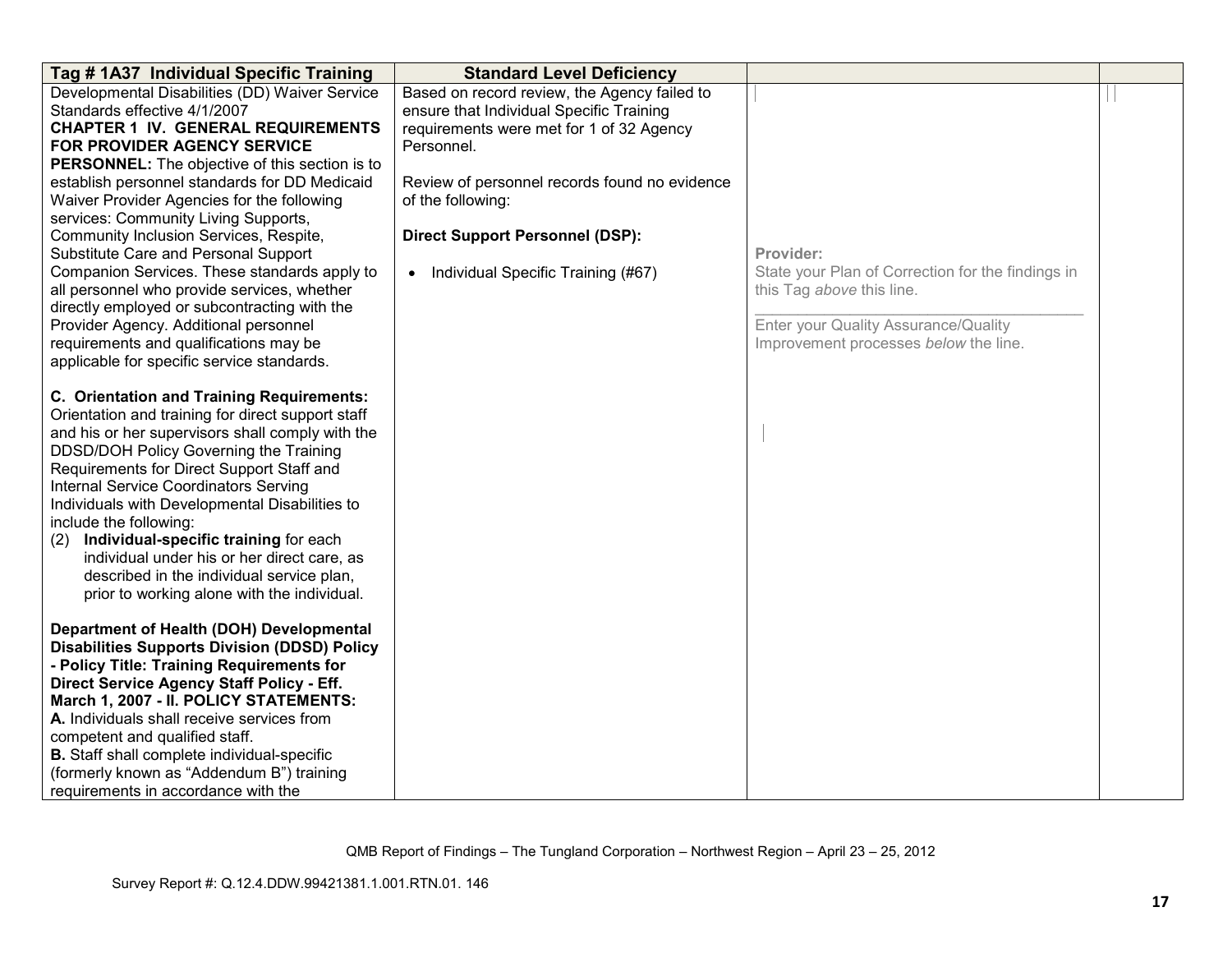| specifications described in the individual service<br>plan (ISP) of each individual served. |  |  |
|---------------------------------------------------------------------------------------------|--|--|
|                                                                                             |  |  |
|                                                                                             |  |  |
|                                                                                             |  |  |
|                                                                                             |  |  |
|                                                                                             |  |  |
|                                                                                             |  |  |
|                                                                                             |  |  |
|                                                                                             |  |  |
|                                                                                             |  |  |
|                                                                                             |  |  |
|                                                                                             |  |  |
|                                                                                             |  |  |
|                                                                                             |  |  |
|                                                                                             |  |  |
|                                                                                             |  |  |
|                                                                                             |  |  |
|                                                                                             |  |  |
|                                                                                             |  |  |
|                                                                                             |  |  |
|                                                                                             |  |  |
|                                                                                             |  |  |
|                                                                                             |  |  |
|                                                                                             |  |  |
|                                                                                             |  |  |
|                                                                                             |  |  |
|                                                                                             |  |  |
|                                                                                             |  |  |
|                                                                                             |  |  |
|                                                                                             |  |  |
|                                                                                             |  |  |
|                                                                                             |  |  |
|                                                                                             |  |  |
|                                                                                             |  |  |
|                                                                                             |  |  |
|                                                                                             |  |  |
|                                                                                             |  |  |
|                                                                                             |  |  |
|                                                                                             |  |  |
|                                                                                             |  |  |
|                                                                                             |  |  |
|                                                                                             |  |  |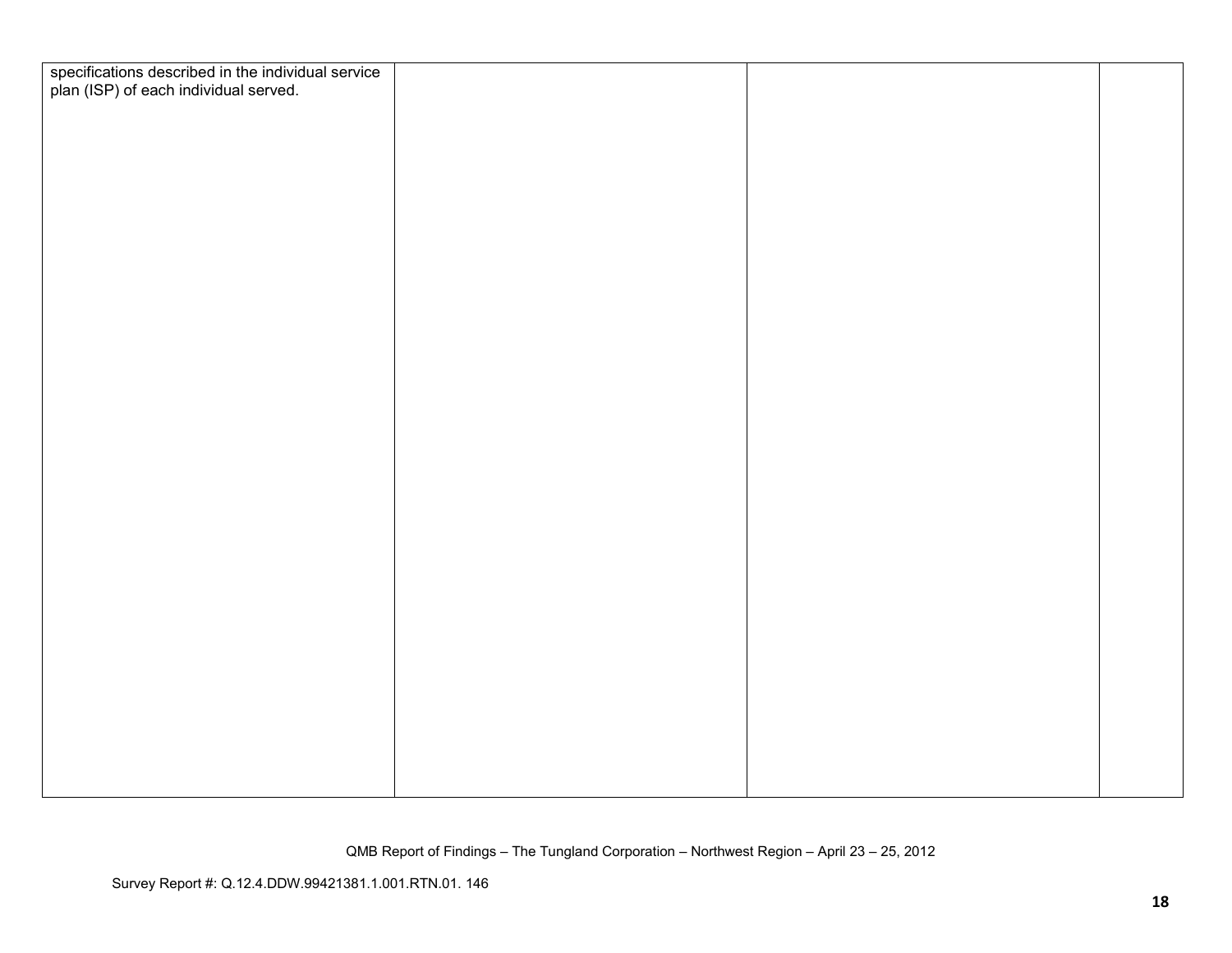|                                                                                                                                                                                                                                                                                                                                                                                                                                                                                                                                                                                                                                                                                                                                                                                                                                                                                                                                                                                                                                                                                                                                                                                                                                                                                                                                                                                                                                                          |                                                                                                                                                                                                                                                                                                                                                                                                                                                                                                                                                                                                        | <b>QA/QI &amp; Responsible Party</b><br>CMS Assurance - Health and Welfare - The state, on an ongoing basis, identifies, addresses and seeks to prevent occurrences of       | <b>Due</b>                                                                                                                           |  |  |  |
|----------------------------------------------------------------------------------------------------------------------------------------------------------------------------------------------------------------------------------------------------------------------------------------------------------------------------------------------------------------------------------------------------------------------------------------------------------------------------------------------------------------------------------------------------------------------------------------------------------------------------------------------------------------------------------------------------------------------------------------------------------------------------------------------------------------------------------------------------------------------------------------------------------------------------------------------------------------------------------------------------------------------------------------------------------------------------------------------------------------------------------------------------------------------------------------------------------------------------------------------------------------------------------------------------------------------------------------------------------------------------------------------------------------------------------------------------------|--------------------------------------------------------------------------------------------------------------------------------------------------------------------------------------------------------------------------------------------------------------------------------------------------------------------------------------------------------------------------------------------------------------------------------------------------------------------------------------------------------------------------------------------------------------------------------------------------------|------------------------------------------------------------------------------------------------------------------------------------------------------------------------------|--------------------------------------------------------------------------------------------------------------------------------------|--|--|--|
|                                                                                                                                                                                                                                                                                                                                                                                                                                                                                                                                                                                                                                                                                                                                                                                                                                                                                                                                                                                                                                                                                                                                                                                                                                                                                                                                                                                                                                                          |                                                                                                                                                                                                                                                                                                                                                                                                                                                                                                                                                                                                        |                                                                                                                                                                              |                                                                                                                                      |  |  |  |
|                                                                                                                                                                                                                                                                                                                                                                                                                                                                                                                                                                                                                                                                                                                                                                                                                                                                                                                                                                                                                                                                                                                                                                                                                                                                                                                                                                                                                                                          |                                                                                                                                                                                                                                                                                                                                                                                                                                                                                                                                                                                                        |                                                                                                                                                                              | abuse, neglect and exploitation. Individuals shall be afforded their basic human rights. The provider supports individuals to access |  |  |  |
| needed healthcare services in a timely manner.                                                                                                                                                                                                                                                                                                                                                                                                                                                                                                                                                                                                                                                                                                                                                                                                                                                                                                                                                                                                                                                                                                                                                                                                                                                                                                                                                                                                           |                                                                                                                                                                                                                                                                                                                                                                                                                                                                                                                                                                                                        |                                                                                                                                                                              |                                                                                                                                      |  |  |  |
| Tag # 1A03 CQI System                                                                                                                                                                                                                                                                                                                                                                                                                                                                                                                                                                                                                                                                                                                                                                                                                                                                                                                                                                                                                                                                                                                                                                                                                                                                                                                                                                                                                                    | <b>Standard Level Deficiency</b>                                                                                                                                                                                                                                                                                                                                                                                                                                                                                                                                                                       |                                                                                                                                                                              |                                                                                                                                      |  |  |  |
| Developmental Disabilities (DD) Waiver<br>Service Standards effective 4/1/2007<br><b>CHAPTER 1 I. PROVIDER AGENCY</b><br><b>ENROLLMENT PROCESS</b><br>I. Continuous Quality Management System:<br>Prior to approval or renewal of a DD Waiver<br>Provider Agreement, the Provider Agency is<br>required to submit in writing the current<br>Continuous Quality Improvement Plan to the<br>DOH for approval. In addition, on an annual<br>basis DD Waiver Provider Agencies shall<br>develop or update and implement the<br>Continuous Quality Improvement Plan. The<br>CQI Plan shall be used to 1) discover<br>strengths and challenges of the provider<br>agency, as well as strengths, and barriers<br>individuals experience in receiving the quality,<br>quantity, and meaningfulness of services that<br>he or she desires; 2) build on strengths and<br>remediate individual and provider level issues<br>to improve the provider's service provision<br>over time. At a minimum the CQI Plan shall<br>address how the agency will collect, analyze,<br>act on data and evaluate results related to:<br>Individual access to needed services and<br>(1)<br>supports;<br>Effectiveness and timeliness of<br>(2)<br>implementation of Individualized Service<br>Plans;<br>Trends in achievement of individual<br>(3)<br>outcomes in the Individual Service Plans;<br>Trends in medication and medical<br>(4)<br>incidents leading to adverse health | Based on record review, the Agency failed to<br>implement their Continuous Quality<br>Management System as required by standard.<br>The following was not found, not current and or<br>incomplete:<br>• The Agency's CQI Plan did not contain the<br>following components:<br>(3) Trends in achievement of individual<br>outcomes in the Individual Service Plans;<br>(4) Trends in medication and medical<br>incidents leading to adverse health<br>events:<br>(5) Trends in the adequacy of planning and<br>coordination of healthcare supports at<br>both supervisory and direct support<br>levels; | Provider:<br>State your Plan of Correction for the findings in<br>this Tag above this line.<br>Enter your Quality Assurance/Quality<br>Improvement processes below the line. |                                                                                                                                      |  |  |  |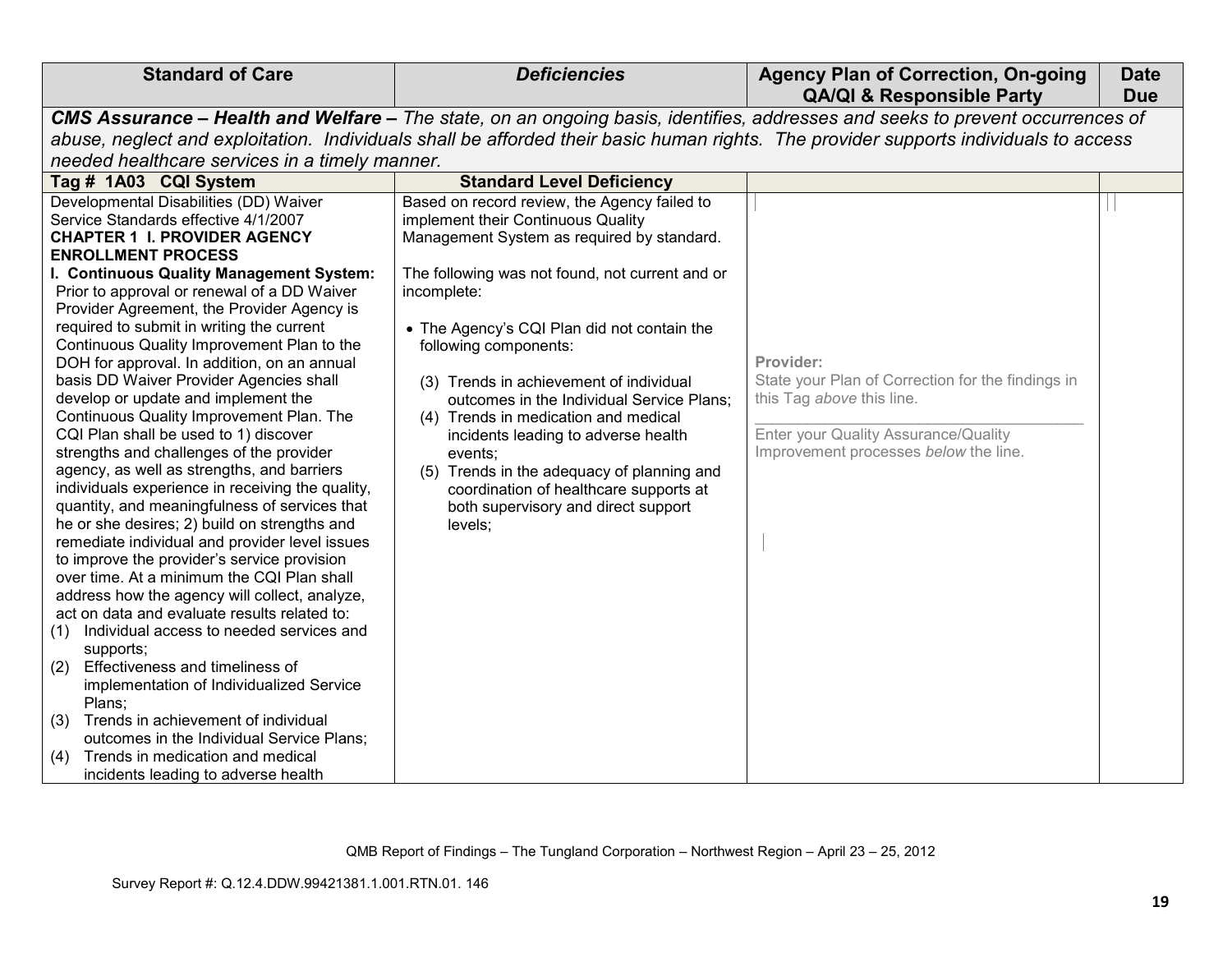| events:                                        |  |  |
|------------------------------------------------|--|--|
| Trends in the adequacy of planning and<br>(5)  |  |  |
| coordination of healthcare supports at         |  |  |
| both supervisory and direct support levels;    |  |  |
| Quality and completeness documentation;<br>(6) |  |  |
| and                                            |  |  |
| Trends in individual and guardian<br>(7)       |  |  |
| satisfaction.                                  |  |  |
|                                                |  |  |
| <b>7.1.13.9 INCIDENT MANAGEMENT SYSTEM</b>     |  |  |
| <b>REPORTING REQUIREMENTS FOR</b>              |  |  |
| <b>COMMUNITY BASED SERVICE</b>                 |  |  |
| <b>PROVIDERS:</b>                              |  |  |
| E. Quality Improvement System for              |  |  |
|                                                |  |  |
| <b>Community Based Service Providers: The</b>  |  |  |
| community based service provider shall         |  |  |
| establish and implement a quality improvement  |  |  |
| system for reviewing alleged complaints and    |  |  |
| incidents. The incident management system      |  |  |
| shall include written documentation of         |  |  |
| corrective actions taken. The community based  |  |  |
| service provider shall maintain documented     |  |  |
| evidence that all alleged violations are       |  |  |
| thoroughly investigated, and shall take all    |  |  |
| reasonable steps to prevent further incidents. |  |  |
| The community based service provider shall     |  |  |
| provide the following internal monitoring and  |  |  |
| facilitating quality improvement system:       |  |  |
|                                                |  |  |
| community based service providers<br>(1)       |  |  |
| funded through the long-term services          |  |  |
| division to provide waiver services shall      |  |  |
| have current incident management policy        |  |  |
| and procedures in place, which comply          |  |  |
| with the department's current                  |  |  |
| requirements;                                  |  |  |
| community based service providers<br>(2)       |  |  |
| providing developmental disabilities           |  |  |
| services must have a designated incident       |  |  |
| management coordinator in place;               |  |  |
|                                                |  |  |
| community based service providers<br>(4)       |  |  |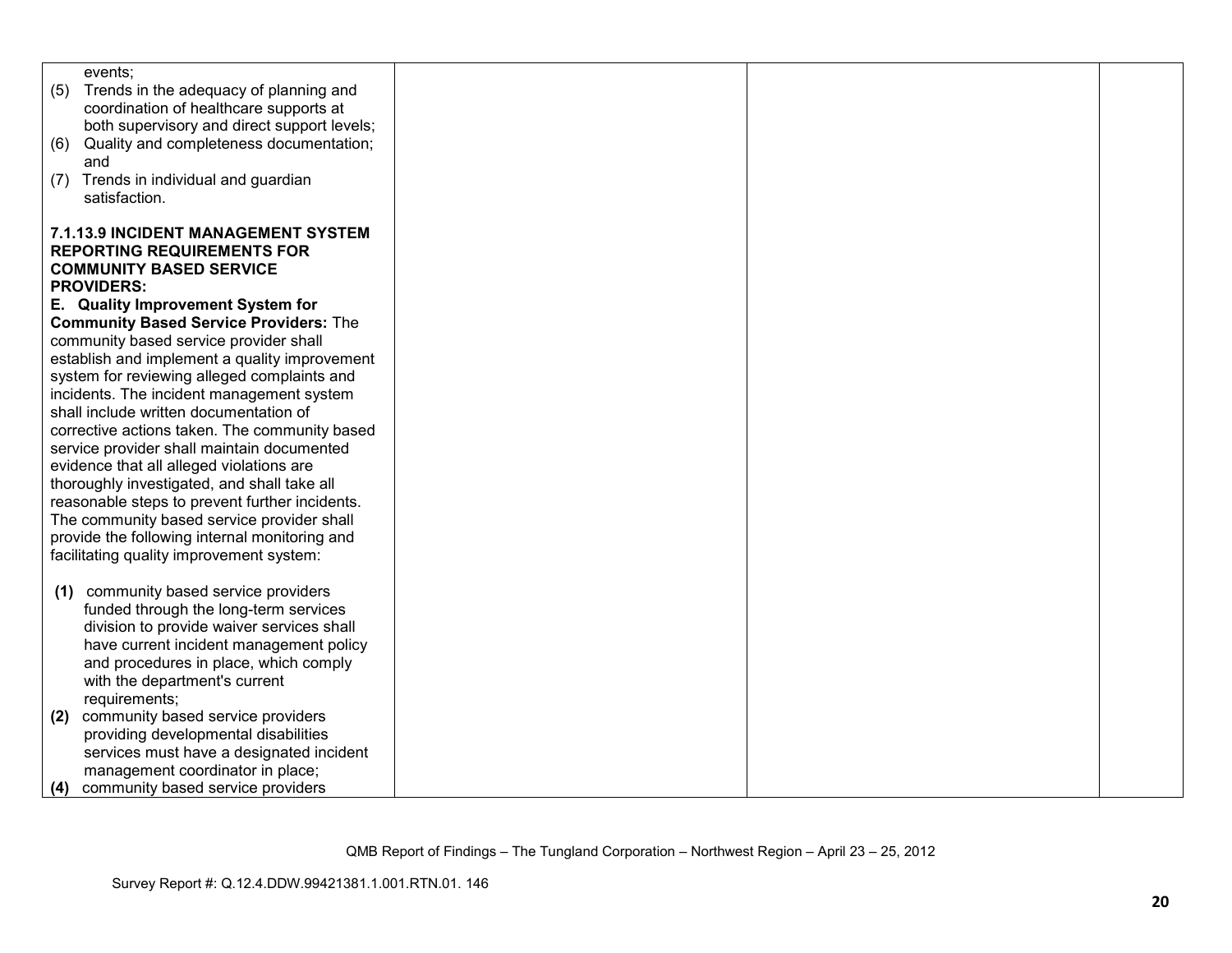| providing developmental disabilities<br>services must have an incident<br>management committee to address<br>internal and external incident reports for<br>the purpose of looking at internal root<br>causes and to take action on identified<br>trends or issues. |  |  |
|--------------------------------------------------------------------------------------------------------------------------------------------------------------------------------------------------------------------------------------------------------------------|--|--|
|                                                                                                                                                                                                                                                                    |  |  |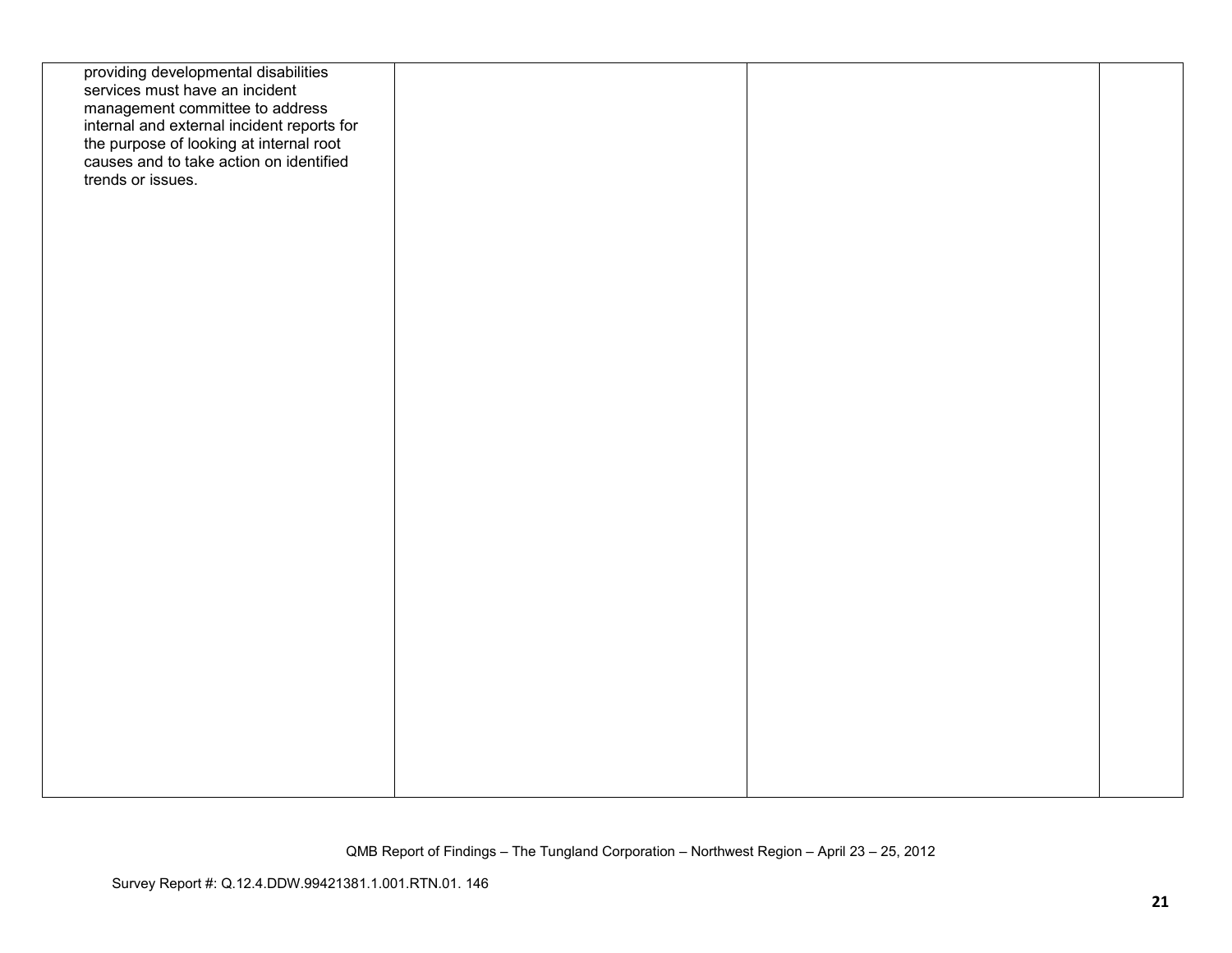| Tag # 1A09.1 Medication Delivery -               | <b>Standard Level Deficiency</b>              |                                                   |  |
|--------------------------------------------------|-----------------------------------------------|---------------------------------------------------|--|
| <b>PRN Medication</b>                            |                                               |                                                   |  |
| Developmental Disabilities (DD) Waiver           | Based on record review, the Agency failed to  |                                                   |  |
| Service Standards effective 4/1/2007             | maintain PRN Medication Administration        |                                                   |  |
| <b>CHAPTER 1 II. PROVIDER AGENCY</b>             | Records which contained all elements required |                                                   |  |
| <b>REQUIREMENTS:</b> The objective of these      | by standard for 2 of 5 Individuals.           |                                                   |  |
| standards is to establish Provider Agency        |                                               |                                                   |  |
| policy, procedure and reporting requirements     | Individual #2                                 |                                                   |  |
| for DD Medicaid Waiver program. These            | February 2012                                 |                                                   |  |
| requirements apply to all such Provider Agency   | Medication Administration Record document     |                                                   |  |
| staff, whether directly employed or              | did not contain a signature page that         |                                                   |  |
| subcontracting with the Provider Agency.         | designates the full name that corresponds to  | Provider:                                         |  |
| Additional Provider Agency requirements and      | each initial used to document administered or | State your Plan of Correction for the findings in |  |
| personnel qualifications may be applicable for   | assisted delivery of each dose for the        | this Tag above this line.                         |  |
| specific service standards.                      | following medications:                        |                                                   |  |
| E. Medication Delivery: Provider Agencies        | • Amoxicillin 875mg - PRN                     | Enter your Quality Assurance/Quality              |  |
| that provide Community Living, Community         |                                               | Improvement processes below the line.             |  |
| Inclusion or Private Duty Nursing services shall | Individual #4                                 |                                                   |  |
| have written policies and procedures regarding   | March 2012                                    |                                                   |  |
| medication(s) delivery and tracking and          | No Effectiveness was noted on the             |                                                   |  |
| reporting of medication errors in accordance     | Medication Administration Record for the      |                                                   |  |
| with DDSD Medication Assessment and              | following PRN medication:                     |                                                   |  |
| Delivery Policy and Procedures, the Board of     | • Refresh Lubricating Eye Drops - PRN -       |                                                   |  |
| Nursing Rules and Board of Pharmacy              | 3/28 (given 1 time)                           |                                                   |  |
| standards and regulations.                       |                                               |                                                   |  |
|                                                  | • Robitussin 100mg/5mLs - PRN- 3/28 (given    |                                                   |  |
| (2) When required by the DDSD Medication         | 1 time)                                       |                                                   |  |
| Assessment and Delivery Policy, Medication       |                                               |                                                   |  |
| Administration Records (MAR) shall be            | • Tylenol 325mg - PRN-3/28 & 29 (given 1      |                                                   |  |
| maintained and include:                          | time)                                         |                                                   |  |
| (a) The name of the individual, a                |                                               |                                                   |  |
| transcription of the physician's written or      | • Sudafed PE 10mg - PRN-3/28 (given 1         |                                                   |  |
| licensed health care provider's                  | time)                                         |                                                   |  |
| prescription including the brand and             |                                               |                                                   |  |
| generic name of the medication,                  |                                               |                                                   |  |
| diagnosis for which the medication is            |                                               |                                                   |  |
| prescribed;                                      |                                               |                                                   |  |
| (b) Prescribed dosage, frequency and             |                                               |                                                   |  |
| method/route of administration, times            |                                               |                                                   |  |
| and dates of administration;                     |                                               |                                                   |  |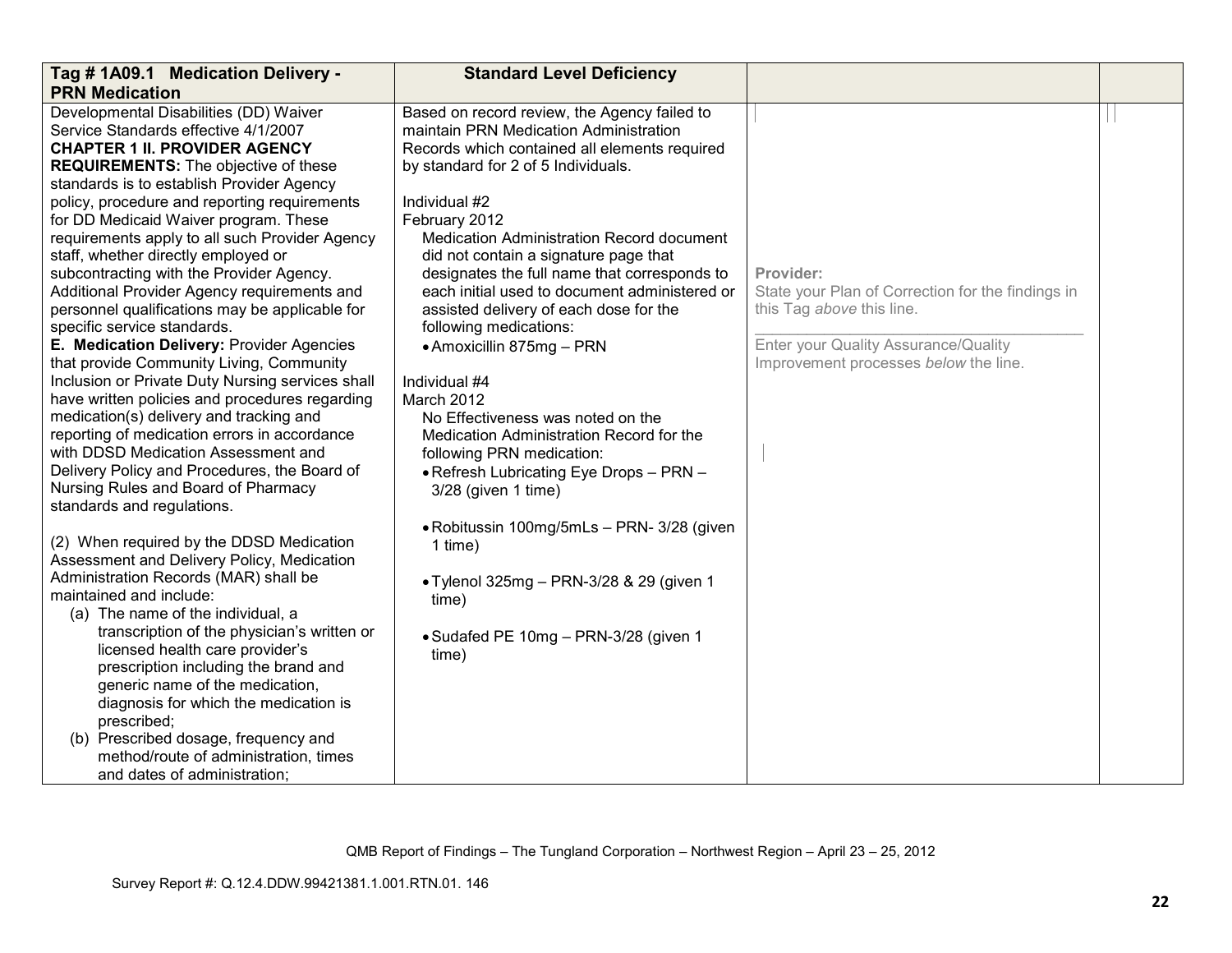|            | (c) Initials of the individual administering or |  |  |
|------------|-------------------------------------------------|--|--|
|            | assisting with the medication;                  |  |  |
|            | (d) Explanation of any medication               |  |  |
|            | irregularity;                                   |  |  |
|            | (e) Documentation of any allergic reaction      |  |  |
|            | or adverse medication effect; and               |  |  |
| (f)        | For PRN medication, an explanation for          |  |  |
|            | the use of the PRN medication shall             |  |  |
|            | include observable signs/symptoms or            |  |  |
|            | circumstances in which the medication           |  |  |
|            | is to be used, and documentation of             |  |  |
|            |                                                 |  |  |
|            | effectiveness of PRN medication                 |  |  |
|            | administered.                                   |  |  |
|            | (3) The Provider Agency shall also maintain a   |  |  |
|            | signature page that designates the full name    |  |  |
|            | that corresponds to each initial used to        |  |  |
|            | document administered or assisted delivery of   |  |  |
| each dose; |                                                 |  |  |
|            |                                                 |  |  |
|            | (4) MARs are not required for individuals       |  |  |
|            | participating in Independent Living who self-   |  |  |
|            | administer their own medications;               |  |  |
|            |                                                 |  |  |
|            | (5) Information from the prescribing pharmacy   |  |  |
|            | regarding medications shall be kept in the      |  |  |
|            | home and community inclusion service            |  |  |
|            | locations and shall include the expected        |  |  |
|            | desired outcomes of administrating the          |  |  |
|            | medication, signs and symptoms of adverse       |  |  |
|            | events and interactions with other medications; |  |  |
|            |                                                 |  |  |
|            | NMAC 16.19.11.8 MINIMUM STANDARDS:              |  |  |
|            | A. MINIMUM STANDARDS FOR THE                    |  |  |
|            | <b>DISTRIBUTION, STORAGE, HANDLING AND</b>      |  |  |
|            | <b>RECORD KEEPING OF DRUGS:</b>                 |  |  |
|            | (d) The facility shall have a Medication        |  |  |
|            | Administration Record (MAR) documenting         |  |  |
|            | medication administered to residents,           |  |  |
|            | including over-the-counter medications.         |  |  |
|            | This documentation shall include:               |  |  |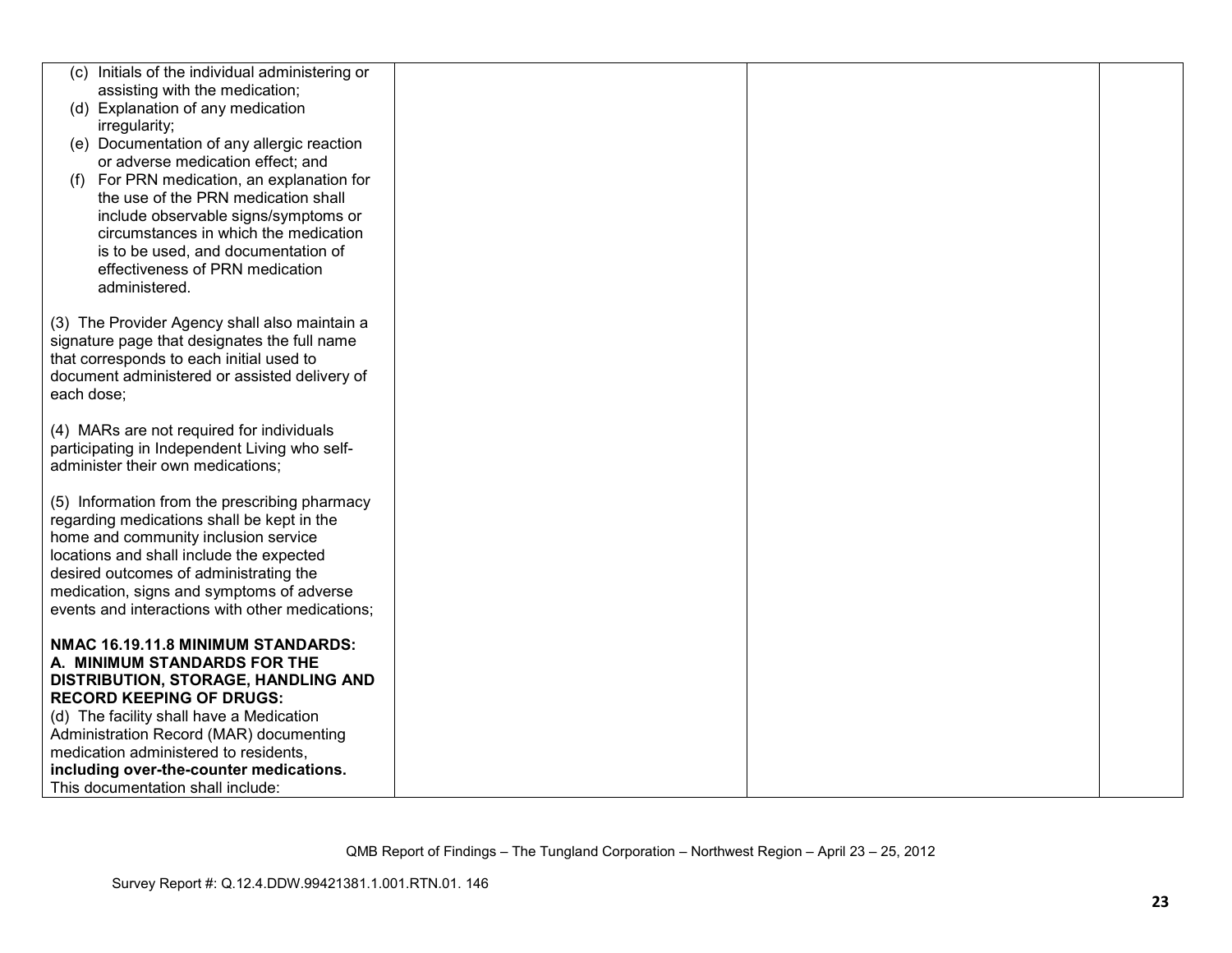| Name of resident;<br>(i)                                                |  |  |
|-------------------------------------------------------------------------|--|--|
| Date given;<br>(ii)                                                     |  |  |
| Drug product name;<br>(iii)                                             |  |  |
| (iv) Dosage and form;                                                   |  |  |
| Strength of drug;<br>(v)                                                |  |  |
| (vi) Route of administration;                                           |  |  |
| (vii) How often medication is to be taken;                              |  |  |
| (viii) Time taken and staff initials;                                   |  |  |
| (ix) Dates when the medication is                                       |  |  |
| discontinued or changed;                                                |  |  |
| The name and initials of all staff<br>(x)                               |  |  |
|                                                                         |  |  |
| administering medications.                                              |  |  |
|                                                                         |  |  |
| <b>Model Custodial Procedure Manual</b>                                 |  |  |
| <b>D. Administration of Drugs</b>                                       |  |  |
| Unless otherwise stated by practitioner,                                |  |  |
| patients will not be allowed to administer their                        |  |  |
| own medications.                                                        |  |  |
| Document the practitioner's order authorizing                           |  |  |
| the self-administration of medications.                                 |  |  |
|                                                                         |  |  |
| All PRN (As needed) medications shall have                              |  |  |
| complete detail instructions regarding the                              |  |  |
| administering of the medication. This shall                             |  |  |
| include:                                                                |  |  |
| symptoms that indicate the use of the<br>➤                              |  |  |
| medication,                                                             |  |  |
| exact dosage to be used, and<br>➤                                       |  |  |
| the exact amount to be used in a 24<br>➤                                |  |  |
| hour period.                                                            |  |  |
|                                                                         |  |  |
| <b>Department of Health</b>                                             |  |  |
| <b>Developmental Disabilities Supports</b>                              |  |  |
| <b>Division (DDSD) Medication Assessment</b>                            |  |  |
|                                                                         |  |  |
| and Delivery Policy - Eff. November 1, 2006<br><b>F. PRN Medication</b> |  |  |
|                                                                         |  |  |
| 3. Prior to self-administration, self-                                  |  |  |
| administration with physical assist or assisting                        |  |  |
| with delivery of PRN medications, the direct                            |  |  |
| support staff must contact the agency nurse to                          |  |  |
| describe observed symptoms and thus assure                              |  |  |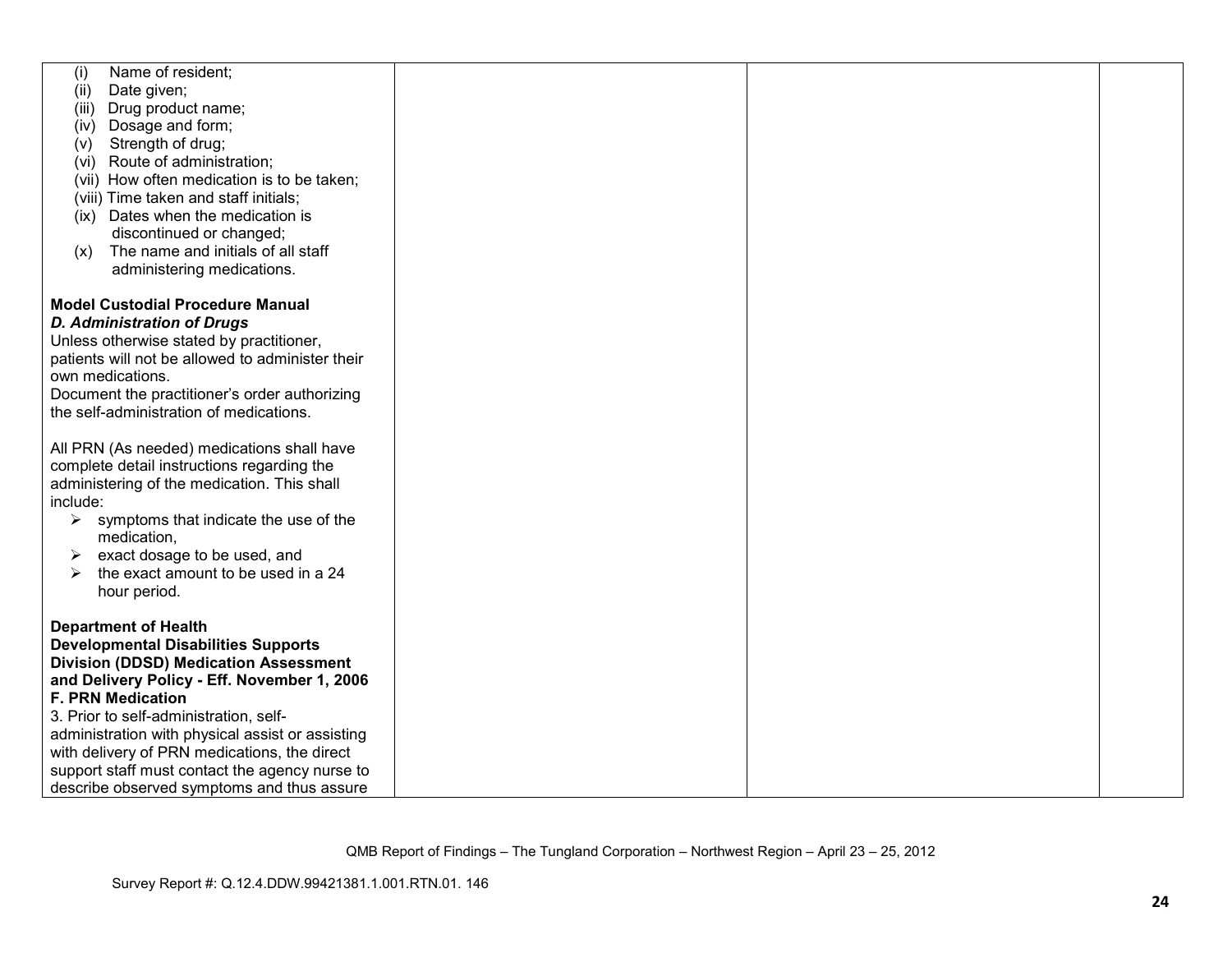| that the PRN medication is being used               |  |  |
|-----------------------------------------------------|--|--|
| according to instructions given by the ordering     |  |  |
| PCP. In cases of fever, respiratory distress        |  |  |
| (including coughing), severe pain, vomiting,        |  |  |
| diarrhea, change in responsiveness/level of         |  |  |
| consciousness, the nurse must strongly              |  |  |
| consider the need to conduct a face-to-face         |  |  |
| assessment to assure that the PRN does not          |  |  |
| mask a condition better treated by seeking          |  |  |
| medical attention. This does not apply to home      |  |  |
| based/family living settings where the provider     |  |  |
| is related by affinity or by consanguinity to the   |  |  |
| individual.                                         |  |  |
|                                                     |  |  |
| 4. The agency nurse shall review the utilization    |  |  |
| of PRN medications routinely. Frequent or           |  |  |
| escalating use of PRN medications must be           |  |  |
| reported to the PCP and discussed by the            |  |  |
| Interdisciplinary for changes to the overall        |  |  |
| support plan (see Section H of this policy).        |  |  |
|                                                     |  |  |
| H. Agency Nurse Monitoring                          |  |  |
| 1. Regardless of the level of assistance with       |  |  |
|                                                     |  |  |
| medication delivery that is required by the         |  |  |
| individual or the route through which the           |  |  |
| medication is delivered, the agency nurses          |  |  |
| must monitor the individual's response to the       |  |  |
| effects of their routine and PRN medications.       |  |  |
| The frequency and type of monitoring must be        |  |  |
| based on the nurse's assessment of the              |  |  |
| individual and consideration of the individual's    |  |  |
| diagnoses, health status, stability, utilization of |  |  |
| PRN medications and level of support required       |  |  |
| by the individual's condition and the skill level   |  |  |
| and needs of the direct care staff. Nursing         |  |  |
| monitoring should be based on prudent nursing       |  |  |
| practice and should support the safety and          |  |  |
| independence of the individual in the               |  |  |
| community setting. The health care plan shall       |  |  |
| reflect the planned monitoring of the               |  |  |
| individual's response to medication.                |  |  |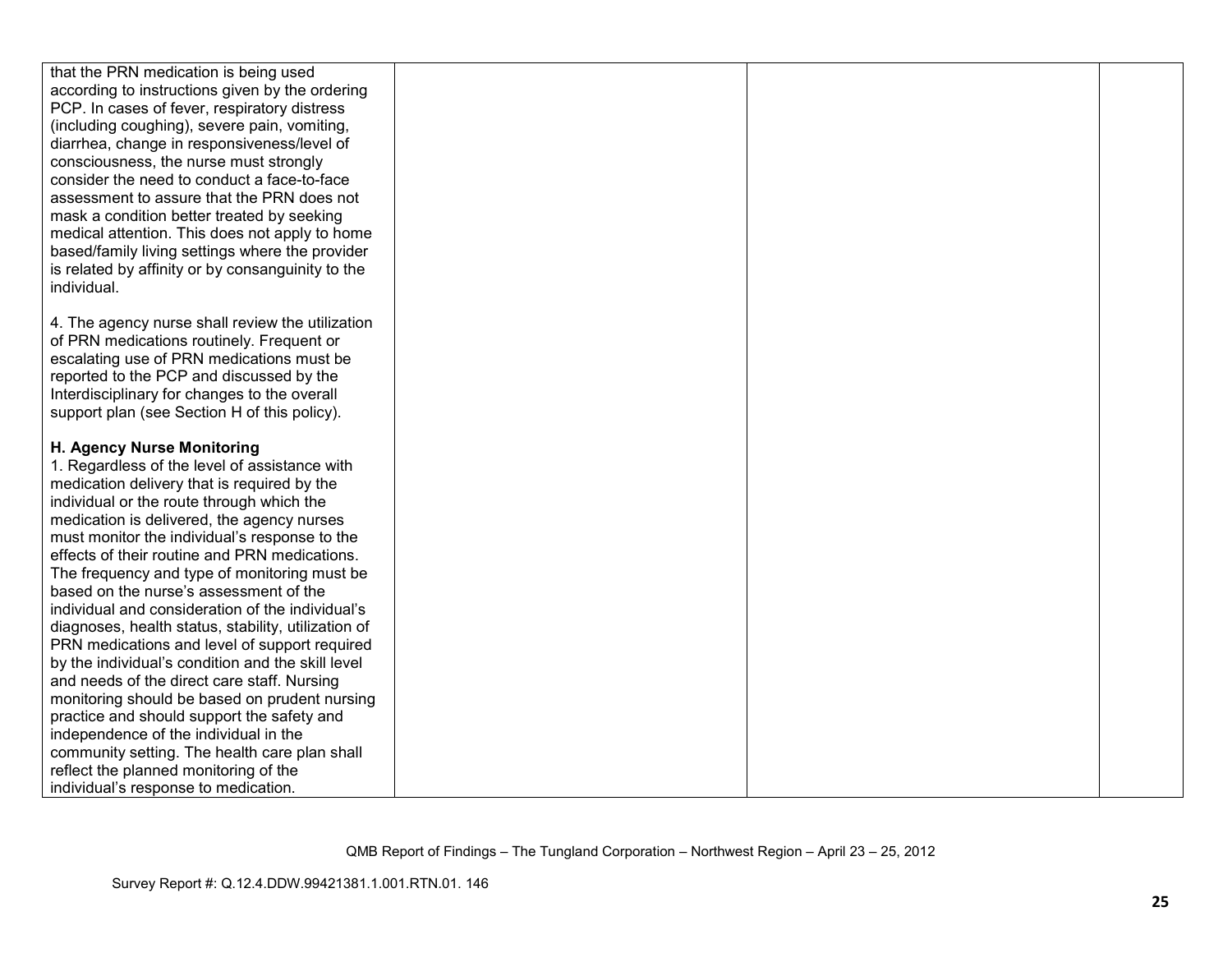| <b>Department of Health Developmental</b><br><b>Disabilities Supports Division (DDSD) -</b><br><b>Procedure Title:</b><br><b>Medication Assessment and Delivery</b><br>Procedure Eff Date: November 1, 2006<br>C. 3. Prior to delivery of the PRN, direct<br>support staff must contact the agency nurse to<br>describe observed symptoms and thus assure<br>that the PRN is being used according to<br>instructions given by the ordering PCP. In<br>cases of fever, respiratory distress (including<br>coughing), severe pain, vomiting, diarrhea,<br>change in responsiveness/level of<br>consciousness, the nurse must strongly<br>consider the need to conduct a face-to-face<br>assessment to assure that the PRN does not<br>mask a condition better treated by seeking<br>medical attention. (References: Psychotropic<br>Medication Use Policy, Section D, page 5 Use<br>of PRN Psychotropic Medications; and, Human<br>Rights Committee Requirements Policy,<br>Section B, page 4 Interventions Requiring<br>Review and Approval - Use of PRN<br>Medications). |  |  |
|--------------------------------------------------------------------------------------------------------------------------------------------------------------------------------------------------------------------------------------------------------------------------------------------------------------------------------------------------------------------------------------------------------------------------------------------------------------------------------------------------------------------------------------------------------------------------------------------------------------------------------------------------------------------------------------------------------------------------------------------------------------------------------------------------------------------------------------------------------------------------------------------------------------------------------------------------------------------------------------------------------------------------------------------------------------------------|--|--|
| a. Document conversation with nurse including<br>all reported signs and symptoms, advice given<br>and action taken by staff.                                                                                                                                                                                                                                                                                                                                                                                                                                                                                                                                                                                                                                                                                                                                                                                                                                                                                                                                             |  |  |
| 4. Document on the MAR each time a PRN<br>medication is used and describe its effect on<br>the individual (e.g., temperature down, vomiting<br>lessened, anxiety increased, the condition is<br>the same, improved, or worsened, etc.).                                                                                                                                                                                                                                                                                                                                                                                                                                                                                                                                                                                                                                                                                                                                                                                                                                  |  |  |
|                                                                                                                                                                                                                                                                                                                                                                                                                                                                                                                                                                                                                                                                                                                                                                                                                                                                                                                                                                                                                                                                          |  |  |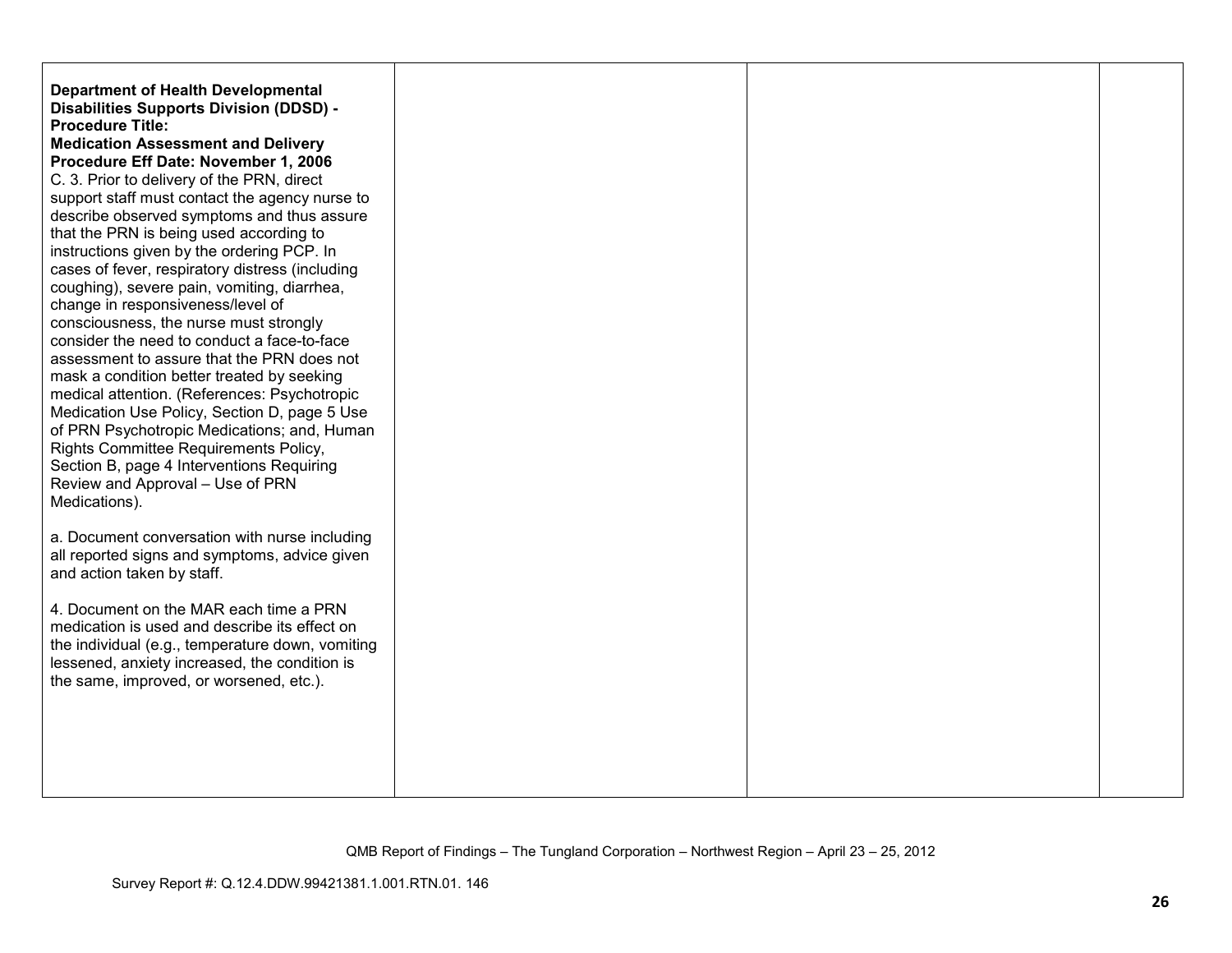| Tag #1A11 Transportation Policy &                                                      | <b>Standard Level Deficiency</b>                 |                                                   |  |
|----------------------------------------------------------------------------------------|--------------------------------------------------|---------------------------------------------------|--|
| <b>Procedure</b>                                                                       |                                                  |                                                   |  |
| Developmental Disabilities (DD) Waiver                                                 | Based on record review and interview, the        |                                                   |  |
| Service Standards effective 4/1/2007                                                   | Agency failed to have a written policies and     |                                                   |  |
| <b>CHAPTER 1 II. PROVIDER AGENCY</b>                                                   | procedures regarding the safe transportation of  |                                                   |  |
| <b>REQUIREMENTS:</b> The objective of these                                            | individuals in the community, which comply with  |                                                   |  |
| standards is to establish Provider Agency                                              | New Mexico regulations governing the operation   |                                                   |  |
| policy, procedure and reporting requirements                                           | of motor vehicles to transport individuals.      |                                                   |  |
| for DD Medicaid Waiver program. These                                                  |                                                  |                                                   |  |
| requirements apply to all such Provider Agency                                         | Review of Agency's policies and procedures       |                                                   |  |
| staff, whether directly employed or                                                    | found no evidence of the Agency's                |                                                   |  |
| subcontracting with the Provider Agency.                                               | transportation policy & procedure.               | Provider:                                         |  |
| Additional Provider Agency requirements and                                            |                                                  | State your Plan of Correction for the findings in |  |
| personnel qualifications may be applicable for                                         | When #73 was asked if the Agency had a           | this Tag above this line.                         |  |
| specific service standards.                                                            | policy regarding the safe transportation of      |                                                   |  |
| G. Transportation: Provider agencies that                                              | individuals, the following was reported:         | Enter your Quality Assurance/Quality              |  |
| provide Community Living, Community                                                    |                                                  | Improvement processes below the line.             |  |
| Inclusion or Non-Medical Transportation                                                | • #73 stated, "I am working on updating the      |                                                   |  |
| services shall have a written policy and                                               | transportation policy." No transportation policy |                                                   |  |
| procedures regarding the safe transportation of                                        | was given to this surveyor during the on-site    |                                                   |  |
| individuals in the community, which comply                                             | survey or prior to leaving the agency.           |                                                   |  |
| with New Mexico regulations governing the                                              |                                                  |                                                   |  |
| operation of motor vehicles to transport<br>individuals, and which are consistent with |                                                  |                                                   |  |
| DDSD guidelines issued July 1, 1999 titled                                             |                                                  |                                                   |  |
| "Client Transportation Safety". The policy and                                         |                                                  |                                                   |  |
| procedures must address at least the following                                         |                                                  |                                                   |  |
| topics:                                                                                |                                                  |                                                   |  |
| Drivers' requirements,<br>(1)                                                          |                                                  |                                                   |  |
| (2) Individual safety, including safe                                                  |                                                  |                                                   |  |
| locations for boarding and disembarking                                                |                                                  |                                                   |  |
| passengers, appropriate responses to                                                   |                                                  |                                                   |  |
| hazardous weather and other adverse                                                    |                                                  |                                                   |  |
| driving conditions,                                                                    |                                                  |                                                   |  |
| (3) Vehicle maintenance and safety                                                     |                                                  |                                                   |  |
| inspections,                                                                           |                                                  |                                                   |  |
| (4) Staff training regarding the safe                                                  |                                                  |                                                   |  |
| operation of the vehicle, assisting                                                    |                                                  |                                                   |  |
| passengers and safe lifting procedures,                                                |                                                  |                                                   |  |
| (5) Emergency Plans, including vehicle                                                 |                                                  |                                                   |  |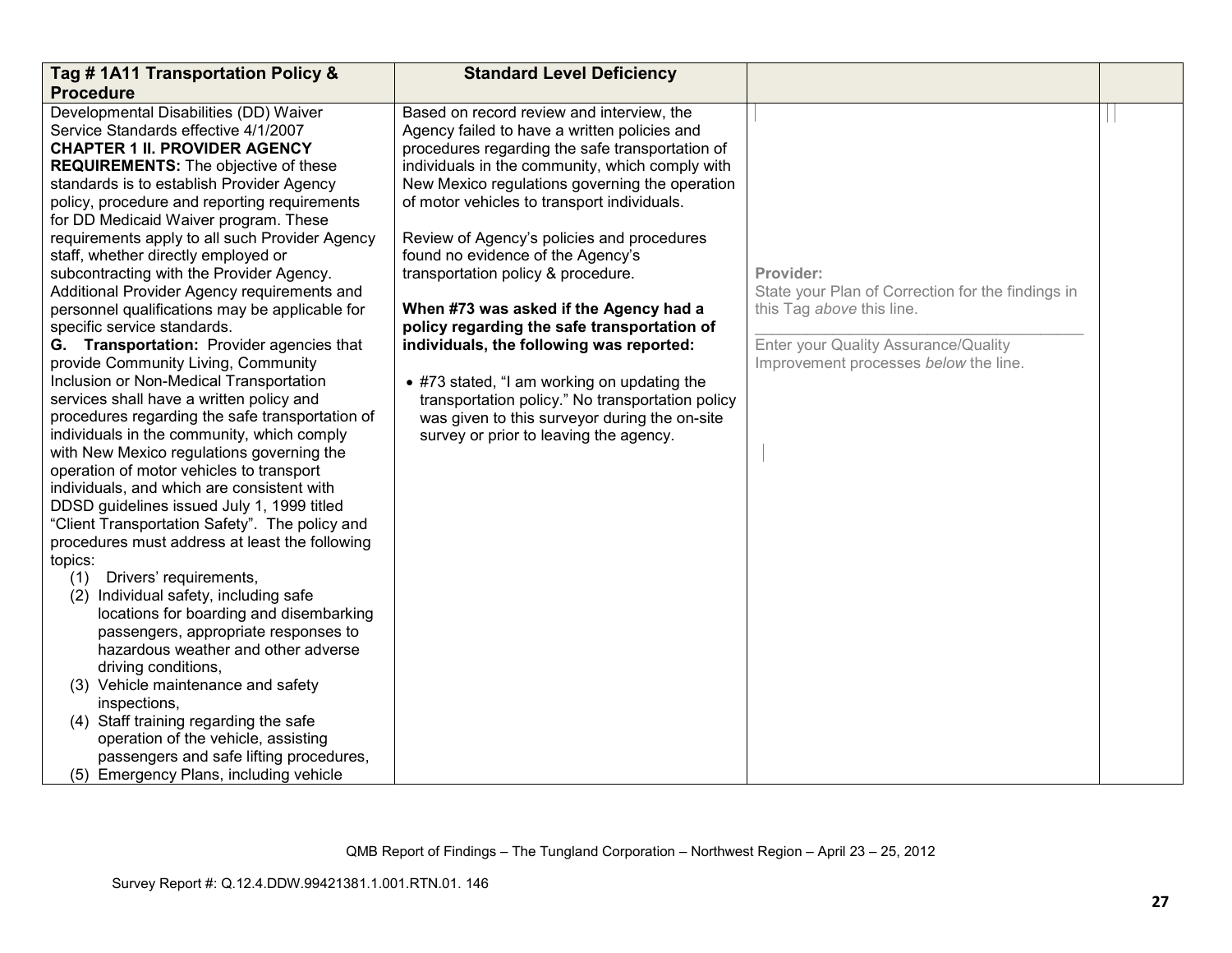| evacuation techniques,                                                                                    |  |  |
|-----------------------------------------------------------------------------------------------------------|--|--|
| (6) Documentation, and<br>(7) Accident Procedures.                                                        |  |  |
|                                                                                                           |  |  |
| Department of Health (DOH) Developmental                                                                  |  |  |
| <b>Disabilities Supports Division (DDSD)</b>                                                              |  |  |
| <b>Policy</b>                                                                                             |  |  |
| <b>Training Requirements for Direct Service</b>                                                           |  |  |
| Agency Staff Policy Eff Date: March 1, 2007                                                               |  |  |
| <b>II. POLICY STATEMENTS:</b>                                                                             |  |  |
| I. Staff providing direct services shall complete<br>safety training within the first thirty (30) days of |  |  |
| employment and before working alone with an                                                               |  |  |
| individual receiving services. The training shall                                                         |  |  |
| address at least the following:                                                                           |  |  |
|                                                                                                           |  |  |
| 1. Operating a fire extinguisher                                                                          |  |  |
| 2. Proper lifting procedures                                                                              |  |  |
| 3. General vehicle safety precautions (e.g.,                                                              |  |  |
| pre-trip inspection, removing keys from<br>the ignition when not in the driver's seat)                    |  |  |
| 4. Assisting passengers with cognitive                                                                    |  |  |
| and/or physical impairments (e.g.,                                                                        |  |  |
| general guidelines for supporting                                                                         |  |  |
| individuals who may be unaware of                                                                         |  |  |
| safety issues involving traffic or those                                                                  |  |  |
| who require physical assistance to<br>enter/exit a vehicle)                                               |  |  |
| 5. Operating wheelchair lifts (if applicable to                                                           |  |  |
| the staff's role)                                                                                         |  |  |
| 6. Wheelchair tie-down procedures (if                                                                     |  |  |
| applicable to the staff's role)                                                                           |  |  |
| 7. Emergency and evacuation procedures                                                                    |  |  |
| (e.g., roadside emergency, fire                                                                           |  |  |
| emergency)                                                                                                |  |  |
|                                                                                                           |  |  |
|                                                                                                           |  |  |
|                                                                                                           |  |  |
|                                                                                                           |  |  |
|                                                                                                           |  |  |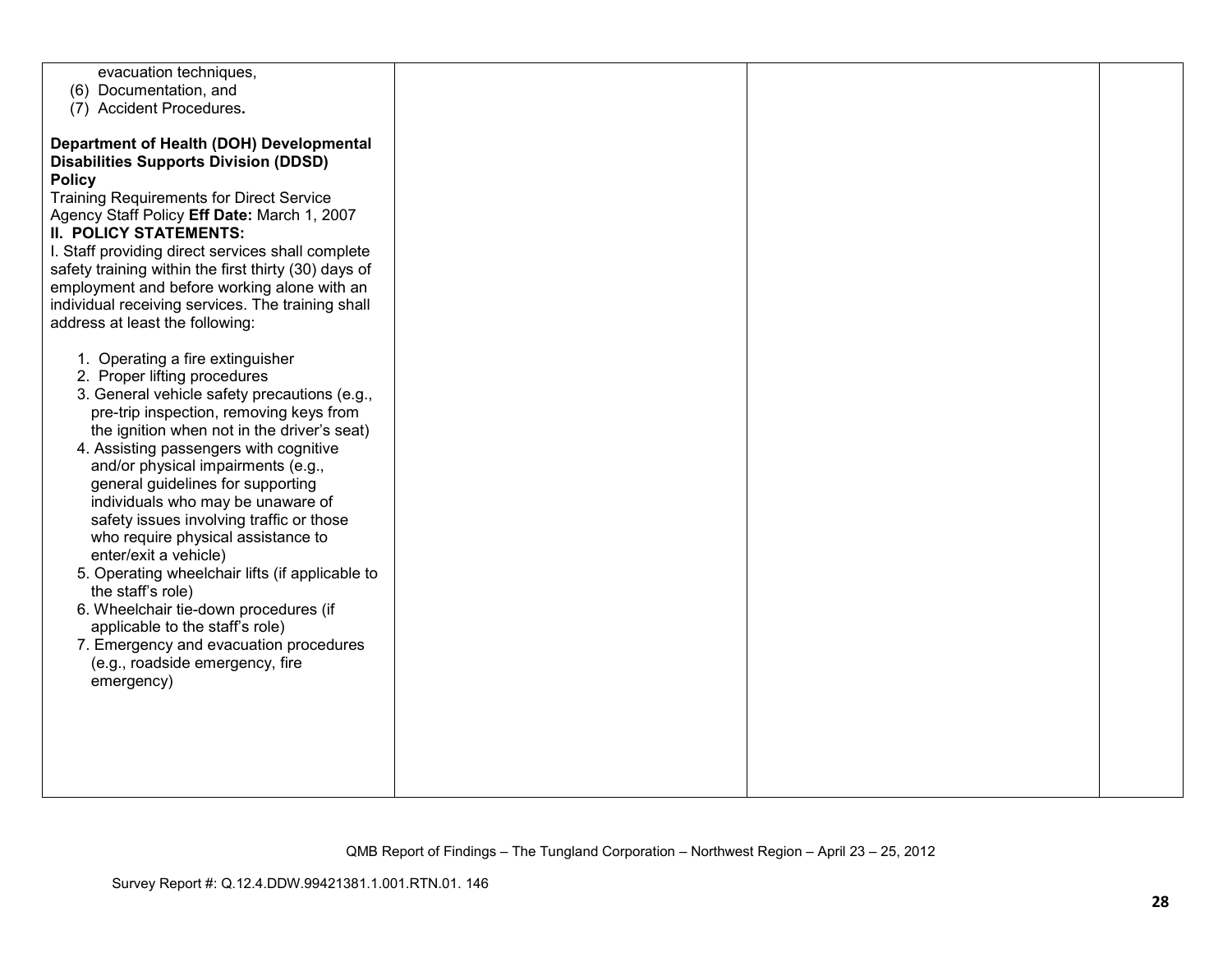| Tag # 1A15.2 & 5109 - Healthcare                 | <b>Standard Level Deficiency</b>                     |                                                   |  |
|--------------------------------------------------|------------------------------------------------------|---------------------------------------------------|--|
| <b>Documentation</b>                             |                                                      |                                                   |  |
| Developmental Disabilities (DD) Waiver           | Based on record review, the Agency failed to         |                                                   |  |
| Service Standards effective 4/1/2007             | maintain the required documentation in the           |                                                   |  |
| <b>CHAPTER 1. III. PROVIDER AGENCY</b>           | Individuals Agency Record as required per            |                                                   |  |
| DOCUMENTATION OF SERVICE DELIVERY                | standard for 1 of 5 individual                       |                                                   |  |
| <b>AND LOCATION - Healthcare</b>                 |                                                      |                                                   |  |
| <b>Documentation by Nurses For Community</b>     | The following were not found, incomplete and/or      |                                                   |  |
| <b>Living Services, Community Inclusion</b>      | not current:                                         |                                                   |  |
| <b>Services and Private Duty Nursing</b>         |                                                      |                                                   |  |
| Services: Nursing services must be available     | • Crisis Plans/Medical Emergency                     |                                                   |  |
| as needed and documented for Provider            | <b>Response Plans</b>                                | Provider:                                         |  |
| Agencies delivering Community Living             | $\bullet$ Falls                                      | State your Plan of Correction for the findings in |  |
| Services, Community Inclusion Services and       | <sup>o</sup> Individual #1 - According to Electronic | this Tag above this line.                         |  |
| Private Duty Nursing Services.                   | <b>Comprehensive Heath Assessment Tool</b>           |                                                   |  |
|                                                  | the individual is required to have a plan. No        | Enter your Quality Assurance/Quality              |  |
| Chapter 1. III. E. (1 - 4) (1) Documentation of  | evidence of a plan found.                            | Improvement processes below the line.             |  |
| nursing assessment activities                    |                                                      |                                                   |  |
| (a) The following hierarchy shall be used to     |                                                      |                                                   |  |
| determine which provider agency is               |                                                      |                                                   |  |
| responsible for completion of the HAT and        |                                                      |                                                   |  |
| MAAT and related subsequent planning and         |                                                      |                                                   |  |
| training:                                        |                                                      |                                                   |  |
| (i) Community living services provider           |                                                      |                                                   |  |
| agency;                                          |                                                      |                                                   |  |
| (ii) Private duty nursing provider agency;       |                                                      |                                                   |  |
| (iii) Adult habilitation provider agency;        |                                                      |                                                   |  |
| (iv) Community access provider agency; and       |                                                      |                                                   |  |
| (v) Supported employment provider agency.        |                                                      |                                                   |  |
| (b) The provider agency must arrange for their   |                                                      |                                                   |  |
| nurse to complete the Health Assessment Tool     |                                                      |                                                   |  |
| (HAT) and the Medication Administration          |                                                      |                                                   |  |
| Assessment Tool (MAAT) on at least an annual     |                                                      |                                                   |  |
| basis for each individual receiving community    |                                                      |                                                   |  |
| living, community inclusion or private duty      |                                                      |                                                   |  |
| nursing services, unless the provider agency     |                                                      |                                                   |  |
| arranges for the individual's Primary Care       |                                                      |                                                   |  |
| Practitioner (PCP) to voluntarily complete these |                                                      |                                                   |  |
| assessments in lieu of the agency nurse.         |                                                      |                                                   |  |
| Agency nurses may also complete these            |                                                      |                                                   |  |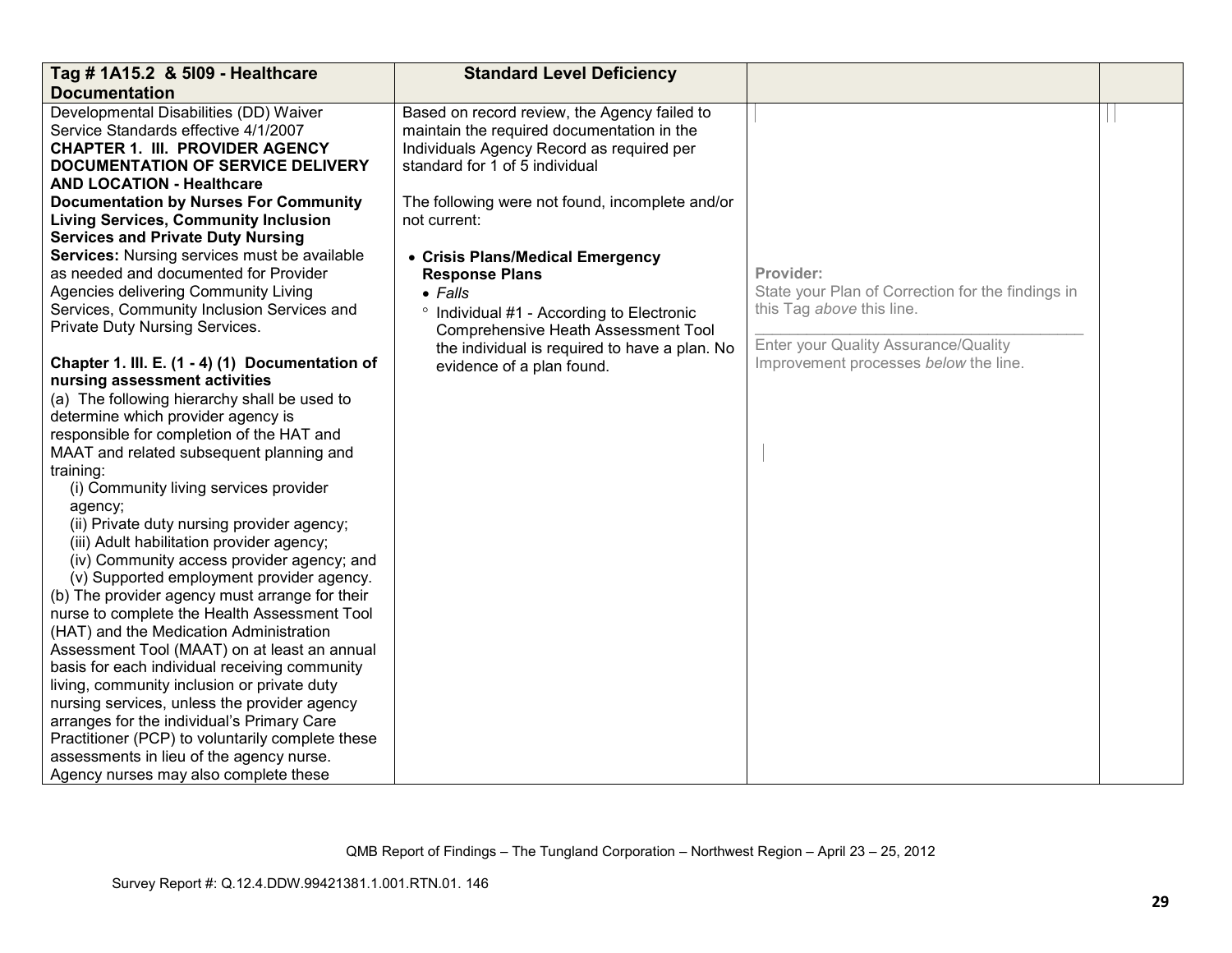| assessments in collaboration with the Primary     |  |  |
|---------------------------------------------------|--|--|
| Care Practitioner if they believe such            |  |  |
| consultation is necessary for an accurate         |  |  |
| assessment. Family Living Provider Agencies       |  |  |
| have the option of having the subcontracted       |  |  |
| caregiver complete the HAT instead of the         |  |  |
| nurse or PCP, if the caregiver is comfortable     |  |  |
| doing so. However, the agency nurse must be       |  |  |
| available to assist the caregiver upon request.   |  |  |
| (c) For newly allocated individuals, the HAT      |  |  |
| and the MAAT must be completed within             |  |  |
| seventy-two (72) hours of admission into direct   |  |  |
| services or two weeks following the initial ISP,  |  |  |
| whichever comes first.                            |  |  |
| (d) For individuals already in services, the HAT  |  |  |
| and the MAAT must be completed at least           |  |  |
| fourteen (14) days prior to the annual ISP        |  |  |
| meeting and submitted to all members of the       |  |  |
| interdisciplinary team. The HAT must also be      |  |  |
| completed at the time of any significant change   |  |  |
| in clinical condition and upon return from any    |  |  |
| hospitalizations. In addition to annually, the    |  |  |
| MAAT must be completed at the time of any         |  |  |
| significant change in clinical condition, when a  |  |  |
| medication regime or route change requires        |  |  |
| delivery by licensed or certified staff, or when  |  |  |
| an individual has completed additional training   |  |  |
| designed to improve their skills to support self- |  |  |
| administration (see DDSD Medication               |  |  |
| Assessment and Delivery Policy).                  |  |  |
| (e) Nursing assessments conducted to              |  |  |
| determine current health status or to evaluate a  |  |  |
| change in clinical condition must be              |  |  |
| documented in a signed progress note that         |  |  |
| includes time and date as well as subjective      |  |  |
| information including the individual complaints,  |  |  |
| signs and symptoms noted by staff, family         |  |  |
| members or other team members; objective          |  |  |
| information including vital signs, physical       |  |  |
| examination, weight, and other pertinent data     |  |  |
| for the given situation (e.g., seizure frequency, |  |  |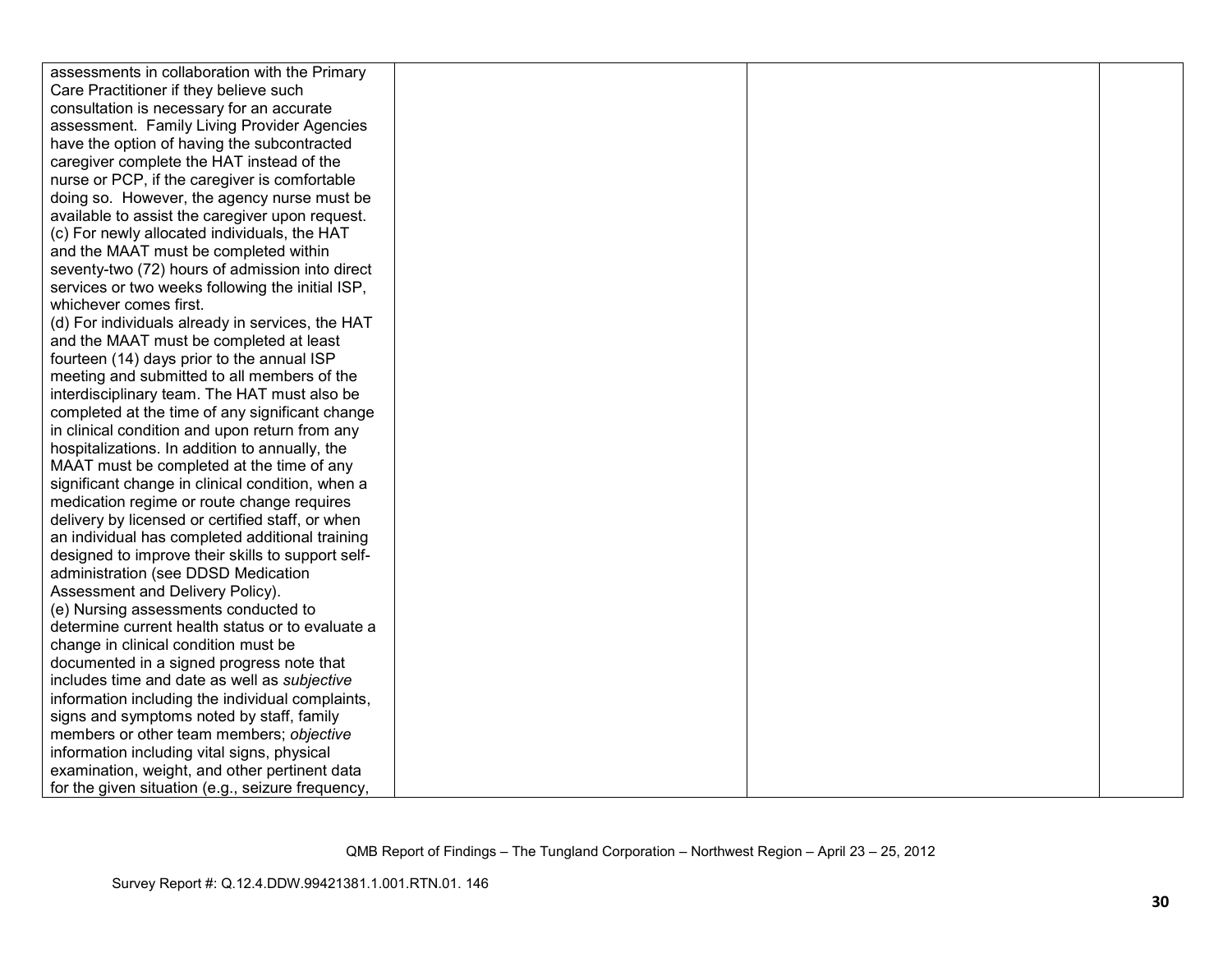| method in which temperature taken);              |  |  |
|--------------------------------------------------|--|--|
| assessment of the clinical status, and plan of   |  |  |
| action addressing relevant aspects of all active |  |  |
| health problems and follow up on any             |  |  |
| recommendations of medical consultants.          |  |  |
| (2) Health related plans                         |  |  |
| (a) For individuals with chronic conditions that |  |  |
| have the potential to exacerbate into a life-    |  |  |
| threatening situation, a medical crisis          |  |  |
| prevention and intervention plan must be         |  |  |
| written by the nurse or other appropriately      |  |  |
| designated healthcare professional.              |  |  |
| (b) Crisis prevention and intervention plans     |  |  |
| must be written in user-friendly language that   |  |  |
| is easily understood by those implementing       |  |  |
| the plan.                                        |  |  |
| (c) The nurse shall also document training       |  |  |
| regarding the crisis prevention and              |  |  |
| intervention plan delivered to agency staff and  |  |  |
| other team members, clearly indicating           |  |  |
| competency determination for each trainee.       |  |  |
| (d) If the individual receives services from     |  |  |
| separate agencies for community living and       |  |  |
| community inclusion services, nurses from        |  |  |
| each agency shall collaborate in the             |  |  |
| development of and training delivery for crisis  |  |  |
| prevention and intervention plans to assure      |  |  |
| maximum consistency across settings.             |  |  |
| (3) For all individuals with a HAT score of 4, 5 |  |  |
| or 6, the nurse shall develop a comprehensive    |  |  |
| healthcare plan that includes health related     |  |  |
| supports identified in the ISP (The healthcare   |  |  |
| plan is the equivalent of a nursing care plan;   |  |  |
| two separate documents are not required nor      |  |  |
| recommended):                                    |  |  |
| (a) Each healthcare plan must include a          |  |  |
| statement of the person's healthcare needs       |  |  |
| and list measurable goals to be achieved         |  |  |
| through implementation of the healthcare plan.   |  |  |
| Needs statements may be based upon               |  |  |
| supports needed for the individual to maintain   |  |  |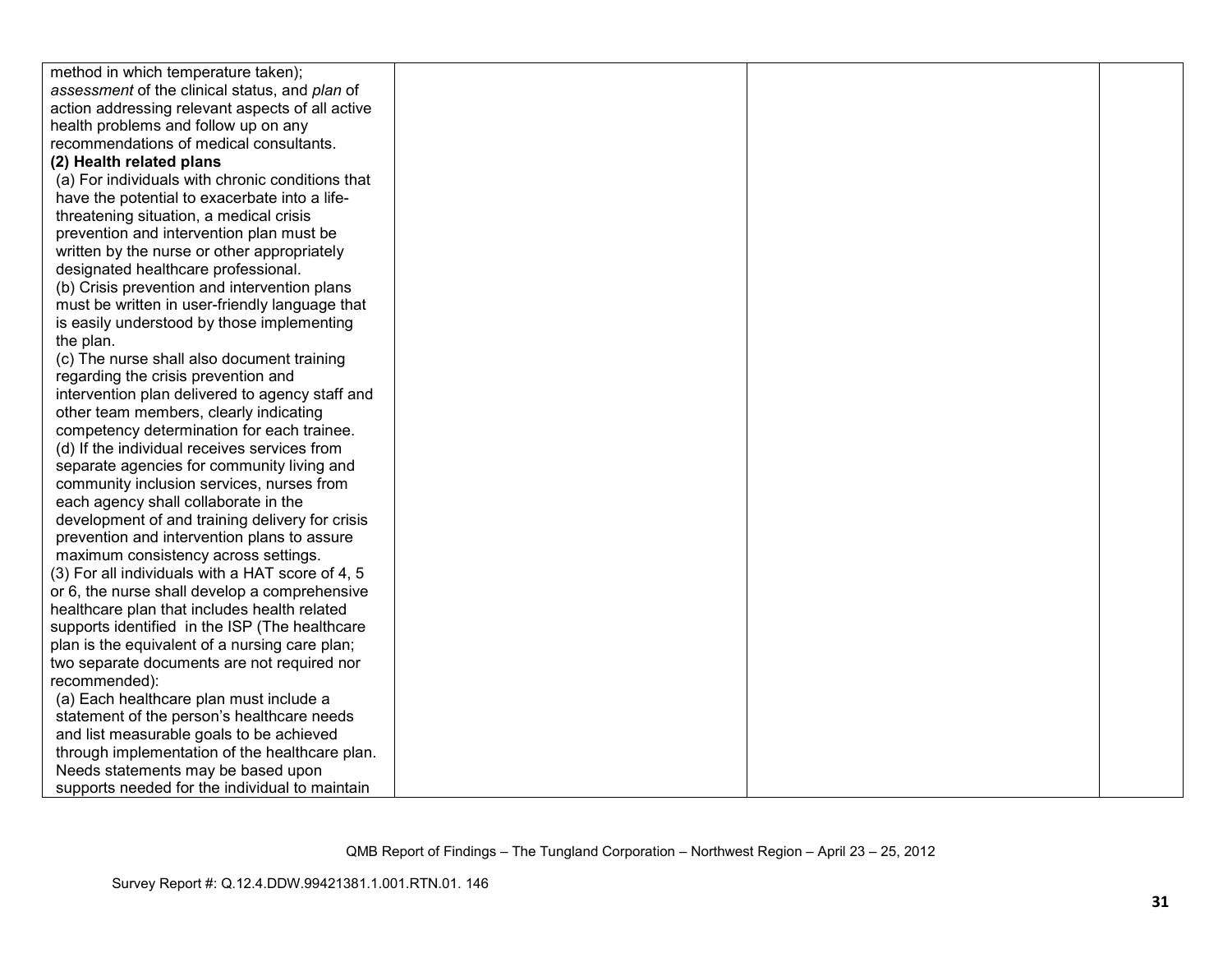| a current strength, ability or skill related to   |  |  |
|---------------------------------------------------|--|--|
| their health, prevention measures, and/or         |  |  |
| supports needed to remediate, minimize or         |  |  |
| manage an existing health condition.              |  |  |
| (b) Goals must be measurable and shall be         |  |  |
| revised when an individual has met the goal       |  |  |
| and has the potential to attain additional goals  |  |  |
| or no longer requires supports in order to        |  |  |
| maintain the goal.                                |  |  |
| (c) Approaches described in the plan shall be     |  |  |
| individualized to reflect the individual's unique |  |  |
| needs, provide guidance to the caregiver(s)       |  |  |
| and designed to support successful                |  |  |
| interactions. Some interventions may be           |  |  |
| carried out by staff, family members or other     |  |  |
| team members, and other interventions may         |  |  |
| be carried out directly by the nurse - persons    |  |  |
| responsible for each intervention shall be        |  |  |
| specified in the plan.                            |  |  |
| (d) Healthcare plans shall be written in          |  |  |
| language that will be easily understood by the    |  |  |
| person(s) identified as implementing the          |  |  |
| interventions.                                    |  |  |
| (e) The nurse shall also document training on     |  |  |
| the healthcare plan delivered to agency staff     |  |  |
| and other team members, clearly indicating        |  |  |
| competency determination for each trainee. If     |  |  |
| the individual receives services from separate    |  |  |
| agencies for community living and community       |  |  |
| inclusion services, nurses from each agency       |  |  |
| shall collaborate in the development of and       |  |  |
| training delivery for healthcare plans to assure  |  |  |
| maximum consistency across settings.              |  |  |
| (f) Healthcare plans must be updated to reflect   |  |  |
| relevant discharge orders whenever an             |  |  |
| individual returns to services following a        |  |  |
| hospitalization.                                  |  |  |
| (g) All crisis prevention and intervention plans  |  |  |
| and healthcare plans shall include the            |  |  |
| individual's name and date on each page and       |  |  |
| shall be signed by the author.                    |  |  |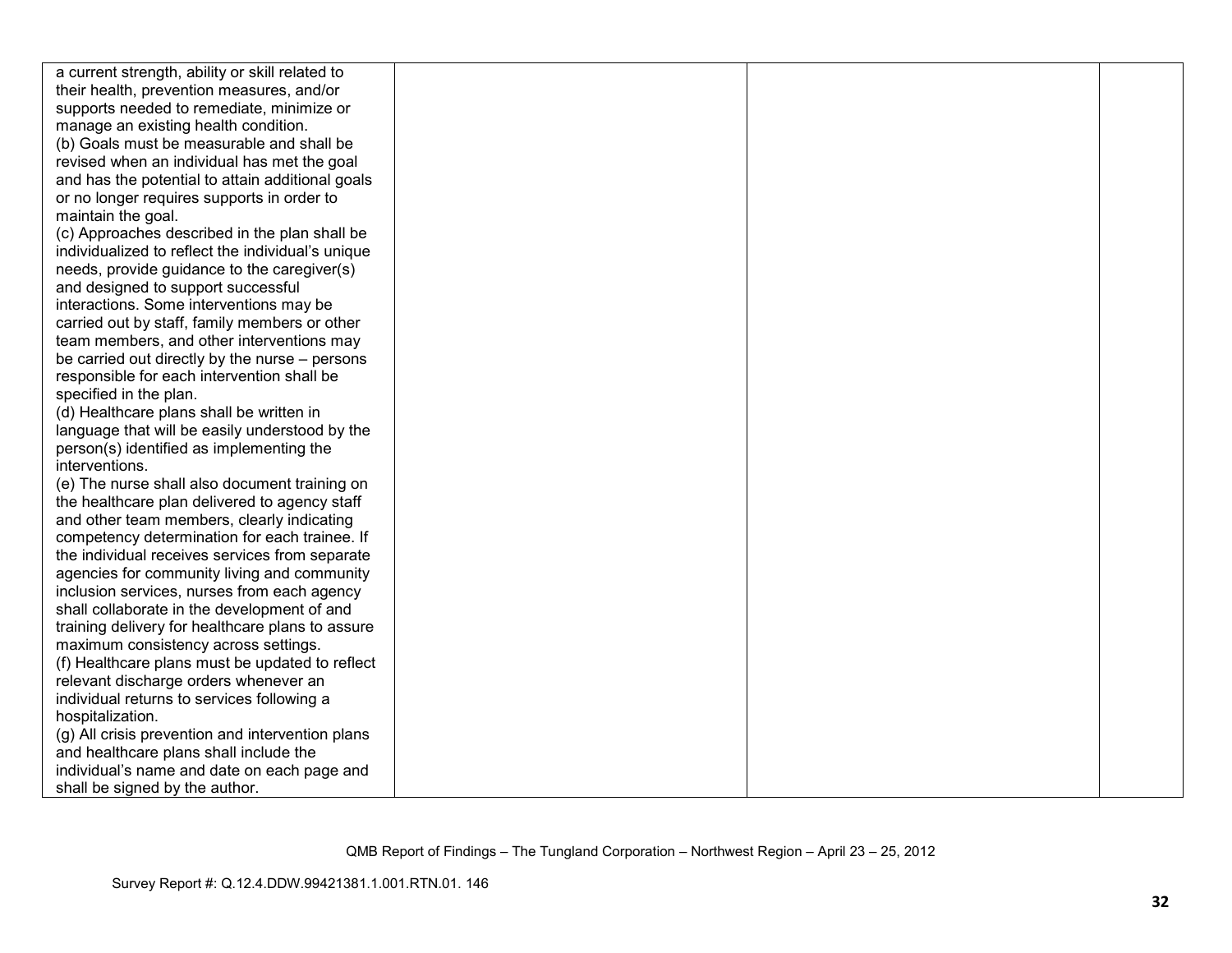| (h) Crisis prevention and intervention plans as   |  |  |
|---------------------------------------------------|--|--|
| well as healthcare plans shall be reviewed by     |  |  |
| the nurse at least quarterly, and updated as      |  |  |
| needed.                                           |  |  |
| (4) General Nursing Documentation                 |  |  |
| (a) The nurse shall complete legible and          |  |  |
| signed progress notes with date and time          |  |  |
| indicated that describe all interventions or      |  |  |
| interactions conducted with individuals served    |  |  |
| as well as all interactions with other healthcare |  |  |
| providers serving the individual. All             |  |  |
| interactions shall be documented whether they     |  |  |
| occur by phone or in person.                      |  |  |
| (b) For individuals with a HAT score of 4, 5 or   |  |  |
| 6, or who have identified health concerns in      |  |  |
| their ISP, the nurse shall provide the            |  |  |
| interdisciplinary team with a quarterly report    |  |  |
| that indicates current health status and          |  |  |
| progress to date on health related ISP desired    |  |  |
| outcomes and action plans as well as              |  |  |
| progress toward goals in the healthcare plan.     |  |  |
|                                                   |  |  |
| Developmental Disabilities (DD) Waiver            |  |  |
| Service Standards effective 4/1/2007              |  |  |
| <b>CHAPTER 5 IV. COMMUNITY INCLUSION</b>          |  |  |
| <b>SERVICES PROVIDER AGENCY</b>                   |  |  |
| <b>REQUIREMENTS</b>                               |  |  |
| <b>B. IDT Coordination</b>                        |  |  |
| (1) Community Inclusion Services Provider         |  |  |
| Agencies shall participate on the IDT as          |  |  |
| specified in the ISP Regulations (7.26.5          |  |  |
| NMAC), and shall ensure direct support staff      |  |  |
| participation as needed to plan effectively for   |  |  |
| the individual; and                               |  |  |
|                                                   |  |  |
| (2) Coordinate with the IDT to ensure that        |  |  |
| each individual participating in Community        |  |  |
| Inclusion Services who has a score of 4, 5, or 6  |  |  |
| on the HAT has a Health Care Plan developed       |  |  |
| by a licensed nurse, and if applicable, a Crisis  |  |  |
| Prevention/Intervention Plan.                     |  |  |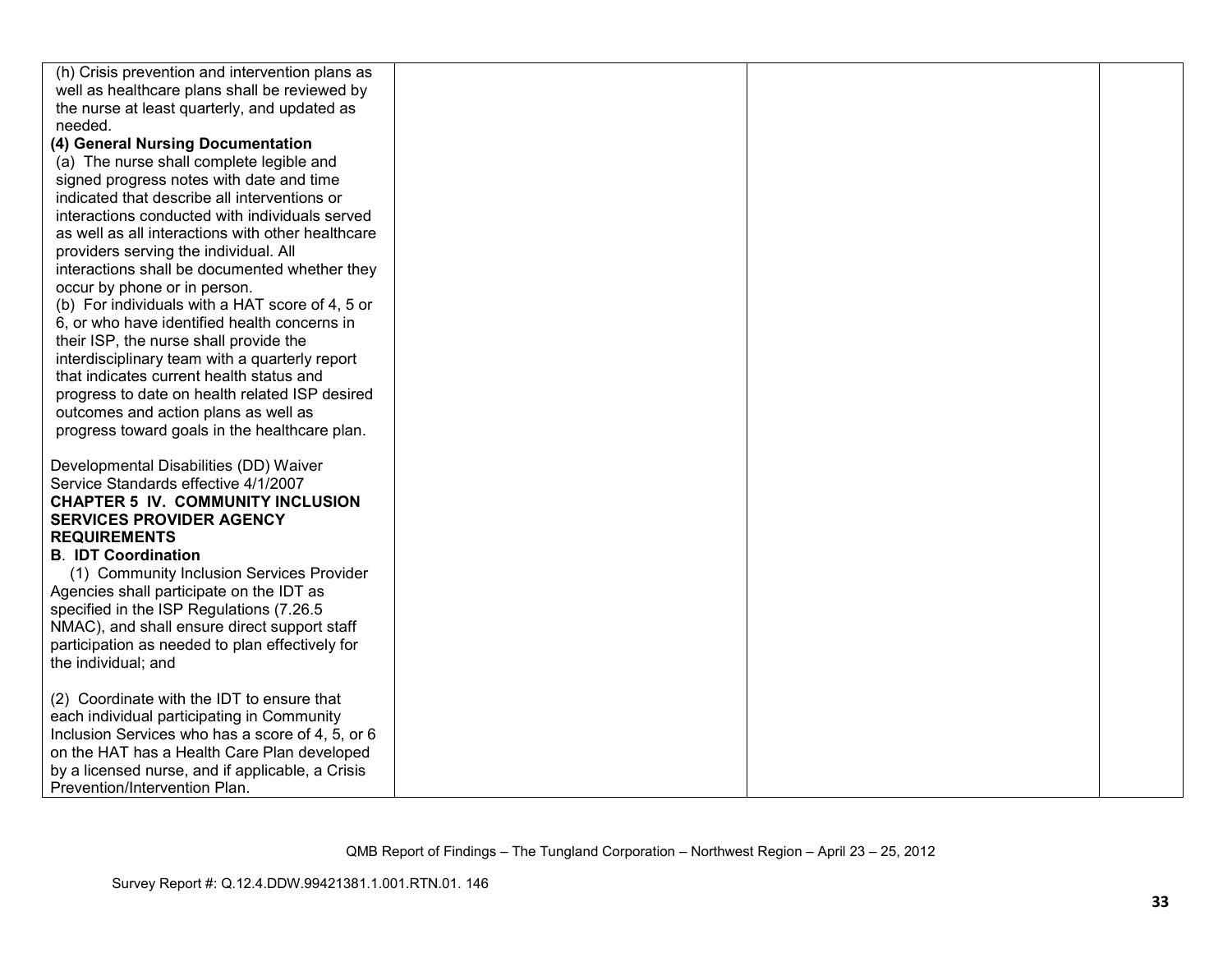| <b>Department of Health Developmental</b><br><b>Disabilities Supports Division Policy.</b><br><b>Medical Emergency Response Plan Policy</b><br>MERP-001 eff.8/1/2010 |
|----------------------------------------------------------------------------------------------------------------------------------------------------------------------|
|                                                                                                                                                                      |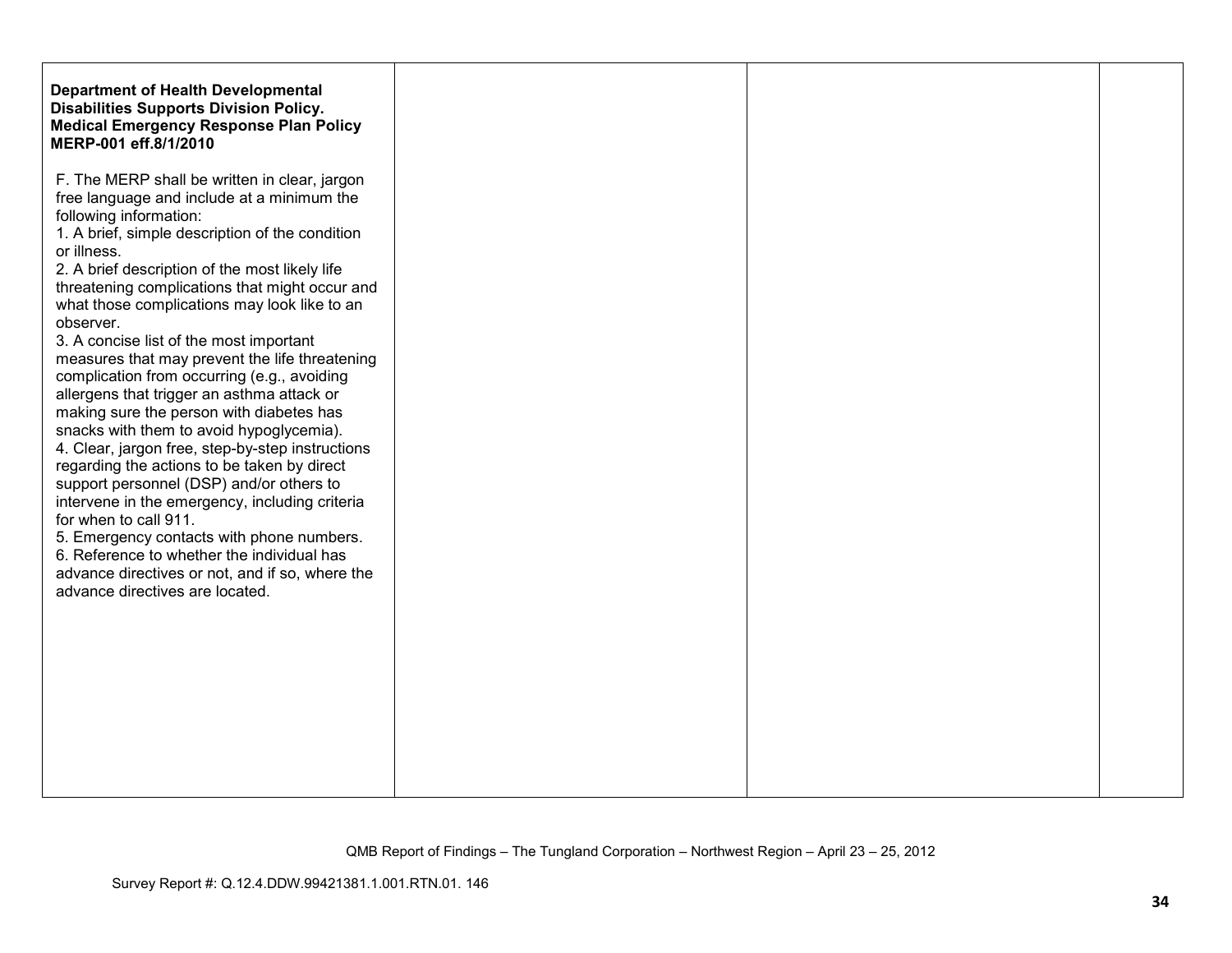| Tag # 6L06 Family Living Requirements                                                                                                                                                                                                                                                                                                                                                                                                                                                                                                                                                                                                                                                                                                                     | <b>Standard Level Deficiency</b>                                                                                                                                                                                                                                                                                                                                                    |                                                                                                                                                                              |  |
|-----------------------------------------------------------------------------------------------------------------------------------------------------------------------------------------------------------------------------------------------------------------------------------------------------------------------------------------------------------------------------------------------------------------------------------------------------------------------------------------------------------------------------------------------------------------------------------------------------------------------------------------------------------------------------------------------------------------------------------------------------------|-------------------------------------------------------------------------------------------------------------------------------------------------------------------------------------------------------------------------------------------------------------------------------------------------------------------------------------------------------------------------------------|------------------------------------------------------------------------------------------------------------------------------------------------------------------------------|--|
| Developmental Disabilities (DD) Waiver<br>Service Standards effective 4/1/2007<br><b>CHAPTER 6. III. REQUIREMENTS UNIQUE</b><br><b>TO FAMILY LIVING SERVICES</b><br>A. Support to Individuals in Family Living:<br>The Family Living Services Provider Agency<br>shall provide and document:<br>(5) Monthly consultation, by agency<br>supervisors or internal service<br>coordinators, with the direct support<br>provider to include:<br>(a) Review, advise, and prompt the<br>implementation of the individual's ISP<br>Action Plans, schedule of activities<br>and appointments; and<br>(b) Assist with service or support issues<br>raised by the direct support provider<br>or observed by supervisor, service<br>coordinator or other IDT members. | Based on record review, the Agency failed to<br>complete all DDSD requirements for approval of<br>each direct support provider for 1 of 1 individual.<br>The following was not found, not current and/or<br>incomplete:<br>• Monthly Consultation with the Direct<br><b>Support Provider</b><br>$\degree$ Individual #2 - None found for: 10/2011 -<br>12/2011 & 01/2012 - 03/2012. | Provider:<br>State your Plan of Correction for the findings in<br>this Tag above this line.<br>Enter your Quality Assurance/Quality<br>Improvement processes below the line. |  |
| B. Home Studies. The Family Living Services<br>Provider Agency shall complete all DDSD<br>requirements for approval of each direct<br>support provider, including completion of an<br>approved home study and training prior to<br>placement. After the initial home study, an<br>updated home study shall be completed<br>annually. The home study must also be<br>updated each time there is a change in family<br>composition or when the family moves to a new<br>home. The content and procedures used by the<br>Provider Agency to conduct home studies shall<br>be approved by DDSD.<br>Developmental Disabilities (DD) Waiver                                                                                                                     |                                                                                                                                                                                                                                                                                                                                                                                     |                                                                                                                                                                              |  |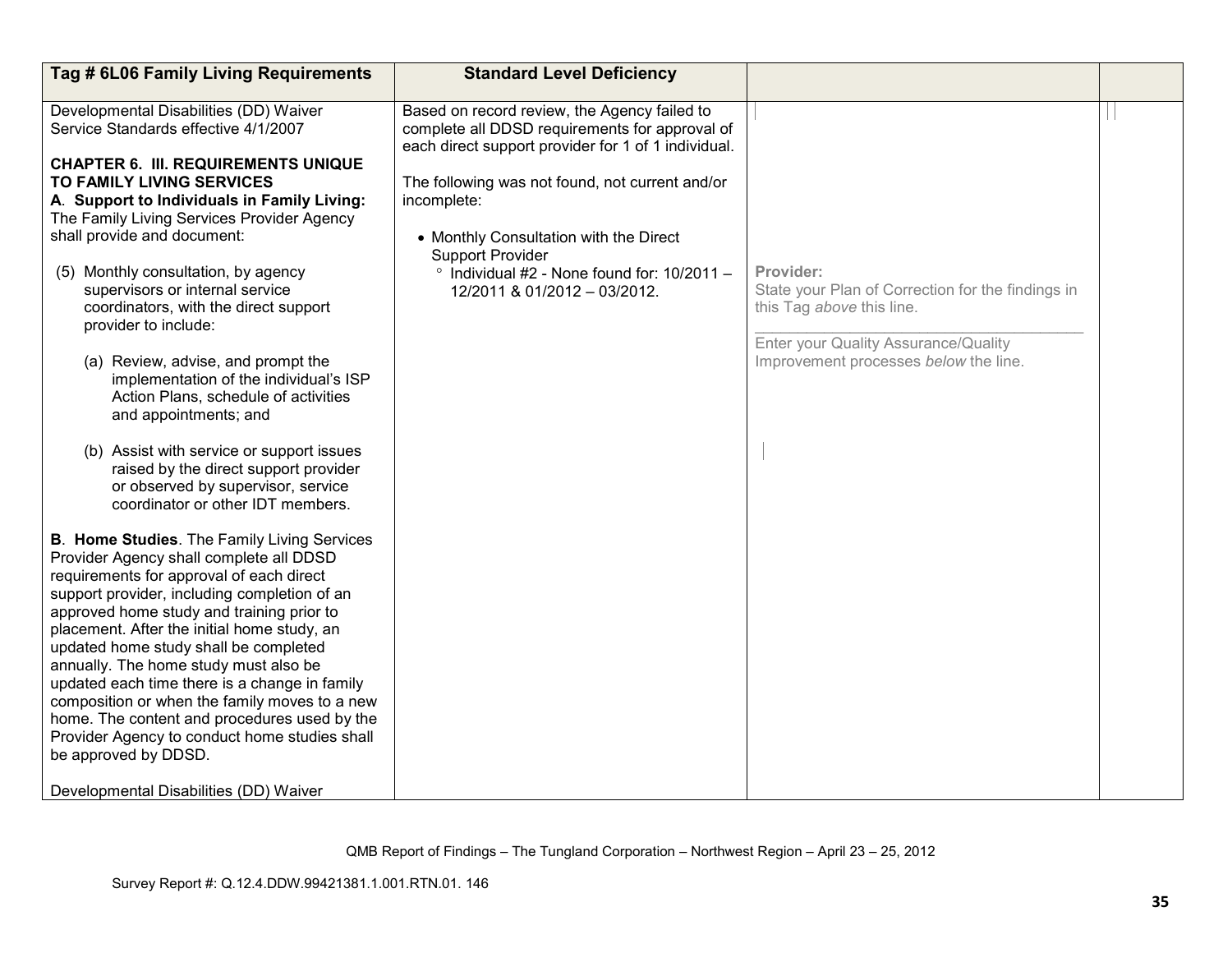| Service Standards effective 4/1/2007             |  |  |
|--------------------------------------------------|--|--|
|                                                  |  |  |
| <b>CHAPTER 1. I. PROVIDER AGENCY</b>             |  |  |
| <b>ENROLLMENT PROCESS</b>                        |  |  |
| D. Scope of DDSD Agreement                       |  |  |
|                                                  |  |  |
|                                                  |  |  |
| Provider Agencies must have prior written<br>(4) |  |  |
|                                                  |  |  |
| approval of the Department of Health to          |  |  |
| subcontract any service other than               |  |  |
|                                                  |  |  |
| Respite;                                         |  |  |
|                                                  |  |  |
| NMAC 8.314.5.10 - DEVELOPMENTAL                  |  |  |
|                                                  |  |  |
| <b>DISABILITIES HOME AND COMMUNITY-</b>          |  |  |
| <b>BASED SERVICES WAIVER</b>                     |  |  |
|                                                  |  |  |
|                                                  |  |  |
| <b>ELIGIBLE PROVIDERS:</b>                       |  |  |
| I. Qualifications for community living           |  |  |
|                                                  |  |  |
| service providers: There are three types of      |  |  |
| community                                        |  |  |
| living services: Family living, supported living |  |  |
|                                                  |  |  |
| and independent living. Community living         |  |  |
| providers must meet all qualifications set forth |  |  |
|                                                  |  |  |
| by the DOH/DDSD, DDW definitions and             |  |  |
| service standards.                               |  |  |
| (1) Family living service providers for adults   |  |  |
|                                                  |  |  |
| must meet the qualifications for staff required  |  |  |
| by the                                           |  |  |
|                                                  |  |  |
| DOH/DDSD, DDW service definitions and            |  |  |
| standards. The direct care provider employed     |  |  |
| by or subcontracting with the provider agency    |  |  |
|                                                  |  |  |
| must be approved through a home study            |  |  |
| completed prior to provision of services and     |  |  |
| conducted                                        |  |  |
|                                                  |  |  |
| at subsequent intervals required of the provider |  |  |
| agency. All family living sub-contracts must be  |  |  |
|                                                  |  |  |
| approved by the DOH/DDSD.                        |  |  |
|                                                  |  |  |
|                                                  |  |  |
|                                                  |  |  |
|                                                  |  |  |
|                                                  |  |  |
|                                                  |  |  |
|                                                  |  |  |
|                                                  |  |  |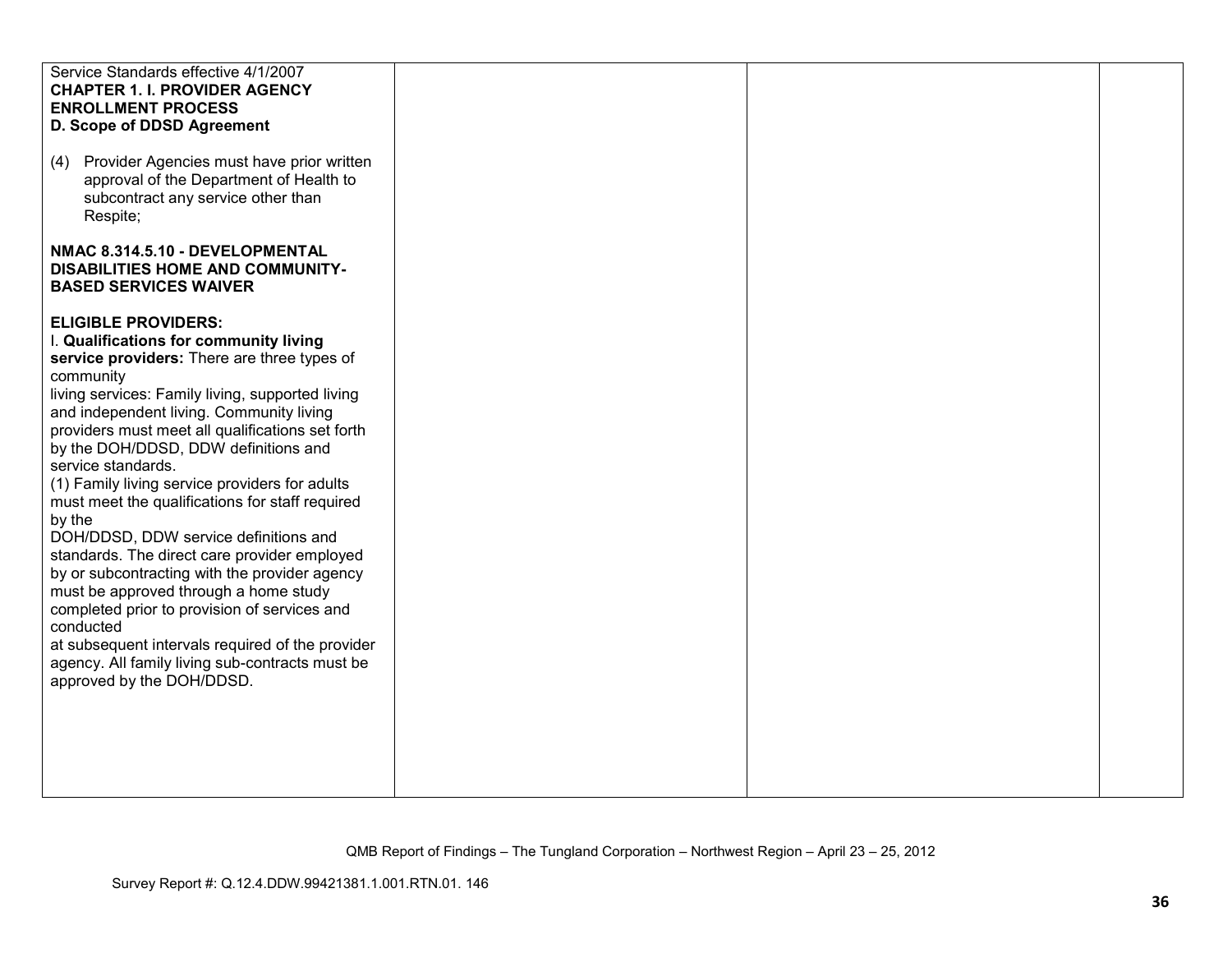| Tag # 6L13 Community Living                       | <b>Standard Level Deficiency</b>                 |                                                   |  |
|---------------------------------------------------|--------------------------------------------------|---------------------------------------------------|--|
| <b>Healthcare Regts.</b>                          |                                                  |                                                   |  |
| Developmental Disabilities (DD) Waiver            | Based on record review, the Agency failed to     |                                                   |  |
| Service Standards effective 4/1/2007              | provide documentation of annual physical         |                                                   |  |
| <b>CHAPTER 6. VI. GENERAL</b>                     | examinations and/or other examinations as        |                                                   |  |
| <b>REQUIREMENTS FOR COMMUNITY LIVING</b>          | specified by a licensed physician for 2 of 5     |                                                   |  |
| G. Health Care Requirements for                   | individuals receiving Community Living Services. |                                                   |  |
| <b>Community Living Services.</b>                 |                                                  |                                                   |  |
| (1) The Community Living Service providers        | The following was not found, incomplete and/or   |                                                   |  |
| shall ensure completion of a HAT for each         | not current:                                     |                                                   |  |
| individual receiving this service. The HAT shall  |                                                  |                                                   |  |
| be completed 2 weeks prior to the annual ISP      | • Dental Exam                                    | Provider:                                         |  |
| meeting and submitted to the Case Manager         | ° Individual #2 - As indicated by collateral     | State your Plan of Correction for the findings in |  |
| and all other IDT Members. A revised HAT is       | documentation reviewed, the exam was             | this Tag above this line.                         |  |
| required to also be submitted whenever the        | completed on 02/24/2011. As indicated by         |                                                   |  |
| individual's health status changes significantly. | the DDSD file matrix, Dental Exams are to        | Enter your Quality Assurance/Quality              |  |
| For individuals who are newly allocated to the    | be conducted annually. No evidence of            | Improvement processes below the line.             |  |
| DD Waiver program, the HAT may be                 | current exam was found.                          |                                                   |  |
| completed within 2 weeks following the initial    |                                                  |                                                   |  |
| ISP meeting and submitted with any strategies     | • Abnormal Involuntary Movement                  |                                                   |  |
| and support plans indicated in the ISP, or        | <b>Screening and Tardive Dyskinesia</b>          |                                                   |  |
| within 72 hours following admission into direct   | <b>Screenings</b>                                |                                                   |  |
| services, whichever comes first.                  | ° None found 08/2011 & 12/2012 for Geodon        |                                                   |  |
| (2) Each individual will have a Health Care       | (#5)                                             |                                                   |  |
| Coordinator, designated by the IDT. When the      |                                                  |                                                   |  |
| individual's HAT score is 4, 5 or 6 the Health    |                                                  |                                                   |  |
| Care Coordinator shall be an IDT member,          |                                                  |                                                   |  |
| other than the individual. The Health Care        |                                                  |                                                   |  |
| Coordinator shall oversee and monitor health      |                                                  |                                                   |  |
| care services for the individual in accordance    |                                                  |                                                   |  |
| with these standards. In circumstances where      |                                                  |                                                   |  |
| no IDT member voluntarily accepts designation     |                                                  |                                                   |  |
| as the health care coordinator, the community     |                                                  |                                                   |  |
| living provider shall assign a staff member to    |                                                  |                                                   |  |
| this role.                                        |                                                  |                                                   |  |
| (3) For each individual receiving Community       |                                                  |                                                   |  |
| Living Services, the provider agency shall        |                                                  |                                                   |  |
| ensure and document the following:                |                                                  |                                                   |  |
| (a) Provision of health care oversight            |                                                  |                                                   |  |
| consistent with these Standards as                |                                                  |                                                   |  |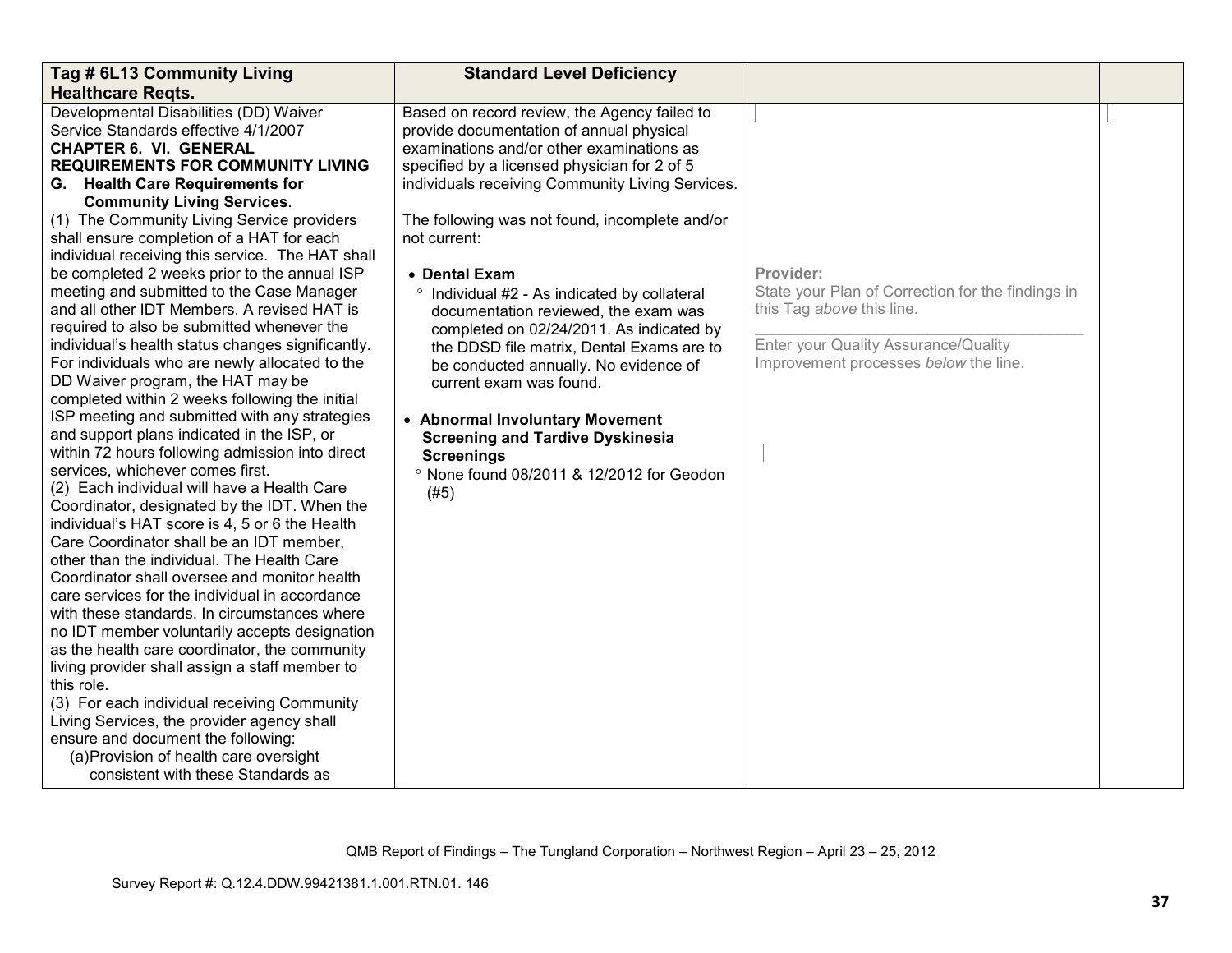| detailed in Chapter One section III E:           |  |  |
|--------------------------------------------------|--|--|
| Healthcare Documentation by Nurses For           |  |  |
| <b>Community Living Services, Community</b>      |  |  |
| Inclusion Services and Private Duty              |  |  |
| Nursing Services.                                |  |  |
| b) That each individual with a score of 4, 5,    |  |  |
| or 6 on the HAT, has a Health Care Plan          |  |  |
| developed by a licensed nurse.                   |  |  |
| (c) That an individual with chronic              |  |  |
| condition(s) with the potential to               |  |  |
| exacerbate into a life threatening               |  |  |
| condition, has Crisis Prevention/                |  |  |
| Intervention Plan(s) developed by a              |  |  |
| licensed nurse or other appropriate              |  |  |
| professional for each such condition.            |  |  |
| (4) That an average of 3 hours of documented     |  |  |
| nutritional counseling is available annually, if |  |  |
| recommended by the IDT.                          |  |  |
| (5) That the physical property and grounds are   |  |  |
| free of hazards to the individual's health and   |  |  |
| safety.                                          |  |  |
| (6) In addition, for each individual receiving   |  |  |
| Supported Living or Family Living Services, the  |  |  |
| provider shall verify and document the           |  |  |
| following:                                       |  |  |
| (a) The individual has a primary licensed        |  |  |
| physician;                                       |  |  |
| (b) The individual receives an annual            |  |  |
| physical examination and other                   |  |  |
| examinations as specified by a licensed          |  |  |
| physician;                                       |  |  |
| (c) The individual receives annual dental        |  |  |
| check-ups and other check-ups as                 |  |  |
| specified by a licensed dentist;                 |  |  |
| (d) The individual receives eye examinations     |  |  |
| as specified by a licensed optometrist or        |  |  |
| ophthalmologist; and                             |  |  |
| (e)Agency activities that occur as follow-up     |  |  |
| to medical appointments (e.g. treatment,         |  |  |
| visits to specialists, changes in                |  |  |
| medication or daily routine).                    |  |  |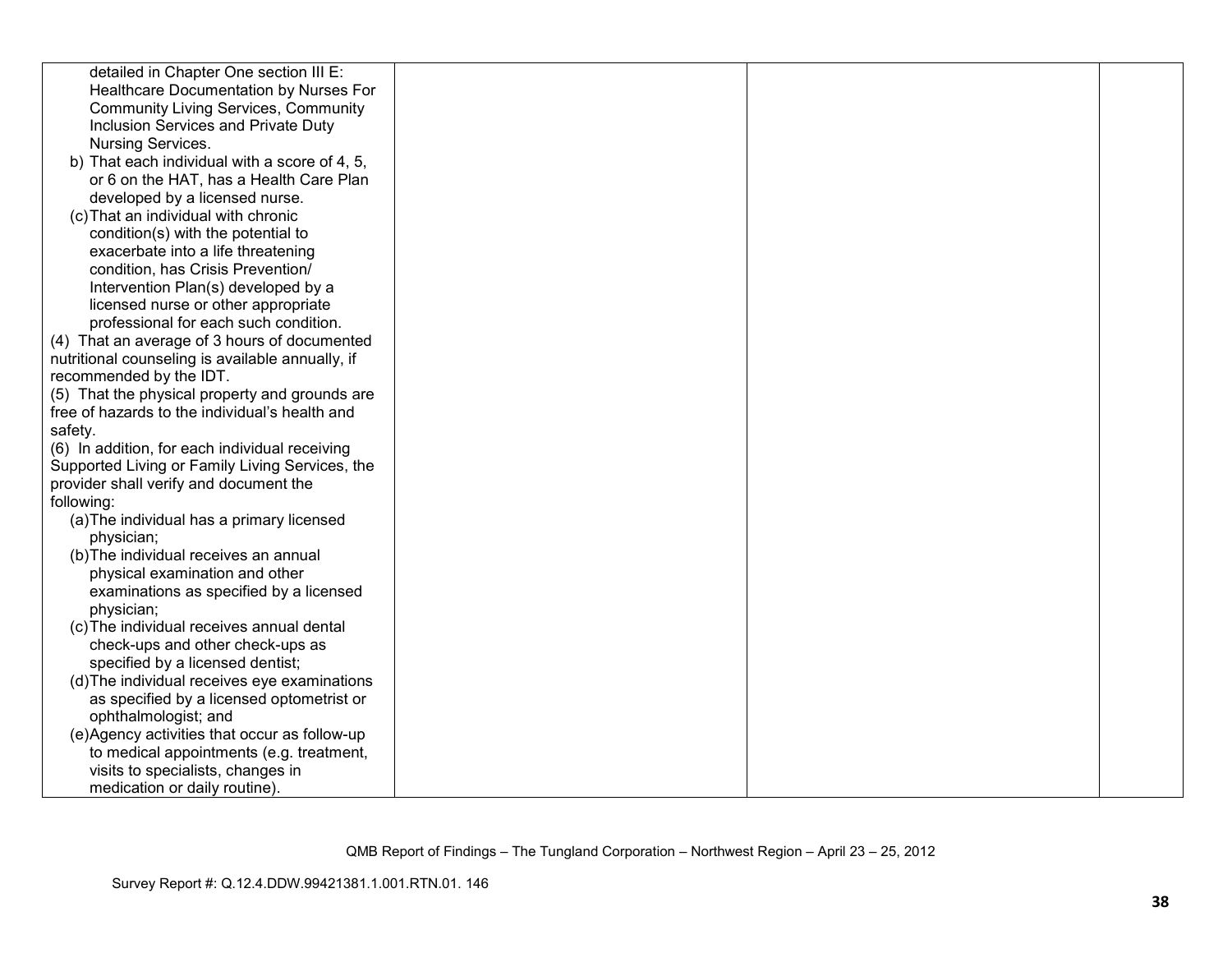| NMAC 8.302.1.17 RECORD KEEPING AND<br><b>DOCUMENTATION REQUIREMENTS: A</b><br>provider must maintain all the records<br>necessary to fully disclose the nature, quality,<br>amount and medical necessity of services<br>furnished to an eligible recipient who is<br>currently receiving or who has received<br>services in the past. |  |  |
|---------------------------------------------------------------------------------------------------------------------------------------------------------------------------------------------------------------------------------------------------------------------------------------------------------------------------------------|--|--|
| B. Documentation of test results: Results of<br>tests and services must be documented, which<br>includes results of laboratory and radiology<br>procedures or progress following therapy or<br>treatment.                                                                                                                             |  |  |
|                                                                                                                                                                                                                                                                                                                                       |  |  |
|                                                                                                                                                                                                                                                                                                                                       |  |  |
|                                                                                                                                                                                                                                                                                                                                       |  |  |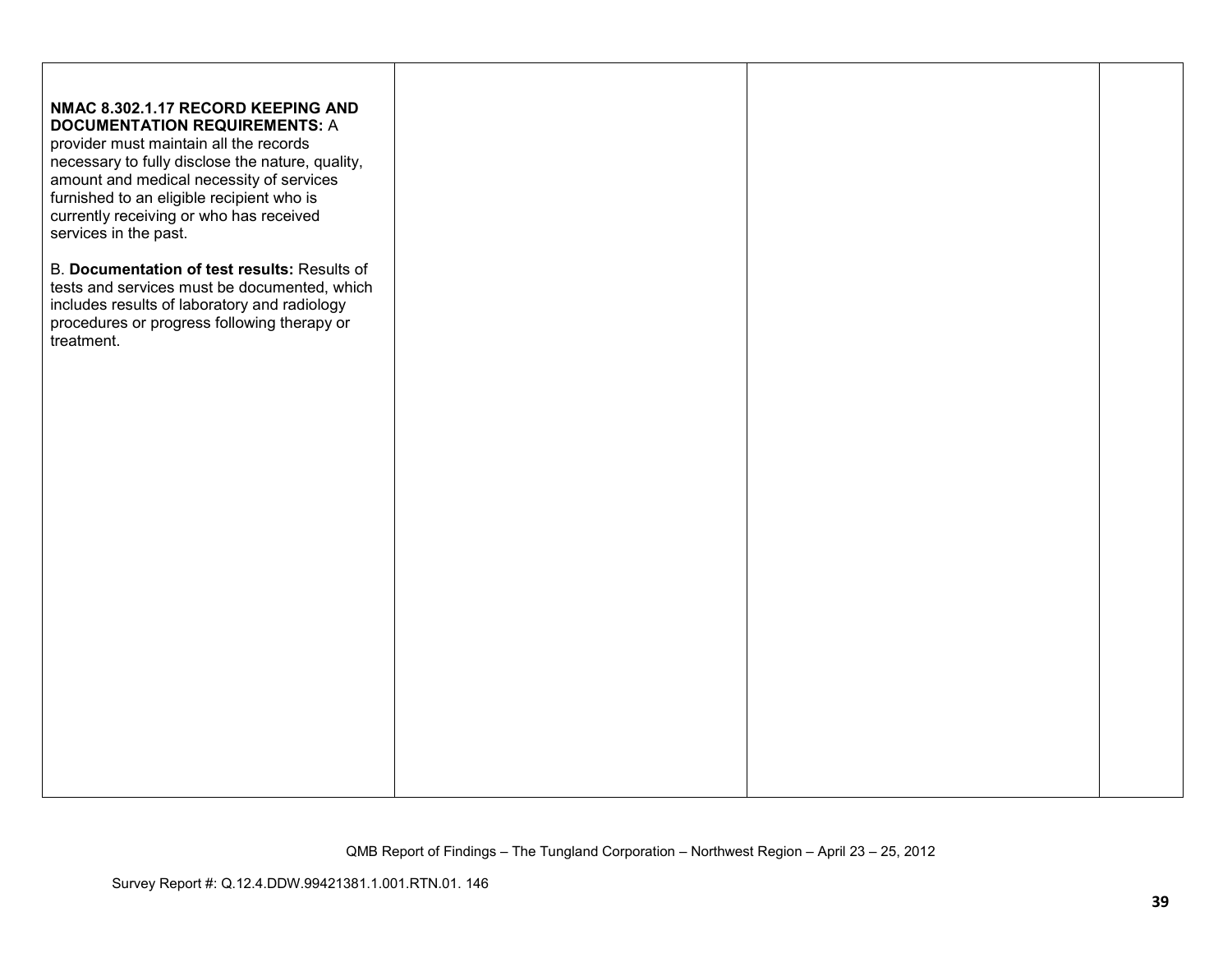| <b>Standard Level Deficiency</b><br>Tag # 6L25 Residential Health & Safety                                                              |  |
|-----------------------------------------------------------------------------------------------------------------------------------------|--|
| (Supported Living & Family Living)                                                                                                      |  |
| Developmental Disabilities (DD) Waiver<br>Based on observation, the Agency failed to                                                    |  |
| Service Standards effective 4/1/2007<br>ensure that each individual's residence met all                                                 |  |
| <b>CHAPTER 6. VIII. COMMUNITY LIVING</b><br>requirements within the standard for 4 of 4                                                 |  |
| <b>SERVICE PROVIDER AGENCY</b><br>Supported Living & Family Living residences.                                                          |  |
| <b>REQUIREMENTS</b>                                                                                                                     |  |
| L. Residence Requirements for Family<br>The following items were not found, not                                                         |  |
| <b>Living Services and Supported Living</b><br>functioning or incomplete:                                                               |  |
| <b>Services</b>                                                                                                                         |  |
| <b>Supported Living Requirements:</b><br>(1) Supported Living Services and Family                                                       |  |
| Living Services providers shall assure that<br>Provider:                                                                                |  |
| each individual's residence has:<br>State your Plan of Correction for the findings in<br>• Accessible telephone numbers of poison       |  |
| this Tag above this line.<br>(a) Battery operated or electric smoke<br>control centers located within the line of sight                 |  |
| detectors, heat sensors, or a sprinkler<br>of the telephone (#4)                                                                        |  |
| Enter your Quality Assurance/Quality<br>system installed in the residence;                                                              |  |
| Improvement processes below the line.<br>(b) General-purpose first aid kit;<br>• Accessible written procedures for emergency            |  |
| (c) When applicable due to an individual's<br>evacuation e.g. fire and weather-related                                                  |  |
| health status, a blood borne pathogens kit;<br>threats $(#4)$                                                                           |  |
| (d) Accessible written procedures for                                                                                                   |  |
| emergency evacuation e.g. fire and<br>• Accessible written procedures for emergency                                                     |  |
| weather-related threats;<br>placement and relocation of individuals in the                                                              |  |
| (e) Accessible telephone numbers of poison<br>event of an emergency evacuation that makes<br>control centers located within the line of |  |
| the residence unsuitable for occupancy. The<br>sight of the telephone;                                                                  |  |
| emergency evacuation procedures shall<br>Accessible written documentation of actual                                                     |  |
| (1)<br>address, but are not limited to, fire, chemical<br>evacuation drills occurring at least three                                    |  |
| and/or hazardous waste spills, and flooding<br>(3) times a year. For Supported Living                                                   |  |
| (#1, 3, 4 & 5)<br>evacuation drills shall occur at least once                                                                           |  |
| a year during each shift;<br>Note: Individuals #1 & 5 share a home.                                                                     |  |
| (g) Accessible written procedures for the safe                                                                                          |  |
| storage of all medications with dispensing<br><b>Family Living Requirements:</b>                                                        |  |
| instructions for each individual that are<br>• Accessible written procedures for emergency                                              |  |
| consistent with the Assisting with<br>placement and relocation of individuals in the                                                    |  |
| Medication Administration training or each<br>event of an emergency evacuation that makes                                               |  |
| individual's ISP; and<br>the residence unsuitable for occupancy. The                                                                    |  |
| (h) Accessible written procedures for<br>emergency evacuation procedures shall                                                          |  |
| emergency placement and relocation of<br>address, but are not limited to, fire, chemical                                                |  |
| individuals in the event of an emergency<br>and/or hazardous waste spills, and flooding                                                 |  |
| evacuation that makes the residence<br>(#2)                                                                                             |  |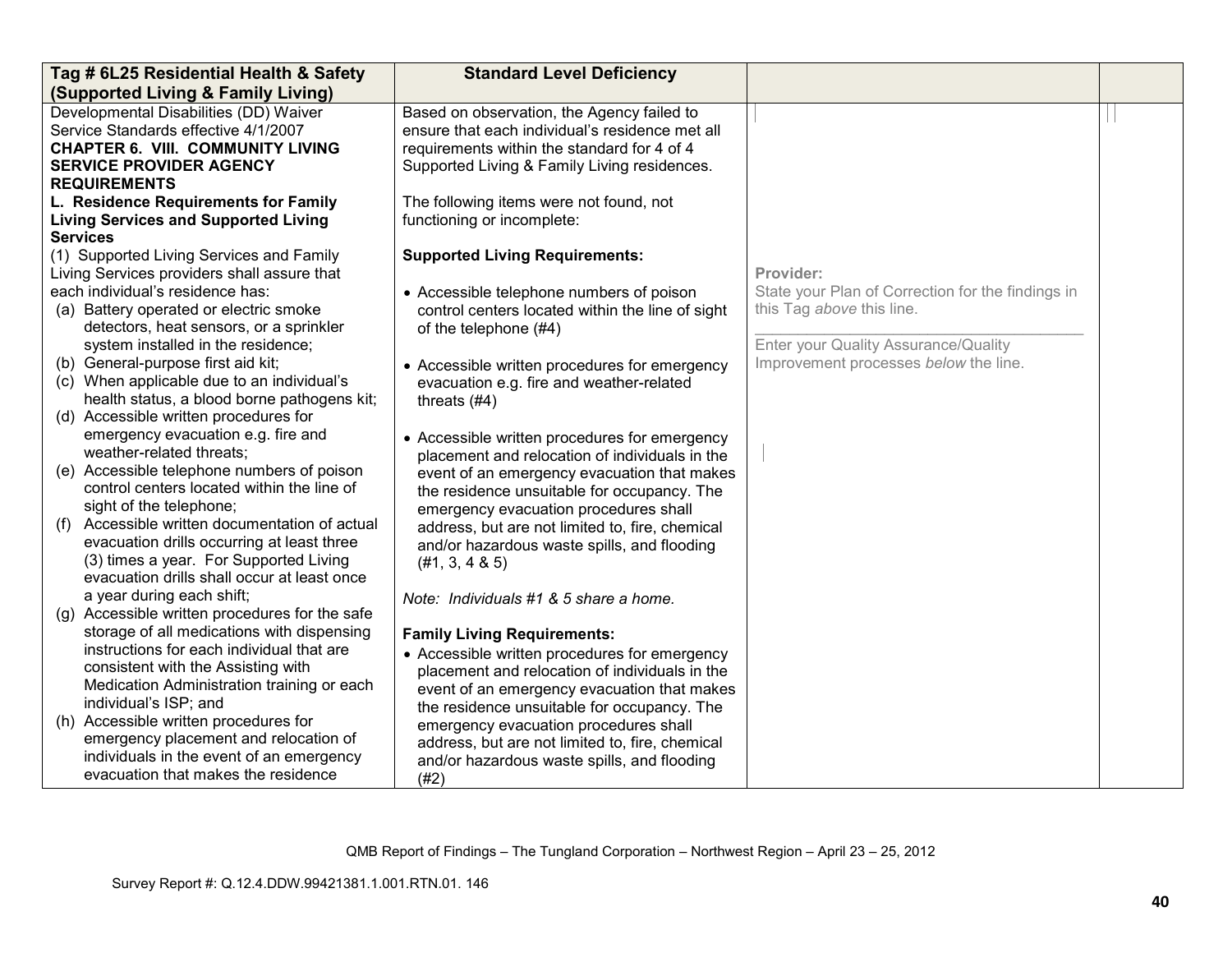| unsuitable for occupancy. The emergency<br>evacuation procedures shall address, but<br>are not limited to, fire, chemical and/or<br>hazardous waste spills, and flooding. |  |  |
|---------------------------------------------------------------------------------------------------------------------------------------------------------------------------|--|--|
|                                                                                                                                                                           |  |  |
|                                                                                                                                                                           |  |  |
|                                                                                                                                                                           |  |  |
|                                                                                                                                                                           |  |  |
|                                                                                                                                                                           |  |  |
|                                                                                                                                                                           |  |  |
|                                                                                                                                                                           |  |  |
|                                                                                                                                                                           |  |  |
|                                                                                                                                                                           |  |  |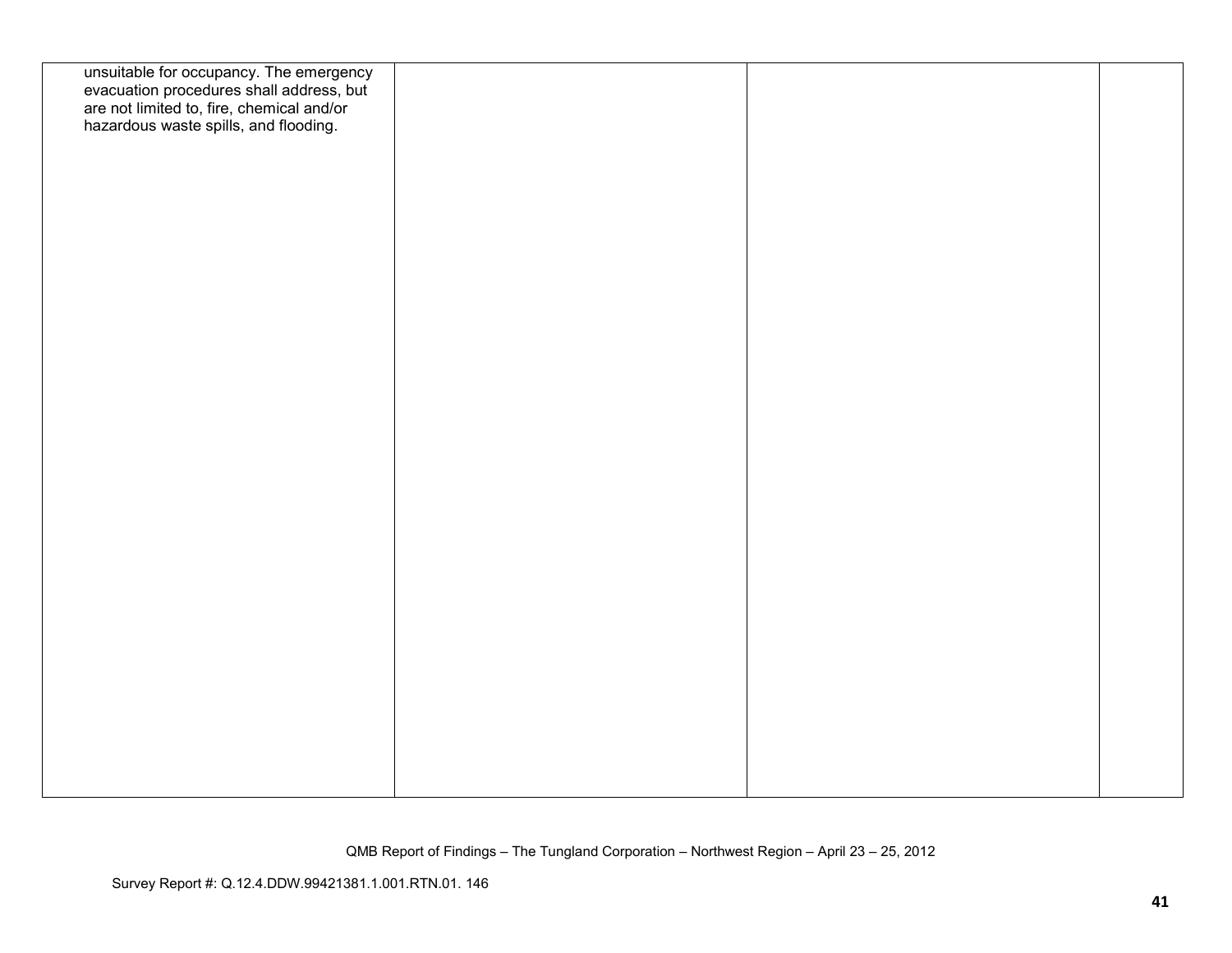| <b>Standard of Care</b>                                                                                                                                                                                                                                                                                                                                                                                                                                                                                                                                                                                                                                                                                                                                                                                                                                                                                                                                                                                                                                                                                                                                                                                                     | <b>Deficiencies</b>                                                                                                                                                                                                                                                                                                                                                                                                                                                                                                                                       | <b>Agency Plan of Correction, On-going</b><br><b>QA/QI &amp; Responsible Party</b>                                                                                           | <b>Date</b><br><b>Due</b> |
|-----------------------------------------------------------------------------------------------------------------------------------------------------------------------------------------------------------------------------------------------------------------------------------------------------------------------------------------------------------------------------------------------------------------------------------------------------------------------------------------------------------------------------------------------------------------------------------------------------------------------------------------------------------------------------------------------------------------------------------------------------------------------------------------------------------------------------------------------------------------------------------------------------------------------------------------------------------------------------------------------------------------------------------------------------------------------------------------------------------------------------------------------------------------------------------------------------------------------------|-----------------------------------------------------------------------------------------------------------------------------------------------------------------------------------------------------------------------------------------------------------------------------------------------------------------------------------------------------------------------------------------------------------------------------------------------------------------------------------------------------------------------------------------------------------|------------------------------------------------------------------------------------------------------------------------------------------------------------------------------|---------------------------|
|                                                                                                                                                                                                                                                                                                                                                                                                                                                                                                                                                                                                                                                                                                                                                                                                                                                                                                                                                                                                                                                                                                                                                                                                                             | CMS Assurance - Financial Accountability - State financial oversight exists to assure that claims are coded and paid for in                                                                                                                                                                                                                                                                                                                                                                                                                               |                                                                                                                                                                              |                           |
| accordance with the reimbursement methodology specified in the approved waiver.                                                                                                                                                                                                                                                                                                                                                                                                                                                                                                                                                                                                                                                                                                                                                                                                                                                                                                                                                                                                                                                                                                                                             |                                                                                                                                                                                                                                                                                                                                                                                                                                                                                                                                                           |                                                                                                                                                                              |                           |
| Tag # 6L26 Supported Living                                                                                                                                                                                                                                                                                                                                                                                                                                                                                                                                                                                                                                                                                                                                                                                                                                                                                                                                                                                                                                                                                                                                                                                                 | <b>Standard Level Deficiency</b>                                                                                                                                                                                                                                                                                                                                                                                                                                                                                                                          |                                                                                                                                                                              |                           |
| <b>Reimbursement</b>                                                                                                                                                                                                                                                                                                                                                                                                                                                                                                                                                                                                                                                                                                                                                                                                                                                                                                                                                                                                                                                                                                                                                                                                        |                                                                                                                                                                                                                                                                                                                                                                                                                                                                                                                                                           |                                                                                                                                                                              |                           |
| Developmental Disabilities (DD) Waiver<br>Service Standards effective 4/1/2007<br><b>CHAPTER 1 III. PROVIDER AGENCY</b><br>DOCUMENTATION OF SERVICE DELIVERY<br><b>AND LOCATION</b><br>A. General: All Provider Agencies shall<br>maintain all records necessary to fully<br>disclose the service, quality, quantity and<br>clinical necessity furnished to individuals<br>who are currently receiving services. The<br>Provider Agency records shall be<br>sufficiently detailed to substantiate the<br>date, time, individual name, servicing<br>Provider Agency, level of services, and<br>length of a session of service billed.<br><b>B</b> .<br><b>Billable Units:</b> The documentation of the<br>billable time spent with an individual shall<br>be kept on the written or electronic record<br>that is prepared prior to a request for<br>reimbursement from the HSD. For each<br>unit billed, the record shall contain the<br>following:<br>(1) Date, start and end time of each service<br>encounter or other billable service interval;<br>(2) A description of what occurred during the<br>encounter or service interval; and<br>The signature or authenticated name of<br>(3)<br>staff providing the service. | Based on record review, the Agency failed to<br>provide written or electronic documentation as<br>evidence for each unit billed for Supported<br>Living Services for 1 of 4 individuals.<br>Individual #5<br>February 2012<br>• The Agency billed 29 units of Supported<br>Living (T2033) from 2/1/2012 through<br>2/29/2012. Documentation did not contain<br>the required elements on 2/18 & 19.<br>Documentation received accounted for 27<br>units. One or more of the following<br>elements was not met:<br>$\triangleright$ No documentation found. | Provider:<br>State your Plan of Correction for the findings in<br>this Tag above this line.<br>Enter your Quality Assurance/Quality<br>Improvement processes below the line. |                           |
| MAD-MR: 03-59 Eff 1/1/2004<br>8.314.1 BI RECORD KEEPING AND<br><b>DOCUMENTATION REQUIREMENTS:</b>                                                                                                                                                                                                                                                                                                                                                                                                                                                                                                                                                                                                                                                                                                                                                                                                                                                                                                                                                                                                                                                                                                                           |                                                                                                                                                                                                                                                                                                                                                                                                                                                                                                                                                           |                                                                                                                                                                              |                           |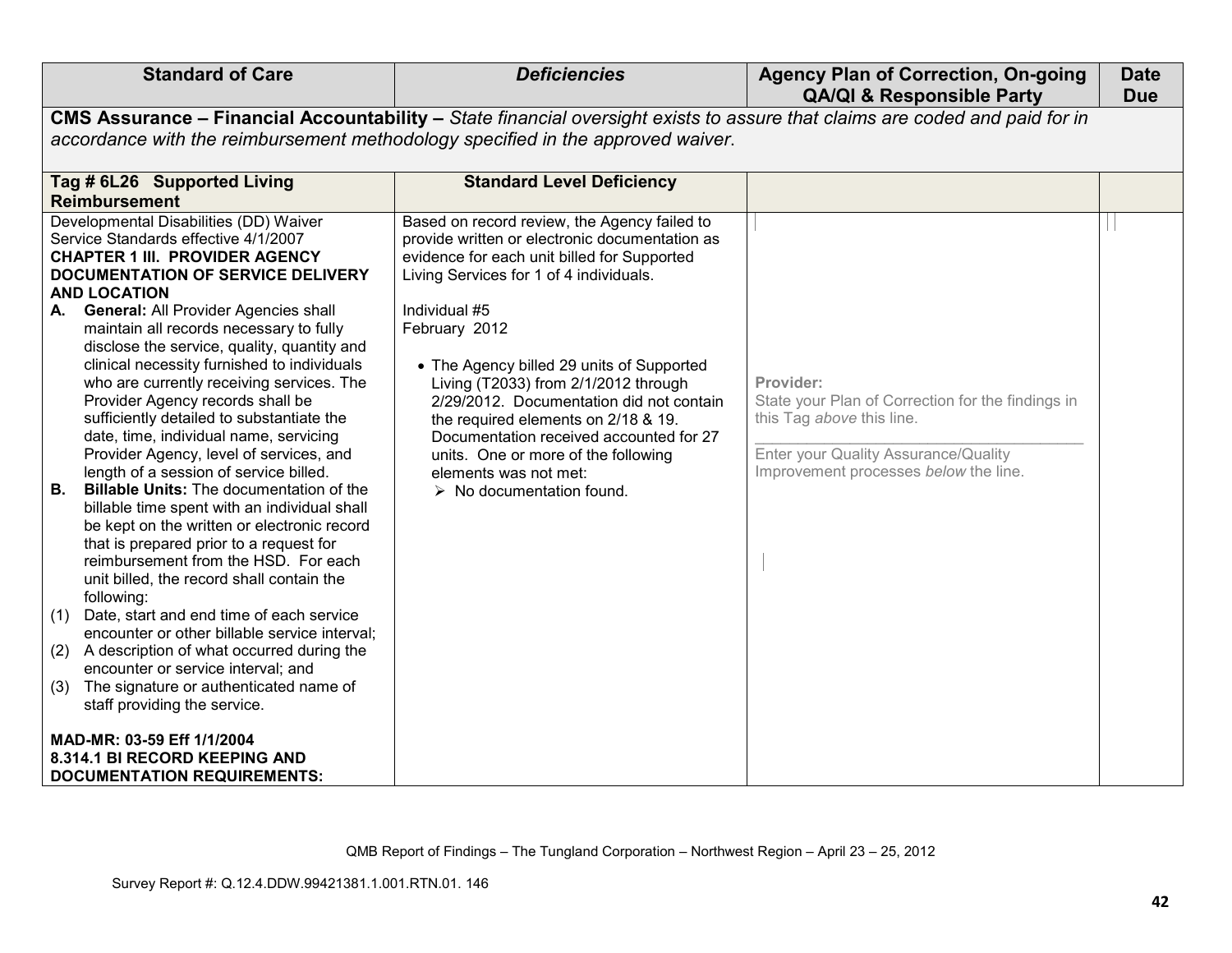| Providers must maintain all records necessary    |  |  |
|--------------------------------------------------|--|--|
| to fully disclose the extent of the services     |  |  |
| provided to the Medicaid recipient. Services     |  |  |
| that have been billed to Medicaid, but are not   |  |  |
| substantiated in a treatment plan and/or patient |  |  |
|                                                  |  |  |
| records for the recipient are subject to         |  |  |
| recoupment.                                      |  |  |
|                                                  |  |  |
| Developmental Disabilities (DD) Waiver           |  |  |
| Service Standards effective 4/1/2007             |  |  |
| <b>CHAPTER 6. IX. REIMBURSEMENT FOR</b>          |  |  |
| <b>COMMUNITY LIVING SERVICES</b>                 |  |  |
| A. Reimbursement for Supported Living            |  |  |
| Services                                         |  |  |
| Billable Unit. The billable Unit for<br>(1)      |  |  |
| Supported Living Services is based on a          |  |  |
| daily rate. The daily rate cannot exceed         |  |  |
| 340 billable days a year.                        |  |  |
| <b>Billable Activities</b><br>(2)                |  |  |
| (a) Direct care provided to an individual in     |  |  |
| the residence any portion of the day.            |  |  |
| Direct support provided to an individual<br>(b)  |  |  |
| by community living direct service staff         |  |  |
| away from the residence, e.g., in the            |  |  |
| community.                                       |  |  |
| (c) Any activities in which direct support       |  |  |
| staff provides in accordance with the            |  |  |
| Scope of Services.                               |  |  |
| <b>Non-Billable Activities</b><br>(3)            |  |  |
| (a) The Supported Living Services provider       |  |  |
| shall not bill DD Waiver for Room and            |  |  |
| Board.                                           |  |  |
| (b) Personal care, respite, nutritional          |  |  |
| counseling and nursing supports shall            |  |  |
| not be billed as separate services for an        |  |  |
| individual receiving Supported Living            |  |  |
| Services.                                        |  |  |
| The provider shall not bill when an<br>(C)       |  |  |
|                                                  |  |  |
| individual is hospitalized or in an              |  |  |
| institutional care setting.                      |  |  |